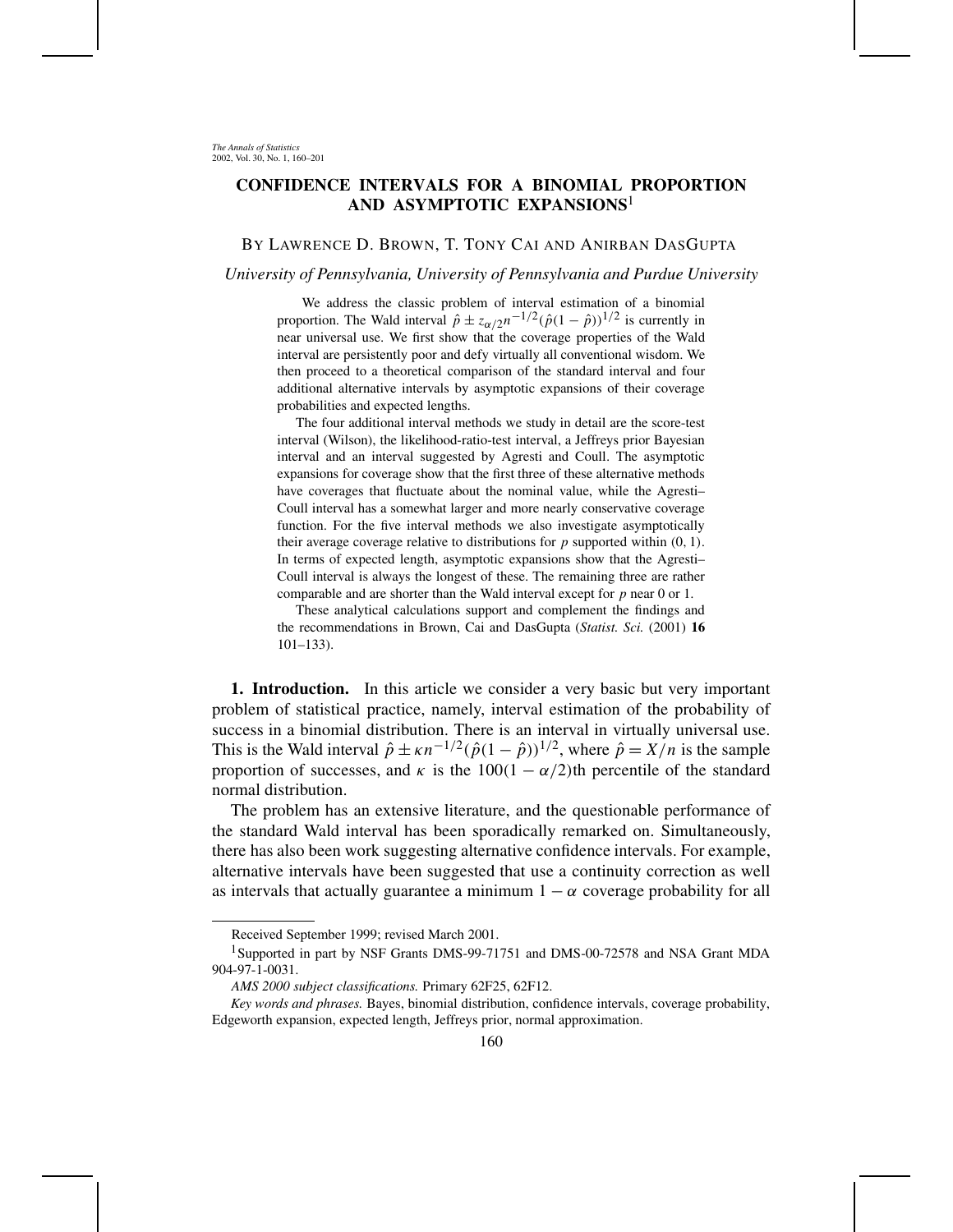values of the parameter  $p$ . In spite of all this literature, there is still a widespread misconception that the problems of the Wald interval are serious only when  $p$  is near 0 or 1, or when the sample size *n* is rather small. Various widely used texts in statistics provide testimonial to this misconception. Nearly universally, they recommend the Wald interval when *npq* is larger than 5 or 10. Inspired by two interesting articles, Santner (1998) and Agresti and Coull (1998), Brown, Cai and DasGupta (2001) (henceforth BCD) recently showed that the performance of this standard interval is far more erratic and inadequate than is appreciated. Virtually all of the conventional wisdom and popular prescriptions are misplaced. The Wald interval is sufficiently poor in this problem that it should not be trusted unless *npq* is quite large.

We have recently become aware of Schader and Schmid (1990). That paper contains plots very similar to some in BCD, clearly notes the deficiency of the standard interval and makes an alternative proposal which, however, differs from those in BCD.

BCD do a fairly comprehensive examination of several natural alternative confidence intervals for *p*, and after extensive numerical analysis recommend the score interval of Wilson (1927) or the Jeffreys prior interval for small *n*, and an interval suggested in Agresti and Coull (1998) for larger *n*. The principal goal of this article is to present a set of theoretical calculations that reinforce those findings and recommendations. We also investigate the likelihood-ratio-test intervals, which were not treated in detail in BCD. We show that the coverage probability of the standard interval not only exhibits oscillation, but also has a pronounced systematic bias. We also show that the alternative intervals do better in these regards. These theoretical calculations hopefully enable us to get some closure on this obviously important problem.

In Section 2, we give a few examples to illustrate the extent to which conventional wisdom fails in this problem. Additional examples may be seen in BCD. In Section 3, first we introduce the standard interval and the four alternative confidence intervals. The rest of Section 3 deals with Edgeworth expansions for the coverage probabilities of the standard interval and the alternative intervals. Due to the lattice nature of the binomial distribution, the Edgeworth expansions here contain certain oscillation terms that typically do not arise for continuous populations. We then show that although one term Edgeworth expansions do not approximate the coverage probabilities with adequate accuracy, the two term expansion provides truly good accuracy at modest sample sizes. The derivations of the two term Edgeworth expansions are somewhat technical, especially so for the Bayesian and likelihood intervals. They are derived separately in an appendix.

In Section 4, we use the two term Edgeworth expansions as an analytical tool to compare and rank the various intervals with regard to their coverage probabilities. The two term expansions show that the interval suggested in Agresti and Coull (1998) has the greatest coverage among the five methods we concentrate on. They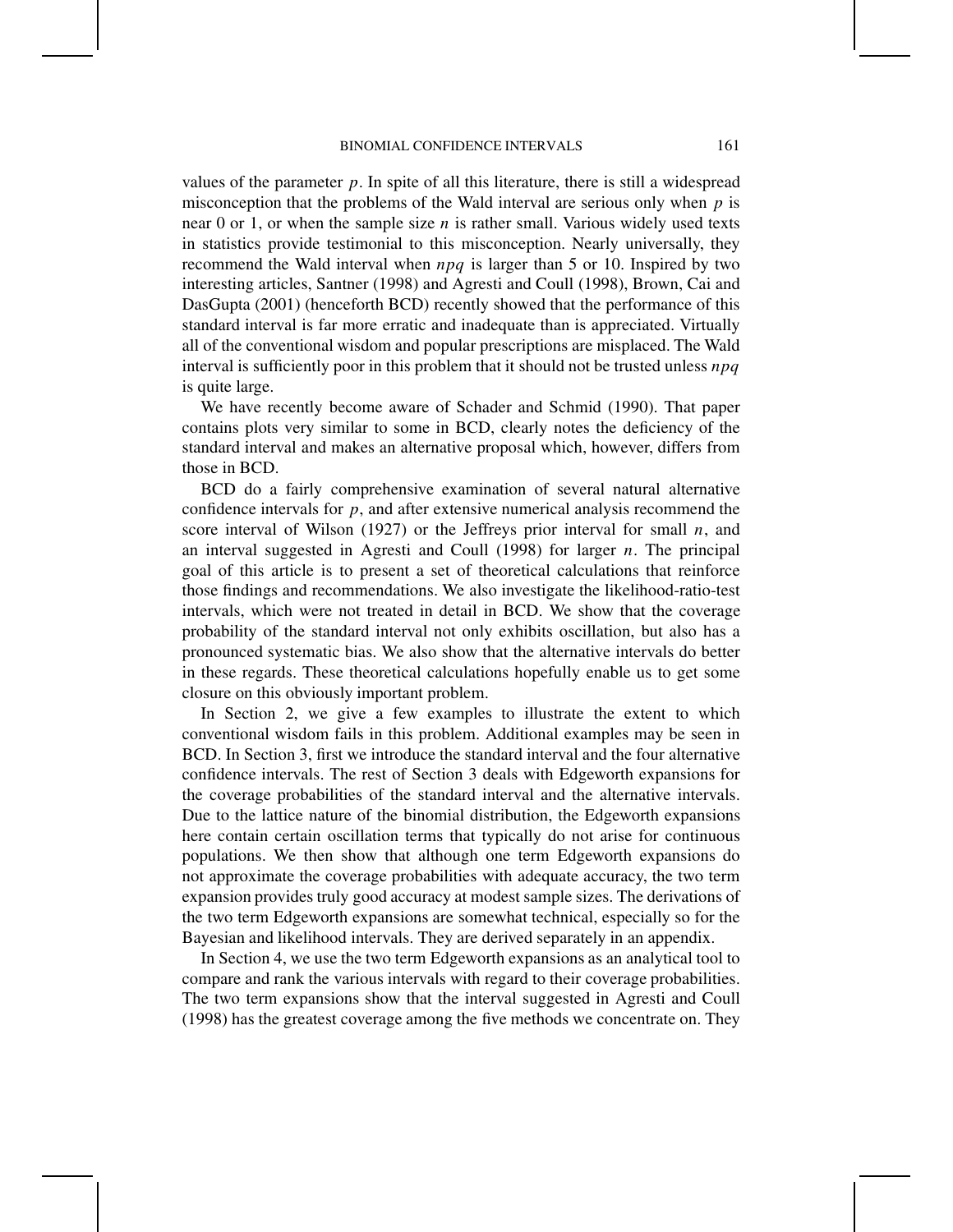also show that the Wilson, likelihood and the Jeffreys prior interval are pretty consistently comparable. See especially Figure 6.

These Edgeworth expansions are organized to display two types of effects. The principal part of the expansion involves a smooth description of the general value of the coverage. The remainder of the expansion contains oscillating terms related to the effect of discreteness in the binomial distribution. From our perspective, the smooth terms are the more important. Consider any smooth (prior) distribution for  $p$  supported within  $(0, 1)$ . We show that the integrated coverage from the oscillatory terms is of a lower order than that from the smooth terms. Examination of only the smooth terms thus yields a realistic asymptotic comparison of the overall coverage of the interval methods. The notion of looking at such a smoothed evaluation of coverage properties is heuristically related to the concept of a "very weak expansion" as suggested in a different context in Woodroofe (1986). Figure 6 contains a comparison based only on these nonoscillating terms.

A closer scrutiny of the complete expansions also shows other features of interest. For instance, from these expansions one can see how the choice of the level *α* can also affect the relative performance of the various interval methods. One can also see that the absolute magnitude of the oscillations in expected coverage for the standard method are significantly bigger than those from the other methods. Figure 8 displays this effect and thus shows another respect in which the standard method is inferior to its competitors.

As in any interval estimation problem, coverage is only part of the assessment of a confidence interval. Parsimony, naturally measured by expected length, is another important criterion. In Section 5, we derive two term expansions for the expected lengths of the standard and the alternative confidence intervals. The coefficients in the second term are different for different intervals, giving us a basis for comparison of their expected lengths. We then also provide an integrated version of the expansions, the integration being with respect to the uniform distribution for  $p$  on  $(0, 1)$ . From these expansions one sees that the Agresti–Coull interval is always the longest, the Wilson and the standard interval have identical two term expansions for integrated length, and the Jeffreys prior interval is always the shortest. The likelihood ratio interval is slightly longer than the Jeffreys interval. Similar results for other one parameter exponential families are presented in Brown, Cai and DasGupta (2000).

As we mentioned before, these asymptotic expansions of both the coverage probabilities and the expected lengths reflect the reports in BCD with rather remarkable accuracy. Because of these theoretical calculations, we feel assured and comfortable in recommending strongly that the standard interval for this problem should not be used and the suggested alternatives are far better and safer to use.

**2. Coverage properties of the standard interval.** Although the standard interval is in near universal use the following instructive examples will show that its coverage probabilities are unacceptably erratic and poor. These illustrative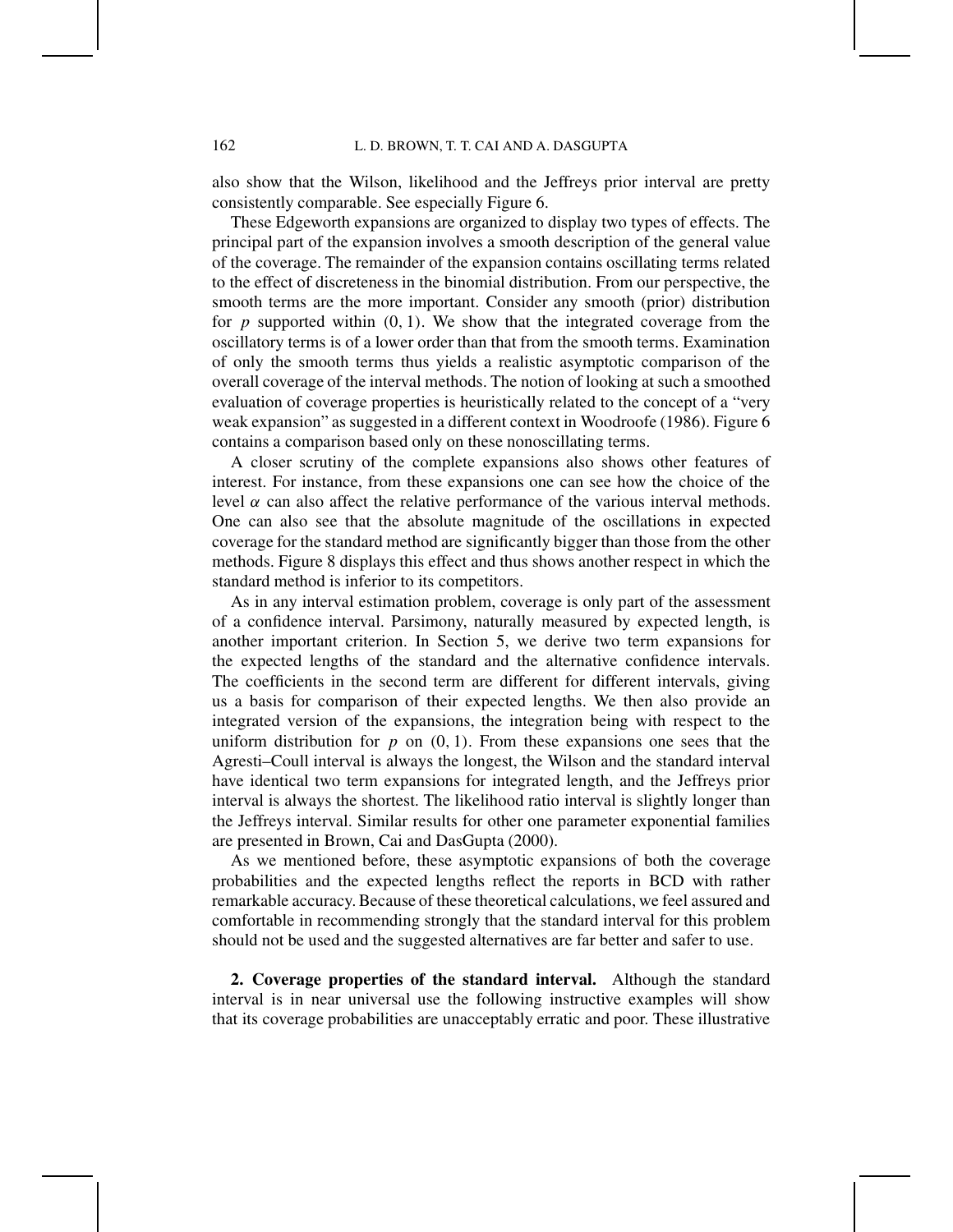examples are given to show that there really is a serious problem here that deserves to be fully understood by statisticians at large. Specifically, the poor coverage probability is not just for *p* near the boundaries, and the erratic behavior persists for large and even very large sample sizes. There is therefore a real need for a thorough investigation of alternative confidence intervals in this important problem. Additional examples may be seen in BCD, Santner (1998), Agresti and Coull (1998) and other references cited there.

EXAMPLE 1. Consider  $p = 0.5$ . Conventional wisdom might suggest that all will be well if *n* is above 20. Figure 1 plots the coverage probability of the nominal 95% standard interval with  $p = 0.5$  and  $n = 10$  to 100. At  $n = 97$ , the coverage is still only about 0.933; in addition, the coverage probability does not at all get steadily closer to the nominal confidence level as *n* increases. At  $n = 17$ , the coverage probability is 0.951, but at the much larger value  $n = 40$ , the coverage is only 0.919. The oscillations in this case are related to the discreteness of the binomial distribution. A careful look at the coverage probability shows that it requires  $n \geq 194$  to guarantee that the coverage probability stays at 0.94 or above when  $p = 0.5$ .

Table 1 lists the smallest *n* after which the coverage stays at 0.93 or above for selected values of  $p$  for the standard interval and three alternative intervals.  $n_s$ ,  $n_J$ ,



FIG. 1. *Coverage probability of the standard interval for*  $p = 0.5$  *and*  $n = 10-100$ *.*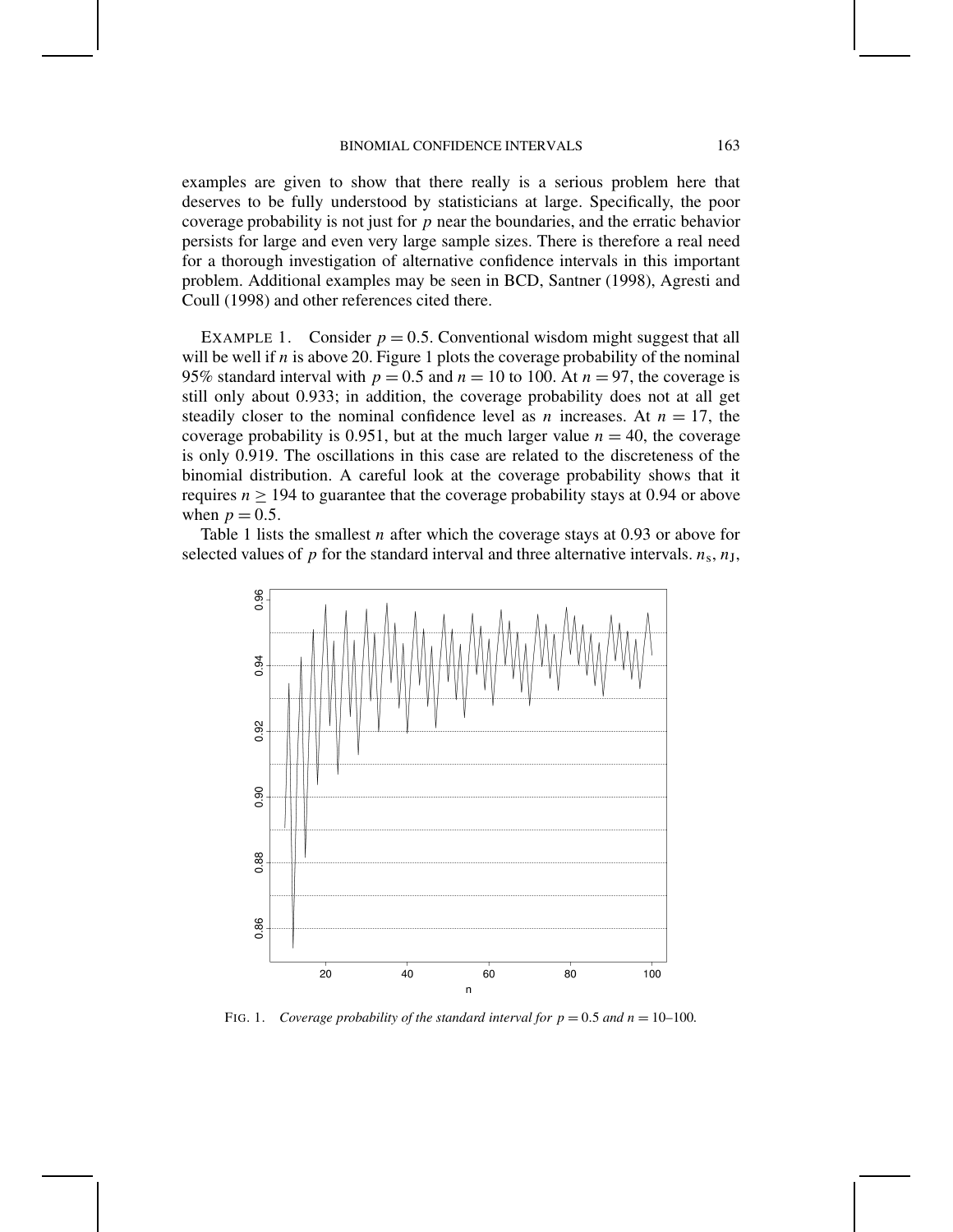| $\boldsymbol{p}$  | 0.01 | 0.025 | 0.05        | 0.1  | 0.15 | 0.2           | $0.25 \quad 0.3$ |      | $0.35 \quad 0.4$ |     | $0.45 \quad 0.5$ |        |
|-------------------|------|-------|-------------|------|------|---------------|------------------|------|------------------|-----|------------------|--------|
| $n_{\rm s}$       | 2757 | 1005  | 526         | 286  | 141  | 118           | 89               | 82   | 56               | 64  | 54               | 71     |
| $n_S$ pq          | 27.3 | 24.5  | <i>25.0</i> | 25.7 | 18.0 | 18.9          | 16.7             | 17.2 | 12.7 15.4 13.4   |     |                  | - 17.8 |
| n <sub>I</sub>    | 956  | 384   | 134         | 47   | 62   | 32            | 36               | 25   | 29               | 22  | 22               | 32     |
| $n_{\text{I}}pq$  | 9.5  | 9.4   | 6.4         | 4.2  | 7.9  | .5. I         | 6.8              | 5.2  | 6.6              | 5.3 | 5.4              | - 8    |
| $n_{\rm W}$       | 407  | 42    | 111         | 36   | 24   | 41            | 13               | 31   | 18               | 7   | 13               | 32     |
| $n \times pq$     | 4.0  | 1.0   | 5.3         | 3.2  | 3.1  | 6.6           | 2.4              | 6.5  | 4.1              | 1.7 | 3.2              | - 8    |
| $n_{\rm AC}$      |      | 5.    | 10          | 11   | 8    | 4             | 1                |      | 10               |     |                  | 32     |
| $n_{\rm AC}$ $pq$ | 0.01 | 0.1   | 0.5         | 1.0  | 1.0  | $0.6^{\circ}$ | 0.2              | 0.2  | 2.3              | 0.2 | 0.2              | - 8    |

TABLE 1 *Smallest n after which the coverage stays at* 0*.*93 *or above. The numbers in italic are the corresponding values of npq*

 $n<sub>W</sub>$  and  $n<sub>AC</sub>$  denote the smallest  $n$  required for the standard interval, the equaltailed Jeffreys prior interval, the Wilson interval and the Agresti–Coull interval, respectively. See Section 3.2 for the definition of these alternative intervals. When  $p$  is quite small, it takes thousands of observations for the nominal  $95\%$ standard interval to ensure that the coverage probability is at least 0.93.

In certain practical applications, it is common to have a small *p*. For example, the defective proportions in industrial quality control problems are often very small. Table 1 shows that even if  $p$  is not small, the required sample sizes needed to guarantee approximate validity (i.e., 93% coverage) of the standard interval are much larger than the usual recommendations in popular textbooks. Many of those textbooks express requirements in terms of *npq*. The numbers in italic in Table 1 give the corresponding values of *npq* needed to guarantee 93% coverage. For the standard interval these numbers can be as large as 27.3 and are never smaller than 12.7. For a minimum coverage of 94% the corresponding minimum and maximum values of *npq* are for  $n_s$ : 44.4, 78.8; for  $n_J$ : 12.9, 37.8; for  $n_W$ : 12.4, 34.6; for  $n_{AC}$ : 0.01, 23.5.

From Table 1, one may think that the Agresti–Coull interval is the obvious interval of choice. However, we will see in Section 5 that it tends to be longer than the other intervals, and so may not be the most desirable.

EXAMPLE 2. This example emphasizes that the standard interval can be grossly inadequate. It demonstrates that there is a systematic bias in the coverage probability of the standard interval. Figure 2 shows the exact coverage probability of the nominal 99% standard interval with  $n = 30$ . It is striking that in this case the coverage is always smaller than 0.99. In fact on the average the coverage is only 0.914. Our evaluations show that for all *n* up to 45, the coverage of the 99% standard interval is always below the nominal level for all  $0 < p < 1$ , although certain values of *p* are of course luckier than others.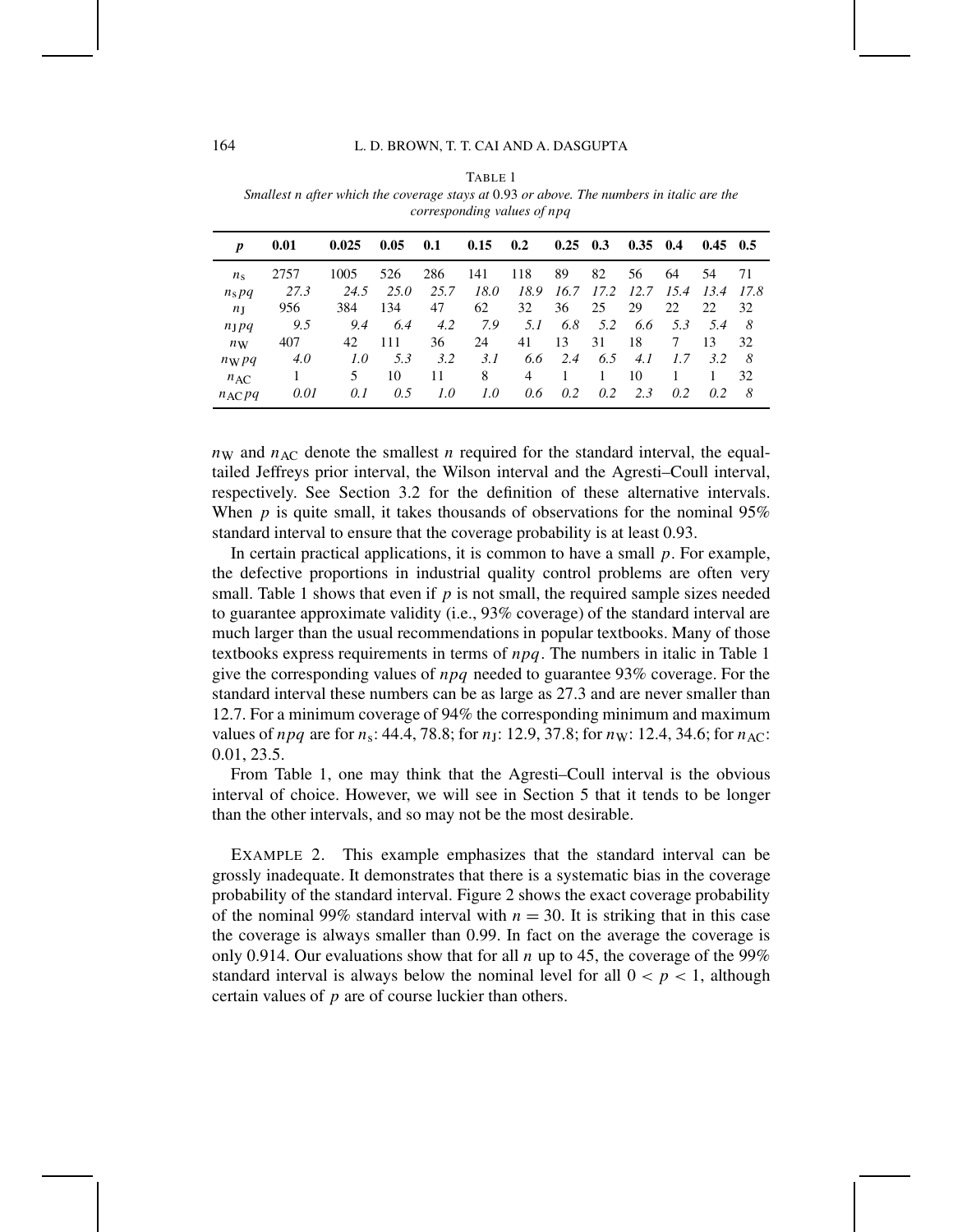

FIG. 2. *Coverage of the nominal* 99% *standard interval for*  $n = 30$  *and*  $0 < p < 1$ *.* 

2.1. *The reason for the bias.* Example 2 indicated that there is a systematic negative bias in the coverage probability of the standard interval. The bias is due mainly to the fact that the standard interval has the "wrong" center. The standard interval is centered at  $\hat{p} = X/n$ . Although  $\hat{p}$  is the MLE and an unbiased estimate of *p*, as the center of a confidence interval it causes a systematic negative bias in the coverage. As we will see in Section 3.5, by simply recentering the interval at  $\tilde{p} = (X + \kappa^2/2)/(n + \kappa^2)$ , one can increase the coverage significantly for *p* away from 0 or 1 and eliminate the systematic bias.

The standard interval is based on the fact that

$$
W_n \equiv \frac{n^{1/2}(\hat{p} - p)}{\sqrt{\hat{p}\hat{q}}} \stackrel{\mathcal{L}}{\Longrightarrow} N(0, 1).
$$

However, even for quite large values of  $n$ , the actual distribution of  $W_n$  is significantly nonnormal. Thus the very premise on which the standard interval is based is seriously flawed for moderate and even quite large values of *n*. For instance, asymptotically,  $W_n$  has bias 0, variance 1, skewness 0 and kurtosis 3. For moderate *n*, however, the deviations of the bias, variance, skewness and kurtosis of  $W_n$  from their respective asymptotic values are often significant and cause a nonnegligible negative bias in the coverage probability of the standard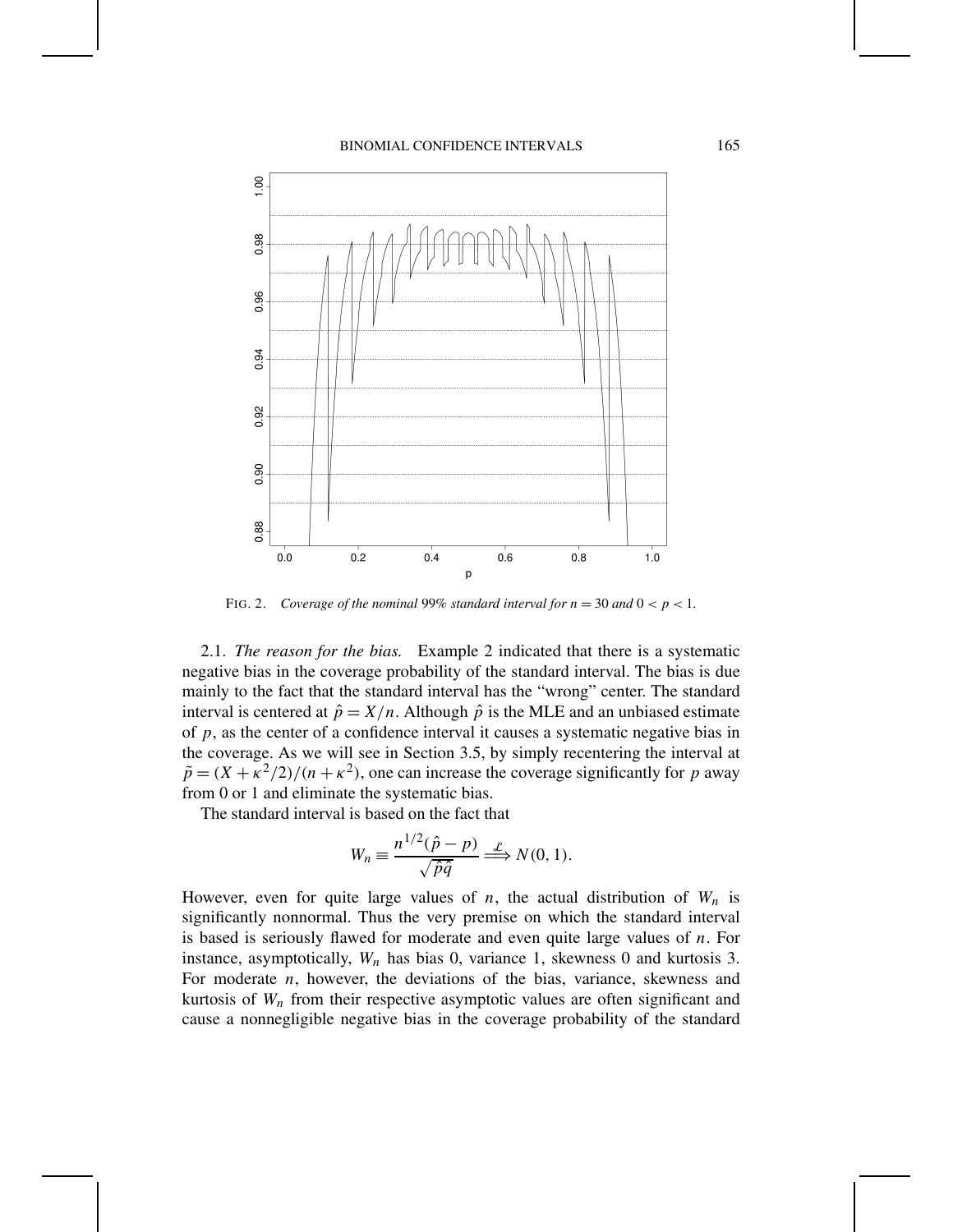

FIG. 3. *Bias in the distribution of*  $W_n$  *with*  $p = 0.25$ *. Vertical axis is*  $E(W_n)$ *.* 

confidence interval. Figure 3 plots the very noticeable bias in the distribution of *Wn* (conditional on  $\hat{p} \neq 0$  or 1) for  $n = 20$  to 200 and fixed  $p = 0.25$ .

We can analytically demonstrate the bias in the distribution of  $W_n$  by standard expansions. Denote  $Z_n = n^{1/2}(\hat{p} - p)/\sqrt{pq}$ . Then simple algebra yields

$$
W_n \equiv \lambda(Z_n) = \frac{Z_n}{\sqrt{1 + (1 - 2p)Z_n/\sqrt{npq} - Z_n^2/n}}.
$$

A standard Taylor expansion and formulas for central moments of the binomial distribution then yield an approximation to the bias:

$$
(2.1) \tEW_n = E\lambda(Z_n) = \frac{p - 1/2}{\sqrt{npq}} \left( 1 + \frac{7}{2n} + \frac{9(p - 1/2)^2}{2npq} \right) + o(n^{-3/2}).
$$

It can be seen from (2.1) that  $W_n$  has negative bias for  $p < 0.5$  and positive bias for *p >* 0*.*5. Therefore, ignoring the oscillation effect, one can expect to increase the coverage probability by shifting the center of the standard interval towards 1*/*2. This observation is confirmed in Section 3.5.

Besides the bias, the variance, skewness and kurtosis of  $W_n$  often deviate significantly from their respective asymptotic values. See Table 2 below; especially note the high kurtosis values.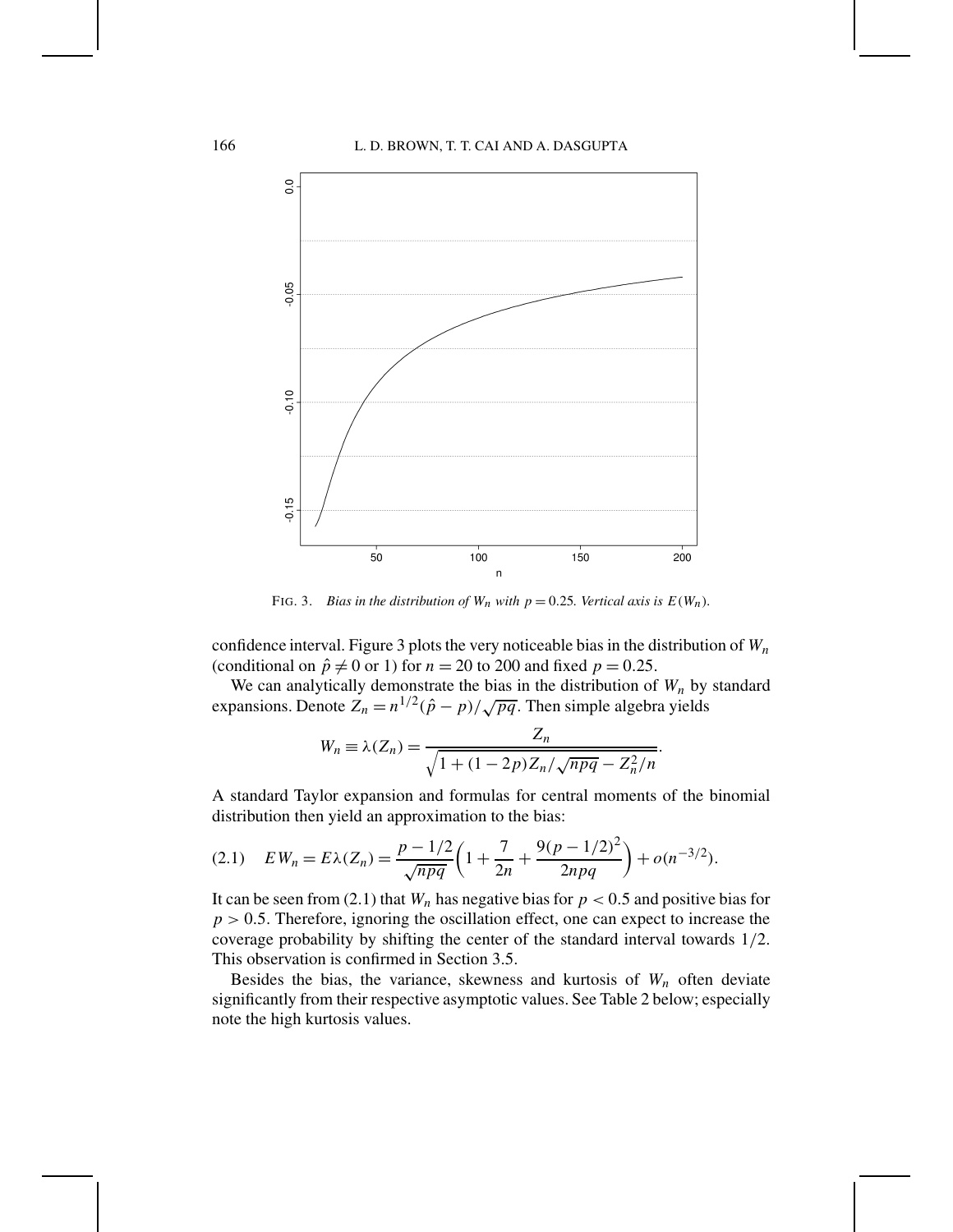#### BINOMIAL CONFIDENCE INTERVALS 167

| Variance, skewness and kurtosis of $W_n$ for $p = 0.25$                                          |    |    |    |    |     |     |     |    |     |      |            |
|--------------------------------------------------------------------------------------------------|----|----|----|----|-----|-----|-----|----|-----|------|------------|
| n                                                                                                | 20 | 30 | 40 | 50 | -60 | -70 | -80 | 90 | 100 | -150 | <b>200</b> |
| Variance 1.36 1.28 1.19 1.14 1.11 1.09 1.08 1.07 1.06 1.04 1.03                                  |    |    |    |    |     |     |     |    |     |      |            |
| Skewness $-0.78$ $-0.80$ $-0.61$ $-0.48$ $-0.40$ $-0.35$ $-0.32$ $-0.29$ $-0.27$ $-0.21$ $-0.18$ |    |    |    |    |     |     |     |    |     |      |            |
| Kurtosis 4.41 5.28 4.66 4.03 3.70 3.53 3.43 3.36 3.31 3.19 3.13                                  |    |    |    |    |     |     |     |    |     |      |            |

TABLE 2 *Variance, skewness and kurtosis of*  $W_n$  *for*  $p = 0.25$ 

2.2. *The reason for the oscillation.* It is evident from Examples 1 and 2 that the actual coverage probability of the standard interval for *p* can differ significantly from the nominal confidence level at realistic and even larger than realistic sample sizes. The error, of course, comes from two sources: discreteness and skewness in the underlying distribution. For a two-sided interval, the rounding error due to discreteness is asymptotically dominant. It is of the order *n*−1*/*2. And the error due to skewness is secondary and is of the order  $n^{-1}$ , but still important for even moderately large *n*. Note that the situation is different for one-sided intervals. There, the error caused by skewness can be larger than the rounding error. See Hall (1982) for discussions on one-sided confidence intervals.

The oscillation in the coverage probability is caused by the discreteness of the binomial distribution, more precisely the lattice structure of the binomial distribution. The cumulative distribution function contains jumps at integer points and the Edgeworth expansions for the distribution function contain terms that do not appear, typically, in the continuous case [e.g., under the Cramer conditions; see Esseen (1945)].

Let us try to understand at a more intuitive level why the coverage probability oscillates so significantly. By a straightforward calculation, one can show that the coverage probability  $P_{n,p}(p \in CI_s)$  equals  $P_{n,p}(\ell_{n,p} \leq X \leq u_{n,p})$ , where  $\ell_{n,p}$  is the smallest integer larger than or equal to

$$
\frac{n(\kappa^2+2np)-\kappa n\sqrt{\kappa^2+4npq}}{2(\kappa^2+n)},
$$

and  $u_{n,p}$  is the largest integer smaller than or equal to

$$
\frac{n(\kappa^2+2np)+\kappa n\sqrt{\kappa^2+4npq}}{2(\kappa^2+n)}.
$$

What happens is that a small change in *n* or *p* can cause  $\ell_{n,p}$  and/or  $u_{n,p}$  to leap to the next integer value. For example, take the case  $p = 0.5$  and  $\alpha = 0.05$ . When  $n = 39$ ,  $\ell_{n,p} = 14$  and  $u_{n,p} = 25$ ; but when  $n = 40$ ,  $\ell_{n,p}$  leaps to 15 while  $u_{n,p}$ remains 25. Thus the set of favorable values of *X* loses the point  $X = 14$  even though *n* has increased from 39 to 40. This causes  $n = 40$  to be an unlucky choice of *n*. This also happens when *n* is kept fixed and *p* changes slightly, and we then begin to see unlucky values of *p*.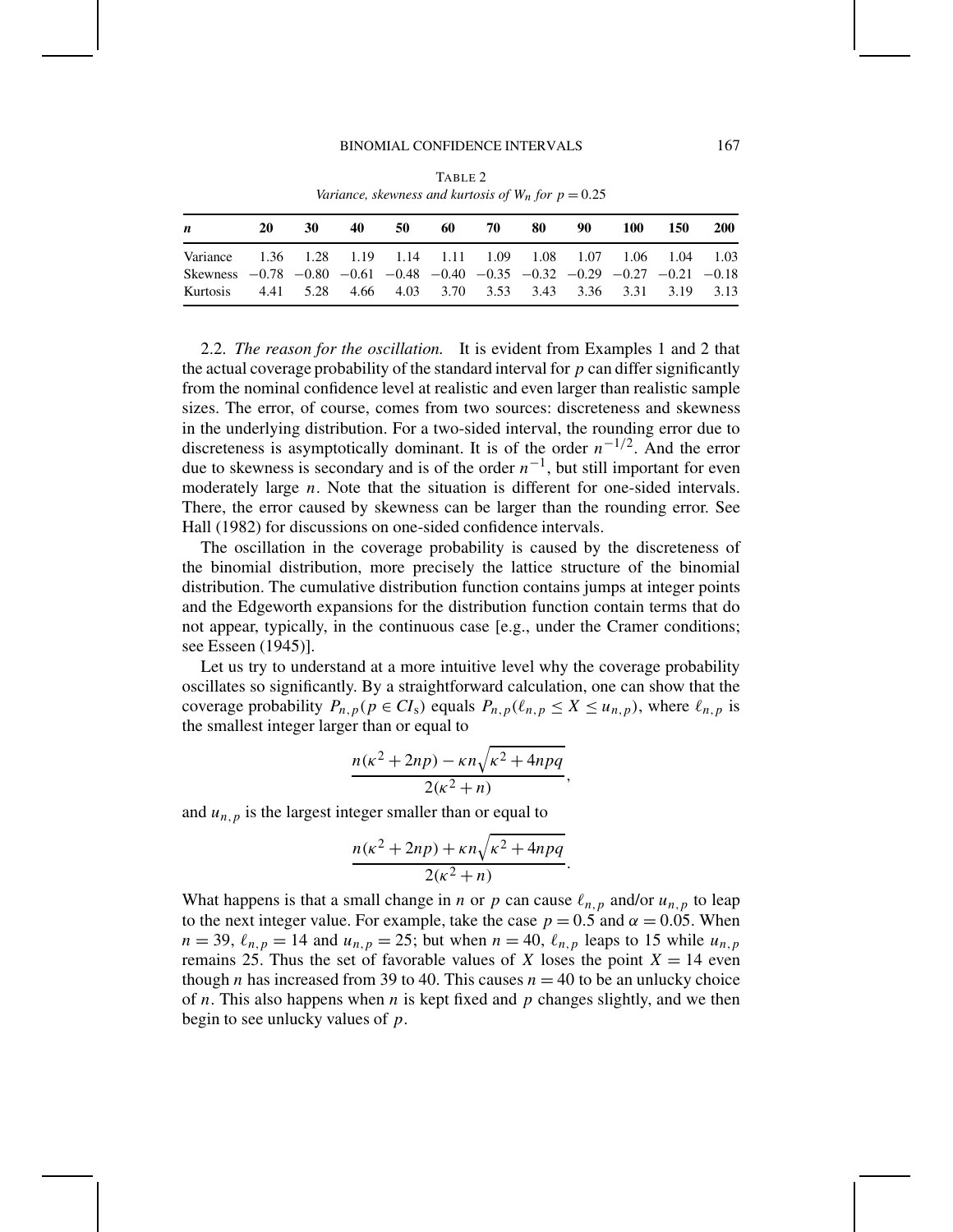**3. Alternative intervals and Edgeworth expansions.** The preceding discussion demonstrates that the coverage of the standard confidence interval is undesirably unpredictable and poor. Due to the obvious methodological importance of the problem, then, we face the undeniable need for alternative intervals. Such alternative intervals would have to be demonstrably better. In addition, it would be desirable to be able to recommend one or two specific alternative intervals for practical use. The theoretical calculations in the rest of this paper address these two important goals.

Three things are of importance here. First, there will have to be an evaluation of the coverage probability of any suggested alternative interval. Second, the intervals have to be assessed for parsimony in terms of their length. And, third, we wish to keep in mind the formal simplicity of any recommended alternative interval. For many uses, simplicity may well be a dominant factor because the problem is a basic one and a computationally clumsy procedure seems not likely to survive the test of time in such a basic problem.

3.1. *Preview.* In BCD a number of alternative confidence intervals for a binomial proportion are presented. First, we will present a subset of those intervals with a brief motivation. The coverage properties of these intervals will then be studied by deriving the corresponding Edgeworth expansions of their coverage probabilities. We will see that one term expansions, although simple, are not adequately accurate to address the problem on a serious basis. Therefore we will be compelled to proceed to two term expansions. The two term expansions, rather surprisingly, will be remarkably accurate even for modest sample sizes. Furthermore, comparative examination of the two term Edgeworth expansions will provide a lot of useful information about the alternative intervals. For example, we can see from the two term expansions why the standard interval is so bad and how the alternatives compare among themselves. We will also see in the two term expansions some subtle features of the problem itself, for example, how the choice of *α* can affect the performance of the confidence intervals. We should mention that other types of asymptotic expansions besides an Edgeworth expansion can also be used; see, for example, Pierce and Peters (1992). But in this problem, Edgeworth expansions seem to be the most appropriate one because they capture the oscillations very effectively, while the other methods do not.

Next, parsimony of the alternative intervals will be studied by an appropriate expansion of their expected lengths. These are also two term expansions. Moreover, just like the Edgeworth expansions of the coverage probabilities, the expansions for expected length are remarkably accurate at moderate sample sizes, and are directly useful to rank the intervals in terms of parsimony. Together, the Edgeworth expansions for the coverage probabilities and the expansions for the expected lengths give us the tools to make an overall comparative assessment of the suggested alternative intervals.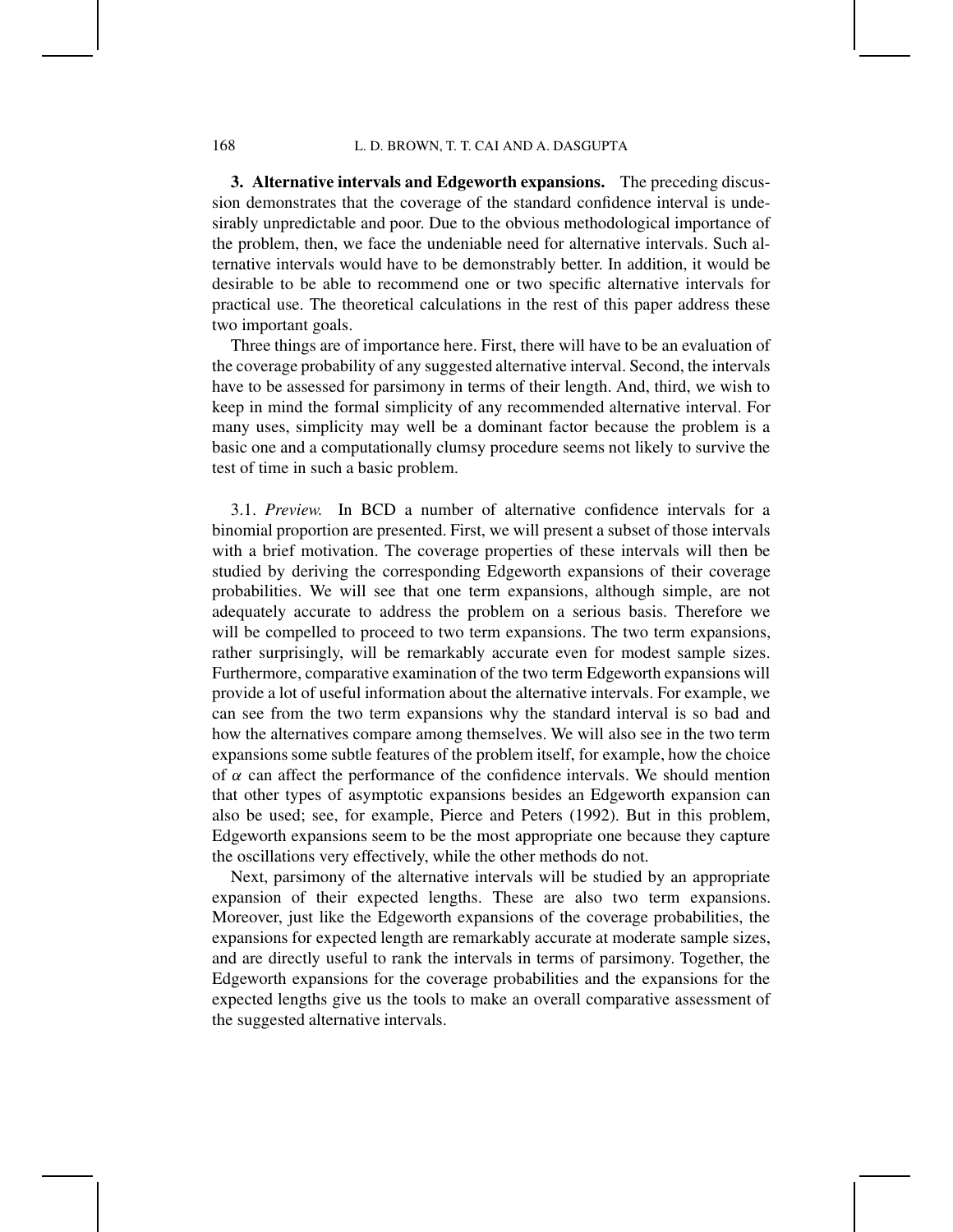3.2. *Alternative intervals.* Besides the standard interval, we will concentrate on the following intervals.

1. *The Wilson interval.* This interval is formed by inverting the CLT approximation to the family of equal-tailed tests of  $H_0$ :  $p = p_0$ . Hence, one accepts  $H_0$ based on the CLT approximation if and only if  $p_0$  is in this interval. Denote  $\tilde{X} = X + \kappa^2/2$  and  $\tilde{n} = n + \kappa^2$ . Let  $\tilde{p} = \tilde{X}/\tilde{n}$  and  $\tilde{q} = 1 - \tilde{p}$ . The Wilson interval has the form

(3.1) 
$$
CI_{\text{W}} = \tilde{p} \pm \frac{\kappa n^{1/2}}{n + \kappa^2} \left( \hat{p}\hat{q} + \frac{\kappa^2}{4n} \right)^{1/2}.
$$

2. *The Agresti–Coull interval.* This interval has the same simple form as the standard interval  $CI_s$ , but with a different center,  $\tilde{p}$ , and a modified value for *n*. The interval is defined as

(3.2) 
$$
CI_{AC} = \tilde{p} \pm \kappa (\tilde{p}\tilde{q})^{1/2} \tilde{n}^{-1/2}.
$$

Again, for the case when  $\alpha = 0.05$ , if we use the value 2 instead of 1.96 for  $\kappa$ , this interval is the "add 2 successes and 2 failures" interval in Agresti and Coull (1998). For this reason, we will call it the Agresti–Coull interval.

3. *The likelihood ratio interval.* This interval is constructed by inversion of the likelihood ratio test which accepts the null hypothesis  $H_0$ :  $p = p_0$  if  $-2\log(\Lambda_n) \leq \kappa^2$ , where  $\Lambda_n$  is the likelihood ratio

$$
\Lambda_n = \frac{L(p_0)}{\sup_p L(p)} = \frac{p_0^X (1 - p_0)^{n - X}}{(X/n)^X (1 - X/n)^{n - X}},
$$

and *L* denotes the likelihood function. See Rao (1973).

4. *The equal-tailed Jeffreys interval.* Historically, Bayes procedures under noninformative priors have a track record of good frequentist properties. See, for example, Wasserman (1991). In this problem the Jeffreys prior is *Beta(*1*/*2*,* 1*/*2*)*; see Berger (1985). The  $100(1 - \alpha)\%$  equal-tailed Jeffreys prior interval is thus given by

(3.3) 
$$
CI_J = [B_{\alpha/2, X+1/2, n-X+1/2}, B_{1-\alpha/2, X+1/2, n-X+1/2}],
$$

where  $B(\alpha; m_1, m_2)$  denotes the  $\alpha$  quantile of a  $Beta(m_1, m_2)$  distribution.

REMARK. The so-called exact interval, namely the Clopper–Pearson interval [Clopper and Pearson (1934)], is excessively conservative and inefficient. A much better procedure is to use the interval implied by use of the mid-P value resulting from the exact binomial test. It is interesting that this mid-P interval has a formal connection to the Jeffreys interval introduced above; see BCD.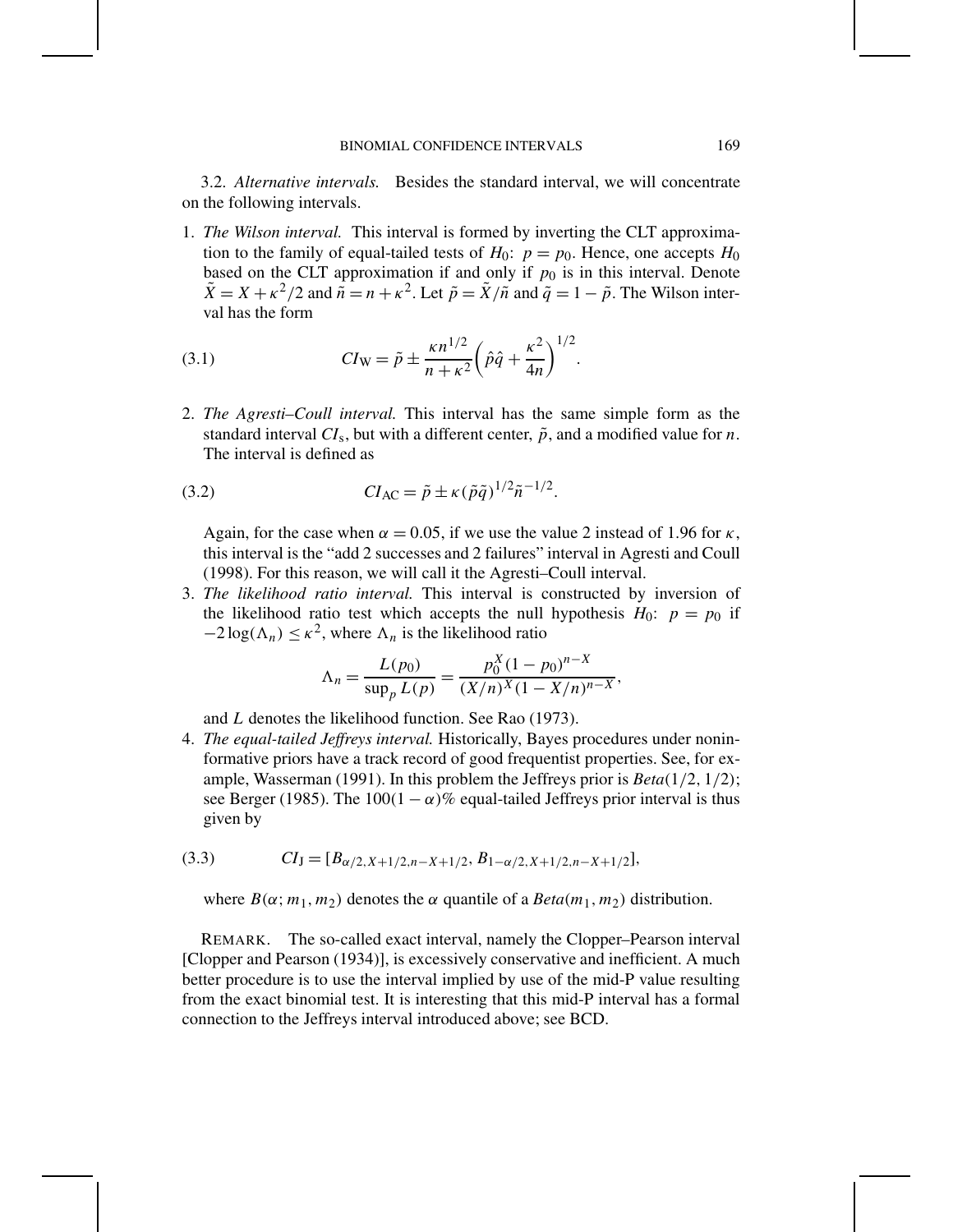We should also add that intervals resulting from use of other "normalizing" or "stabilizing" transformations also deserve consideration. In the binomial case, these transformations would be the logit or the arcsine transformation. BCD examined these intervals also, and it was concluded that they do not measure up to the Wilson, Jeffreys or the likelihood ratio interval; they are simply way too long.

3.3. *One term Edgeworth expansion.* Edgeworth expansions are a popular tool for studying complicated probabilistic quantities. See Bhattacharya and Ranga Rao (1976), Barndorff-Nielsen and Cox (1989) and Hall (1992) for more details on Edgeworth expansions.

Denote by *CI* a generic confidence interval for *p*. The coverage probability of *CI* is defined as

$$
C(p, n) \equiv P_p(p \in CI) = \sum_{x=0}^{n} I(p, x) {n \choose x} p^x (1-p)^{n-x},
$$

where  $I(p, x)$  is the indicator function that equals to 1 if the interval contains  $p$ when  $X = x$  and equals 0 if it does not contain *p*.

Define

$$
(3.4) \qquad \qquad h(x) = x - x_-
$$

where  $x_$  is the largest integer less than or equal to *x*. So  $h(x)$  is just the fractional part of *x*. The function *h* is a periodic function of period 1. Let

(3.5) 
$$
g(p, z) = g(p, z, n) = h(np + z(npq)^{1/2})
$$

[we suppress in (3.5) and later the dependence of *g* on *n*]. Theorem 23.1 in Bhattacharya and Rao (1976) yields that

$$
P\left(\frac{n^{1/2}(\hat{p}-p)}{(pq)^{1/2}} \le z\right)
$$
  
(3.6)  

$$
= \Phi(z) + \left[\left(\frac{1}{2} - g(p,z)\right) + \frac{1}{6}(1-2p)(1-z^2)\right] \phi(z) (npq)^{-1/2}
$$

$$
+ O(n^{-1})
$$

where  $(1/2 - g(p, z))$  takes values in  $[-1/2, 1/2]$  and represents the rounding error, and  $(1/6)(1 - 2p)(1 - z^2)$  represents the skewness error. For the two-sided confidence intervals under consideration, the rounding error is dominant and the skewness error is reduced to  $O(n^{-1})$ , as we shall see in (3.7) below.

From (3.6) we have a one-term Edgeworth approximation of the coverage probability of the confidence interval  $CI_s$ . Let  $\ell_s$  and  $u_s$  be defined as functions of *p* (and *n* and  $\kappa$ ) by

$$
\{p \in CI_{\rm s}\} \equiv \left\{\ell_{\rm s} \leq \frac{n^{1/2}(\hat{p} - p)}{(pq)^{1/2}} \leq u_{\rm s}\right\}.
$$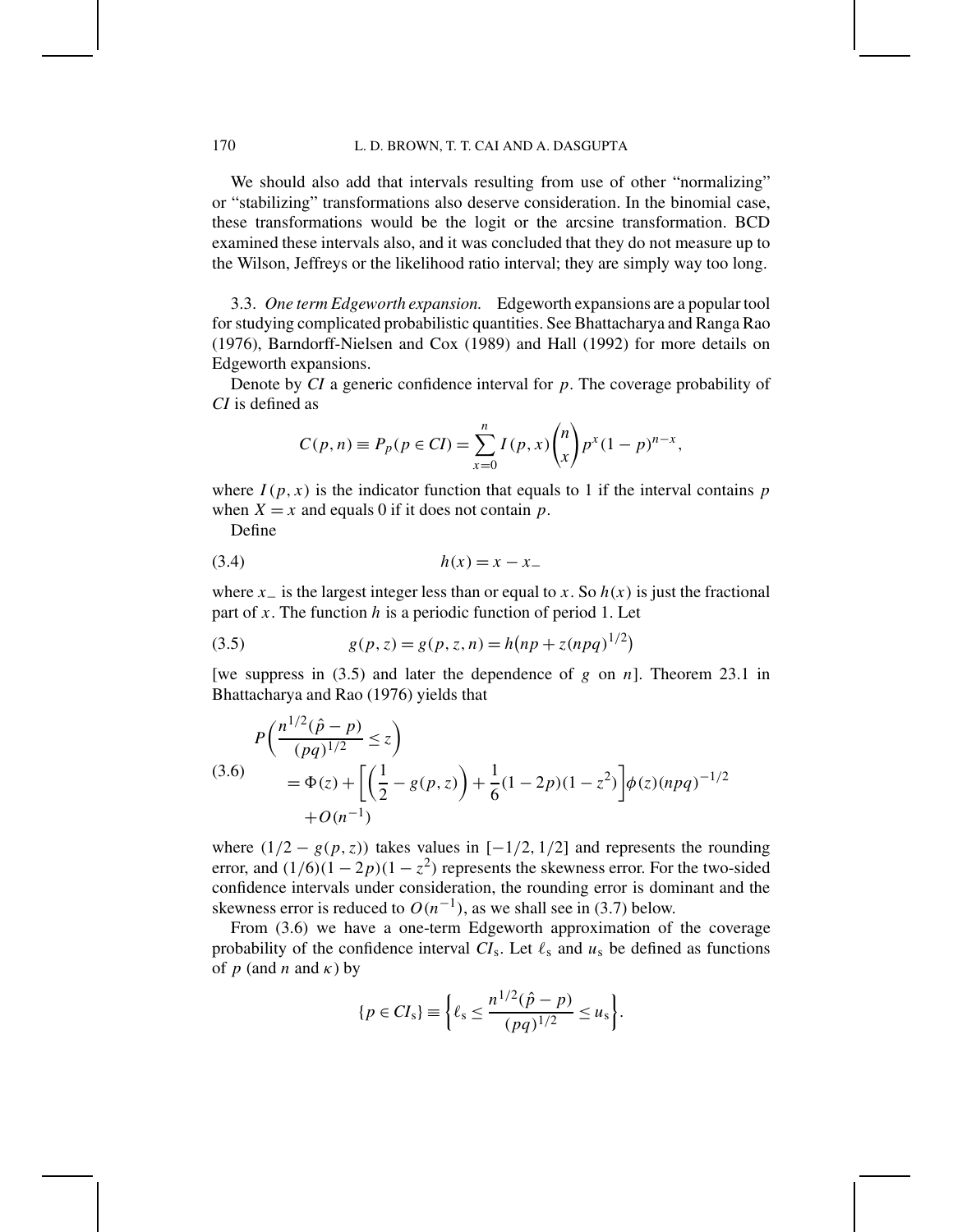See (A.7) in the Appendix for the exact expressions for  $\ell_s$  and  $u_s$ . Correspondingly, the bounds  $\ell_{AC}$ ,  $u_{AC}$ , etc. are defined similarly.

Suppose  $np + \ell_s(npq)^{1/2}$  is not an integer; then the coverage probability of  $CI_s$ satisfies

$$
(3.7) \quad P_p(p \in CI_s) = (1 - \alpha) + [g(p, \ell_s) - g(p, u_s)]\phi(\kappa)(npq)^{-1/2} + O(n^{-1})
$$

The second term in (3.7), due to rounding error, is the principal contributor to the oscillation phenomenon. This oscillation term is of the order of *n*−1*/*2. Since  $|g(p, \ell_s) - g(p, u_s)| \le 1$ , this term is bounded by  $\phi(\kappa)(npq)^{-1/2}$ . Although the  $O(n^{-1/2})$  oscillation term can be calculated precisely when *p* is known, it is clear from the expressions of  $g$ ,  $\ell_s$  and  $u_s$ , the oscillation term is unpredictable when  $p$ is unknown. This  $O(n^{-1/2})$  term can be significant even for large *n*, especially when *p* is close to 0 or 1.

REMARK. In the case that  $np + \ell_s(npq)^{1/2}$  is an integer, then one needs to add an additional term  $P_p(X = np + \ell_s(npq)^{1/2}) = \phi(\kappa)(npq)^{-1/2} + O(n^{-1})$  to (3.7) and gets

(3.8) 
$$
P_p(p \in CI_s) = (1 - \alpha) + [g(p, \ell_s) - g(p, u_s) + 1] \phi(\kappa) (npq)^{-1/2} + O(n^{-1}).
$$

The same applies to the two-term expansion of the coverage probability of various confidence intervals discussed in Sections 3.5 and 3.6.

Here we would like to point out that there is an error in Ghosh [(1979), Theorem 1, page 895]. The oscillation terms were mistakenly omitted in the expansion. This affects one statement Ghosh [(1979), page 895] made in the paper. Because of this  $O(n^{-1/2})$  oscillation term, for any p and  $\alpha$ , it is in fact not true that for sufficiently large *n*,  $C(p, n)$  will always exceed  $1 - \alpha$  up to the order  $n^{-1/2}$ . So when  $p$  is unknown, there is no guarantee that the coverage probability of the standard interval is larger than the nominal level up to the order  $n^{-1/2}$ , no matter how large *n* is.

3.4. *One term expansion is not accurate enough.* The one-term Edgeworth expansion offers an approximation of the coverage probability and is useful for finding the source of the oscillation. The approximation error of a oneterm Edgeworth expansion is  $O(n^{-1})$ . In Figure 4, we plot the actual coverage probability of the standard interval and the one-term Edgeworth approximation for fixed  $n = 100$  and variable  $p$  from 0.05 to 0.95. And in Table 3, we compare numerically the coverage probability of the standard interval with the one-term Edgeworth approximation for fixed  $p = 0.2$  and some selected values of *n* from 20 to 200. It is clear that the one-term Edgeworth expansion captures most of the oscillation effect in the true coverage probability. However, it contains a systematic bias. The reason is that the next term in the Edgeworth expansion, which is of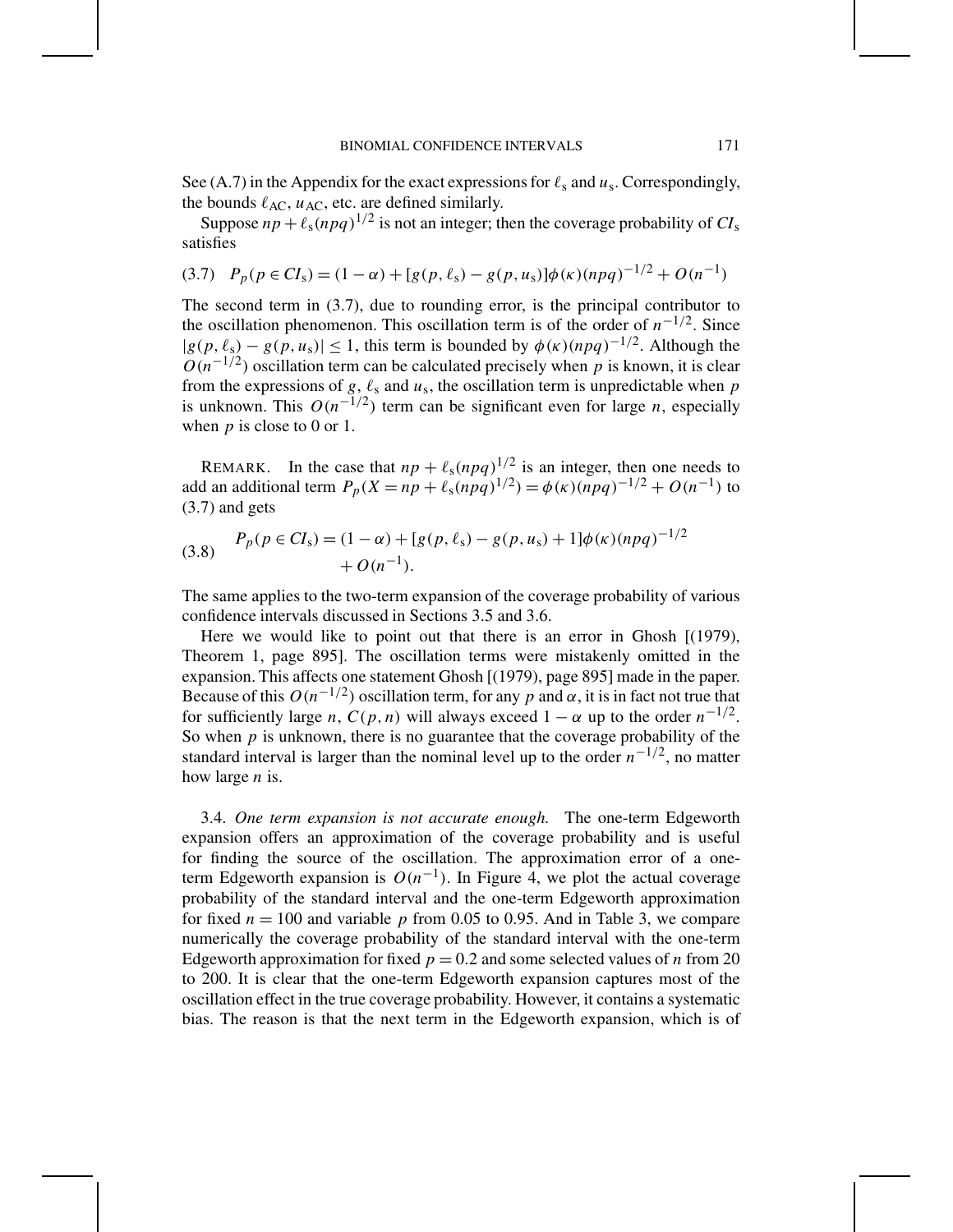

FIG. 4. *Comparison between the actual coverage probability (solid ) and one-term Edgeworth expansion* (*dotted*) *with*  $n = 100$  *and*  $\alpha = 0.05$ *.* 

the order  $n^{-1}$ , is mostly nonoscillating and negative. This can be easily seen from (3.12) in the next section.

Because the  $O(n^{-1})$  term is nonnegligible for moderate *n*, it is usually necessary to look at the two-term Edgeworth expansion. In fact, as we shall see later, several other confidence intervals which have much better performance than the standard interval have almost identical one-term Edgeworth expansions as the standard interval. In these cases, the second order term makes the difference. An expansion of the coverage probability up to the  $n^{-1/2}$  term is just not adequately accurate.

TABLE 3 *A numerical comparison of coverage probability C(p, n) and one-term Edgeworth approximation*  $e_1(p, n)$  *for*  $p = 0.2$ *. The last row is the difference*  $e_1(p, n) - C(p, n)$ 

| n                                                                            | 20 | 30 | 40 | 50 | 60 | 70                                                                | 80 | 90 | 100 | 150 | <b>200</b> |
|------------------------------------------------------------------------------|----|----|----|----|----|-------------------------------------------------------------------|----|----|-----|-----|------------|
| C(p,n)                                                                       |    |    |    |    |    | 0.921 0.946 0.905 0.938 0.922 0.940 0.932 0.947 0.933 0.944 0.941 |    |    |     |     |            |
| $e_1(p,n)$                                                                   |    |    |    |    |    | 0.960 0.968 0.934 0.952 0.951 0.951 0.952 0.954 0.942 0.949 0.949 |    |    |     |     |            |
| difference 0.039 0.021 0.029 0.015 0.028 0.010 0.020 0.007 0.009 0.005 0.008 |    |    |    |    |    |                                                                   |    |    |     |     |            |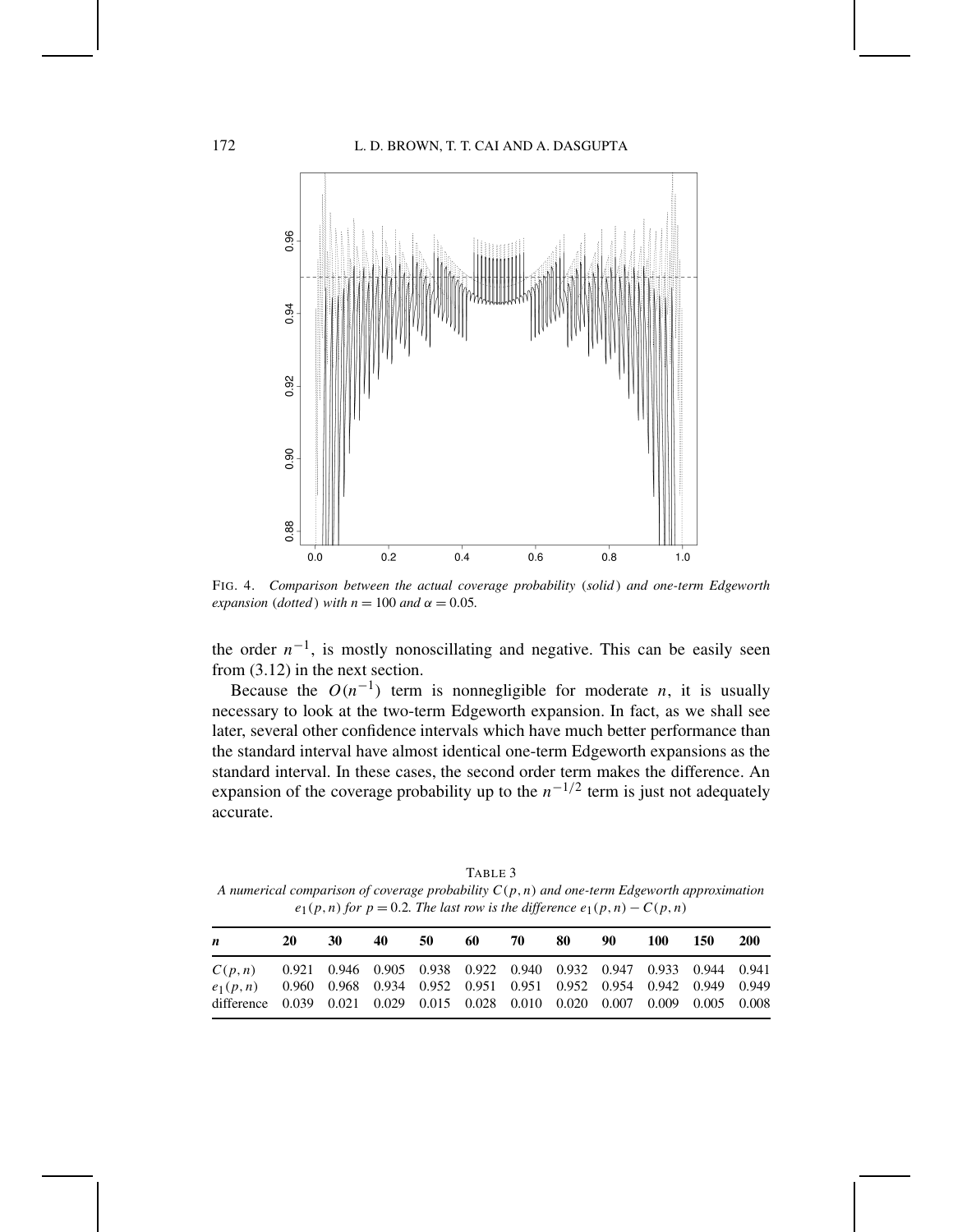3.5. *General two term Edgeworth expansion.* For a unified treatment of *CI*<sup>s</sup> and *CI*rs, to be defined below, it is convenient to define a general confidence interval  $CI_*(\beta)$  as follows:

(3.9) 
$$
CI_*(\beta) = \frac{X+\beta}{n+2\beta} \pm \kappa n^{-1/2} \left(\frac{X}{n}\frac{n-X}{n}\right)^{1/2}.
$$

The standard interval and the recentered interval are just special cases of  $CI_*(\beta)$ with  $CI_s = CI_*(0)$  and  $CI_{rs} = CI_*(\kappa^2/2)$ .

The two term Edgeworth expansions are also given separately for the intervals *CI*<sup>W</sup> and *CI*AC. The following general notation will be repeatedly used for the ensuing Edgeworth expansions.

NOTATION. Denote, with  $g(p, \cdot)$  as in (3.5),

$$
w(\kappa) = \left(\frac{1}{9} - \frac{1}{36pq}\right)\kappa^5 + \left(\frac{7}{36pq} - \frac{11}{18}\right)\kappa^3 + \left(\frac{1}{6} - \frac{1}{6pq}\right)\kappa,
$$
  
(3.10)  $Q_{21}(\ell, u) = 1 - g(p, \ell) - g(p, u),$   
 $Q_{22}(\ell, u) = \frac{1}{2} \left[ -g^2(p, \ell) - g^2(p, u) + g(p, \ell) + g(p, u) - \frac{1}{3} \right].$ 

THEOREM 1. *Let*  $0 < p < 1$  *and*  $0 < \alpha < 1$ . *Suppose*  $np + \ell_*(npq)^{1/2}$  *is not an integer*. *Then the coverage probability of the general confidence interval CI*∗*(β) defined in* (3.9) *satisfies*

$$
P_* = P_p(p \in CI_*(\beta))
$$
  
= (1 - \alpha) + [g(p, \ell\_\*) - g(p, u\_\*)] \phi(\kappa) (npq)^{-1/2}  
+ {2t\_2 - \kappa t\_1^2 - (1 - 2p) (\kappa - \frac{\kappa^3}{3}) t\_1 (pq)^{-1/2} + w(\kappa) \phi(\kappa) n^{-1}  
+ {[(1 - 2p) (\frac{\kappa^2}{6} - \frac{1}{2}) - (pq)^{1/2} t\_1]} Q\_{21}(\ell\_\*, u\_\*) + Q\_{22}(\ell\_\*, u\_\*)}  
× \kappa \phi(\kappa) (npq)^{-1}  
+ O(n^{-3/2})

*where*

$$
t_1 = (\kappa^2 - 2\beta) \left(\frac{1}{2} - p\right) (pq)^{-1/2}, \qquad t_2 = \left(\frac{1}{8pq} - 1\right) \kappa^3 + \left(4 - \frac{1}{2pq}\right) \kappa \beta
$$

*and the quantities*  $\ell_*$  *and*  $u_*$  *are described immediately above* (3.7) *and formally defined in* (A.5) *in the Appendix*.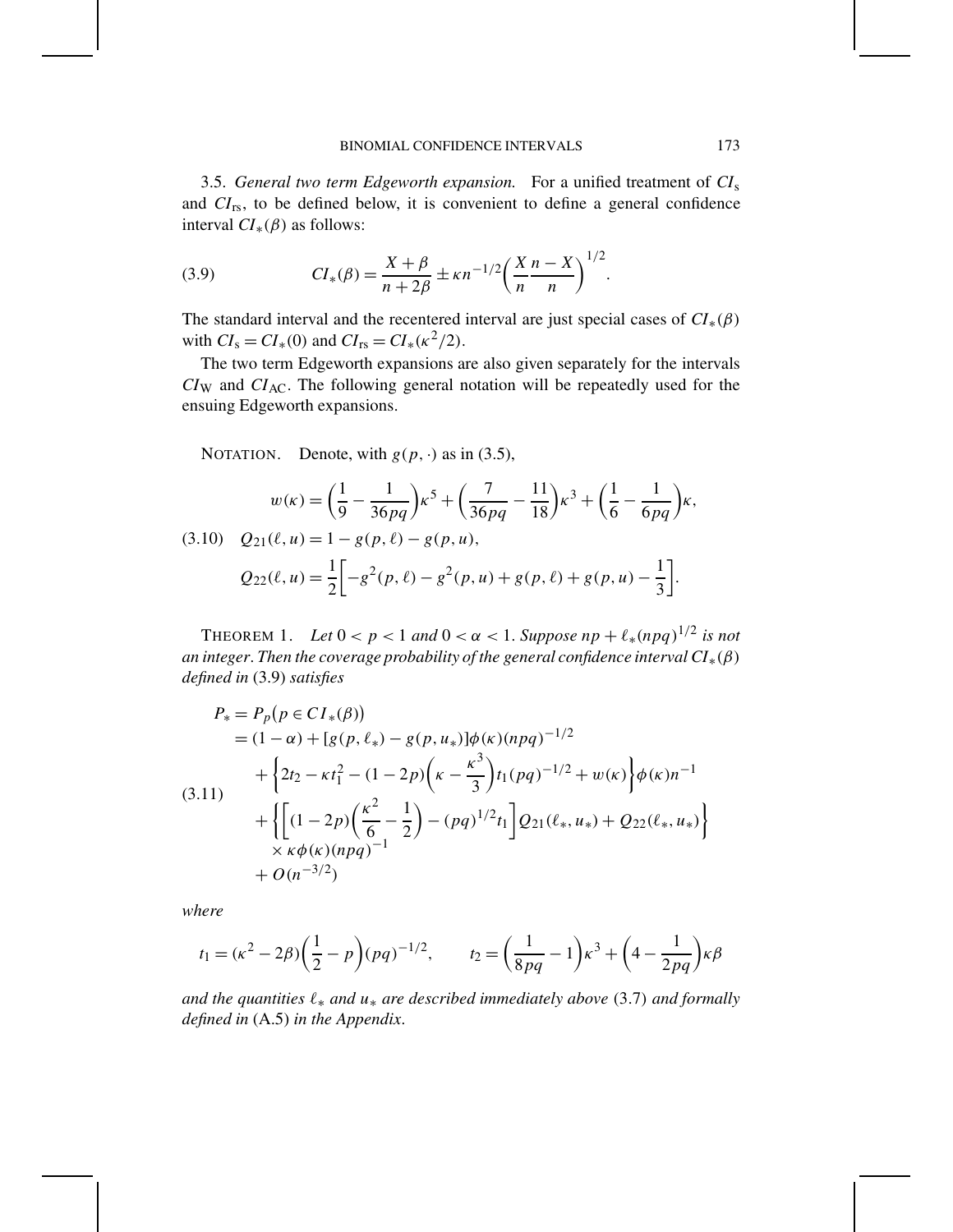*In particular, by setting*  $\beta = 0$ *, we have the two term expansion for the standard interval*:

$$
P_s = P_p(p \in CI_s)
$$
  
= (1 - \alpha) + [g(p, \ell\_s) - g(p, u\_s)]\phi(\kappa)(npq)^{-1/2}  
+ \left\{-\frac{(1 - 2p)^2}{12pq}\kappa^5 - \frac{1}{4pq}\kappa^3 + w(\kappa)\right\}\phi(\kappa)n^{-1}  
+ \left\{-(1 - 2p)\left(\frac{\kappa^2}{3} + \frac{1}{2}\right)Q\_{21}(\ell\_s, u\_s) + Q\_{22}(\ell\_s, u\_s)\right\}\kappa\phi(\kappa)(npq)^{-1}  
+ O(n^{-3/2}).

*And by setting*  $\beta = \kappa^2/2$ , we have the two term expansion for the recentered *interval defined by*  $CI_{rs} = \tilde{p} \pm \kappa (\hat{p}\hat{q})^{1/2} n^{-1/2}$  *<i>with*  $\tilde{p} = (X + \kappa^2/2)/(n + \kappa^2)$ :

$$
P_{rs} = P_p(p \in CI_{rs})
$$
  
= (1 - \alpha) + [g(p, \ell\_{rs}) - g(p, u\_{rs})] \phi(\kappa) (npq)^{-1/2}  
+ { (2 - \frac{1}{4pq}) \kappa^3 + w(\kappa) \phi(\kappa) n^{-1}  
+ { (1 - 2p) (\frac{\kappa^2}{6} - \frac{1}{2}) Q\_{21}(\ell\_{rs}, u\_{rs}) + Q\_{22}(\ell\_{rs}, u\_{rs}) \kappa \phi(\kappa) (npq)^{-1}  
+ O(n^{-3/2}).

REMARK. In (3.12)–(3.13), the first  $O(n^{-1})$  term is a key term. It is nonoscillating and would cause systematic bias if it is omitted. The second  $O(n^{-1})$ term represents oscillations from two sources: *Q*22, taking values between −1*/*6 and 1*/*12, contains oscillation caused purely by rounding error; *Q*<sup>21</sup> oscillates between −1 and 1 and the term with *Q*<sup>21</sup> represents mixed effect of the discreteness and skewness in the underlying distribution.

The two-term Edgeworth expansion for the coverage probability of the confidence interval  $Cl_W$  is slightly simpler.

THEOREM 2. Let  $0 < p < 1$  and  $0 < \alpha < 1$ . Suppose  $np - \kappa (npq)^{1/2}$  is not *an integer*. *Then the coverage probability of the confidence interval CI*<sup>W</sup> *defined in (*3*.*1*) satisfies*

$$
P_{\mathbf{W}} = P_p(p \in CI_{\mathbf{W}})
$$
  
= (1 - \alpha) + [g(p, -\kappa) - g(p, \kappa)]\phi(\kappa)(npq)^{-1/2} + w(\kappa)\phi(\kappa)n^{-1}  
+ \left\{(1 - 2p)\left(\frac{\kappa^2}{6} - \frac{1}{2}\right)Q\_{21}(-\kappa, \kappa) + Q\_{22}(-\kappa, \kappa)\right\}\kappa\phi(\kappa)(npq)^{-1}  
+ O(n^{-3/2}).

Similarly, the two-term Edgeworth expansion can be derived for the coverage probability of the confidence interval  $CI<sub>AC</sub>$ .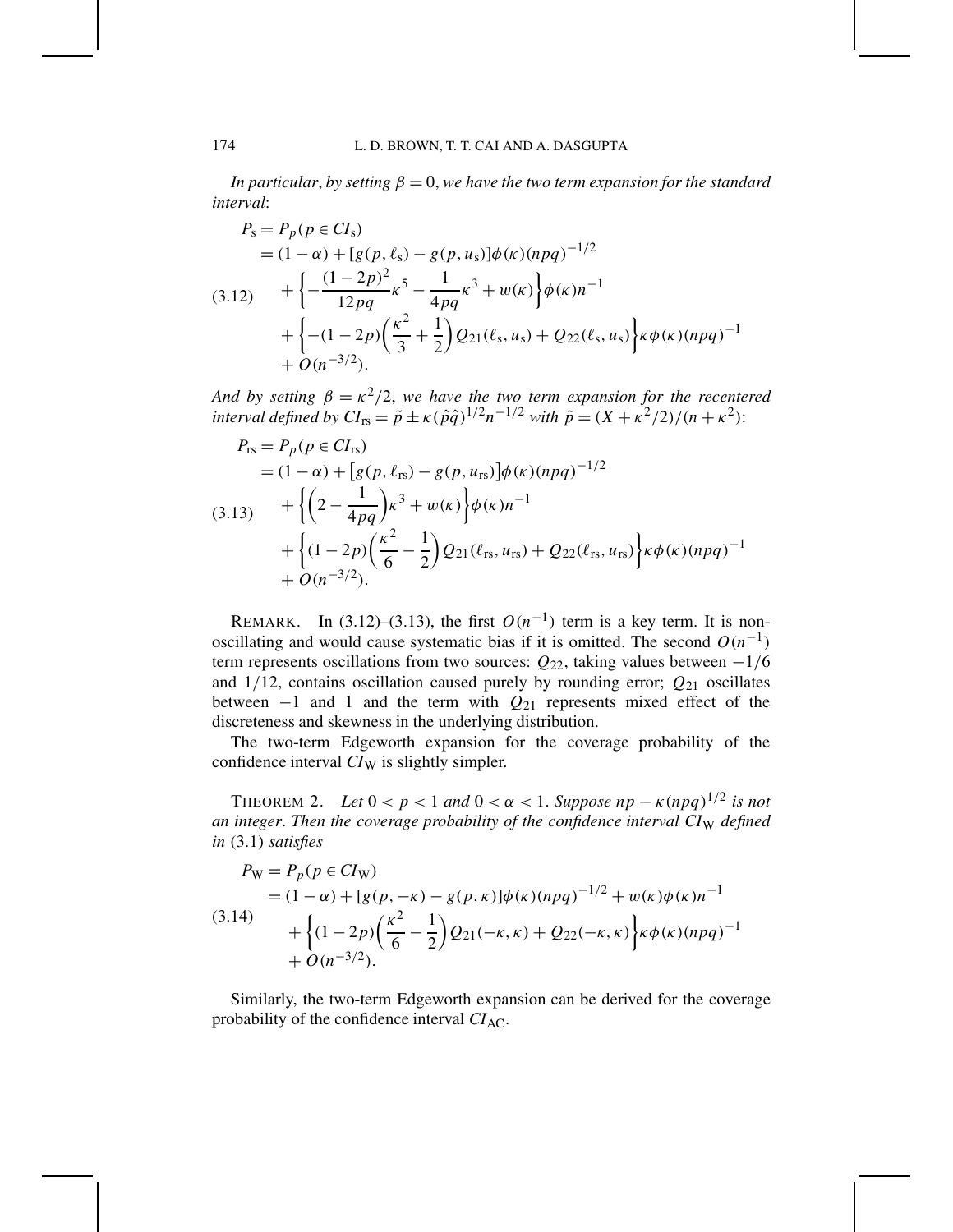THEOREM 3. Let  $0 < p < 1$  and  $0 < \alpha < 1$ . Suppose  $np + \ell_{AC}(npq)^{1/2}$  is not *an integer*. *Then the coverage probability of the confidence interval CI*AC *defined in (*3*.*2*) satisfies*

$$
P_{AC} = P_p(p \in CI_{AC})
$$
  
= (1 - \alpha) + [g(p, \ell\_{AC}) - g(p, u\_{AC})] \phi(\kappa) (npq)^{-1/2}  
(3.15) + 
$$
\left[ \left( \frac{1}{4pq} - 1 \right) \kappa^3 + w(\kappa) \right] \phi(\kappa) n^{-1}
$$

$$
+ \left\{ (1 - 2p) \left( \frac{\kappa^2}{6} - \frac{1}{2} \right) Q_{21}(\ell_{AC}, u_{AC}) + Q_{22}(\ell_{AC}, u_{AC}) \right\} \kappa \phi(\kappa) (npq)^{-1}
$$

$$
+ O(n^{-3/2})
$$

*where the quantities*  $\ell_{AC}$  *and*  $u_{AC}$  *are explicitly defined in* (A.8) *in the Appendix.* 

The derivation of these expansions is fairly technical and will be given in the Appendix.

3.6. *Two term expansions for the likelihood ratio and beta prior intervals.* Two-term expansions can be derived also for the likelihood ratio and Bayesian intervals. The derivations in these cases, however, are more complex. Unlike the other alternative intervals in Section 3.5, the limits of the likelihood ratio and Bayesian intervals are not in closed form. So the expansion problem is really two stage: first, an adequate expansion of the limits of the intervals themselves, and then an expansion of the coverage probability.

First we state the two term expansion for the coverage of the likelihood ratio interval.

THEOREM 4. *Denote by CI*LR *the likelihood ratio interval*. *Consider any fixed*  $0 < p < 1$  and  $0 < \alpha < 1$ . Suppose  $np + \ell_{LR}(npq)^{1/2}$  is not an integer. Then the *coverage probability of CI*LR *satisfies*

$$
P_{LR} = P_p(p \in CI_{LR})
$$
  
= (1 - \alpha) + [g(p, \ell\_{LR}) - g(p, u\_{LR})] \phi(\kappa) (npq)^{-1/2}  
+  $\left(\frac{1}{6} - \frac{1}{6pq}\right) \kappa \phi(\kappa) n^{-1}$   
+  $\left\{\left(p - \frac{1}{2}\right) Q_{21}(\ell_{LR}, u_{LR}) + Q_{22}(\ell_{LR}, u_{LR})\right\} \kappa \phi(\kappa) (npq)^{-1}$   
+  $O(n^{-3/2})$ 

*where the quantities*  $\ell_{LR}$  *and*  $u_{LR}$  *are defined in* (A.11) *in the Appendix.*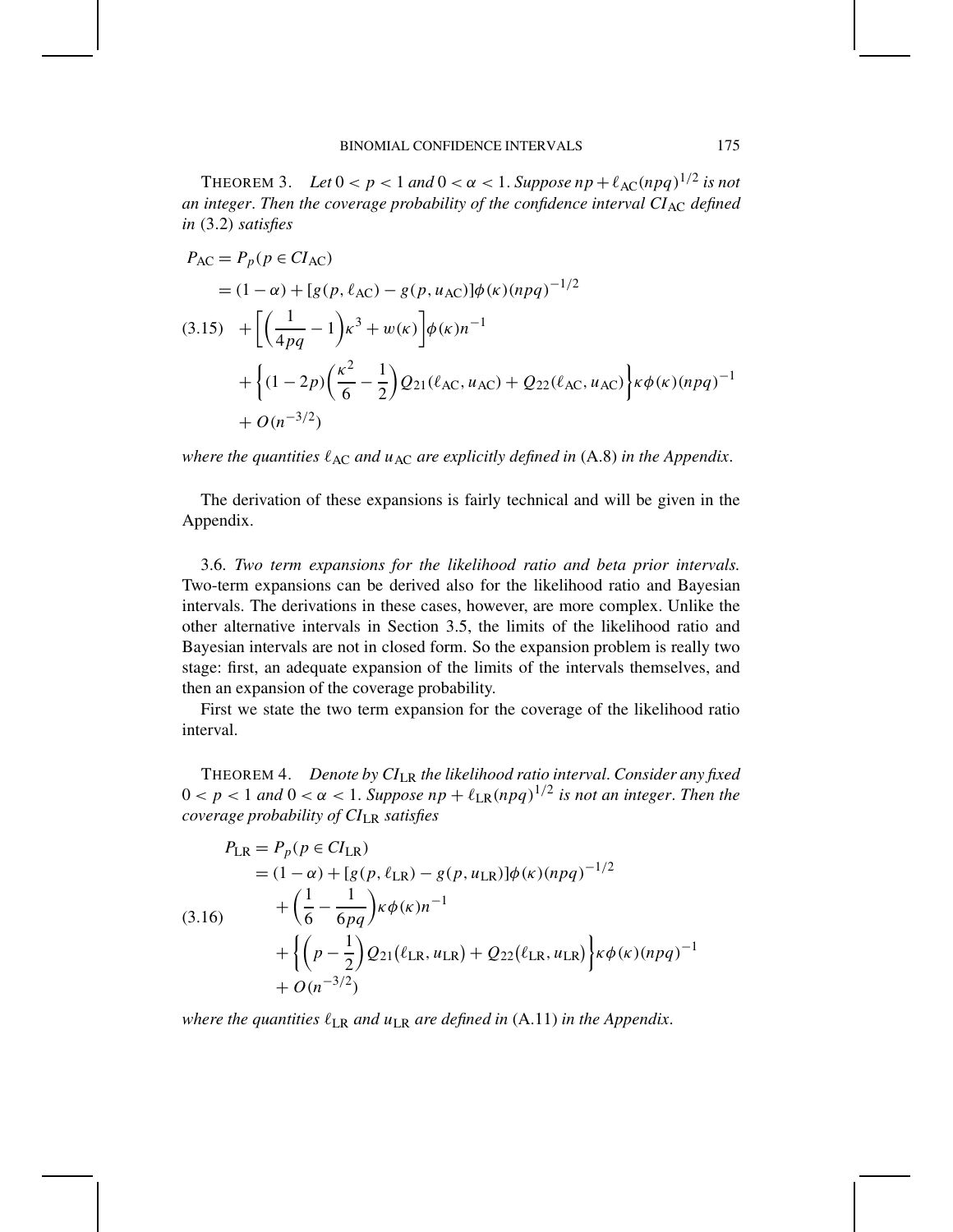The next theorem gives the two term expansion for the coverage probability of the Jeffreys prior interval. The expansion for general beta prior intervals is given in the Appendix.

THEOREM 5. *Consider any fixed*  $0 < p < 1$  *and*  $0 < \alpha < 1$ *. Suppose np* +  $\ell_J(npq)^{1/2}$  *is not an integer; then the coverage probability of the Jeffreys prior interval CI*<sup>J</sup> *defined in (*3*.*3*) satisfies*

$$
P_J = P_p(p \in CI_J)
$$
  
= (1 - \alpha) + [g(p, \ell\_J) - g(p, u\_J)]\phi(\kappa)(npq)^{-1/2} - \frac{1}{12pq}\kappa\phi(\kappa)n^{-1}  
+ \left[\frac{(2p - 1)}{3}Q\_{21}(\ell\_J, u\_J) + Q\_{22}(\ell\_J, u\_J)\right]\kappa\phi(\kappa)(npq)^{-1}  
+ O(n^{-3/2})

*where*  $\ell_{\rm J}$  *and*  $\mu_{\rm J}$  *are defined as in* (A.19) *with*  $a = b = 1/2$ .

Again, the proof is given in the Appendix.

**4. Using the two term expansions.** Edgeworth expansions are commonly considered as asymptotic approximations. In our problem, the two term expansion is remarkably accurate even for relatively small *n*. We will use the expansions for the coverage probabilities to compare the performance of the confidence intervals. We first discuss the accuracy of the two term Edgeworth expansion.

4.1. *Accuracy of the two term expansions.* The two-term Edgeworth expansions approximate the true coverage probability of a binomial confidence interval with an error of  $O(n^{-3/2})$ . The approximation is very accurate, even for small to moderate sample sizes.

Figure 5 shows the actual coverage probability of the nominal 95% Wilson interval and the two-term Edgeworth approximation for  $n = 20$ . The maximum error is only 0.0008 in the range of  $0.2 < p < 0.8$ . The maximum error further is reduced to 0.0002 in the same range of *p* when *n* increases to 40. The differences are almost indistinguishable on the plot.

Similarly, the two-term Edgeworth approximation is accurate for other intervals. For the standard interval, the maximum error is 0.0075 for  $n = 40$  and  $0.2 \le$  $p \le 0.8$ . The maximum error decreases to 0.0022 in the same range of p when *n* increases to 100. The maximum error is 0.0031 between the true coverage of  $CI_{AC}$ and its two-term Edgeworth approximation for  $n = 40$  and  $0.2 < p < 0.8$  and the error is reduced to 0.0006 for  $n = 100$  in the same range of  $p$ . Larger values of  $n$ are necessary for very good accuracy if *p* gets closer to 0 or 1.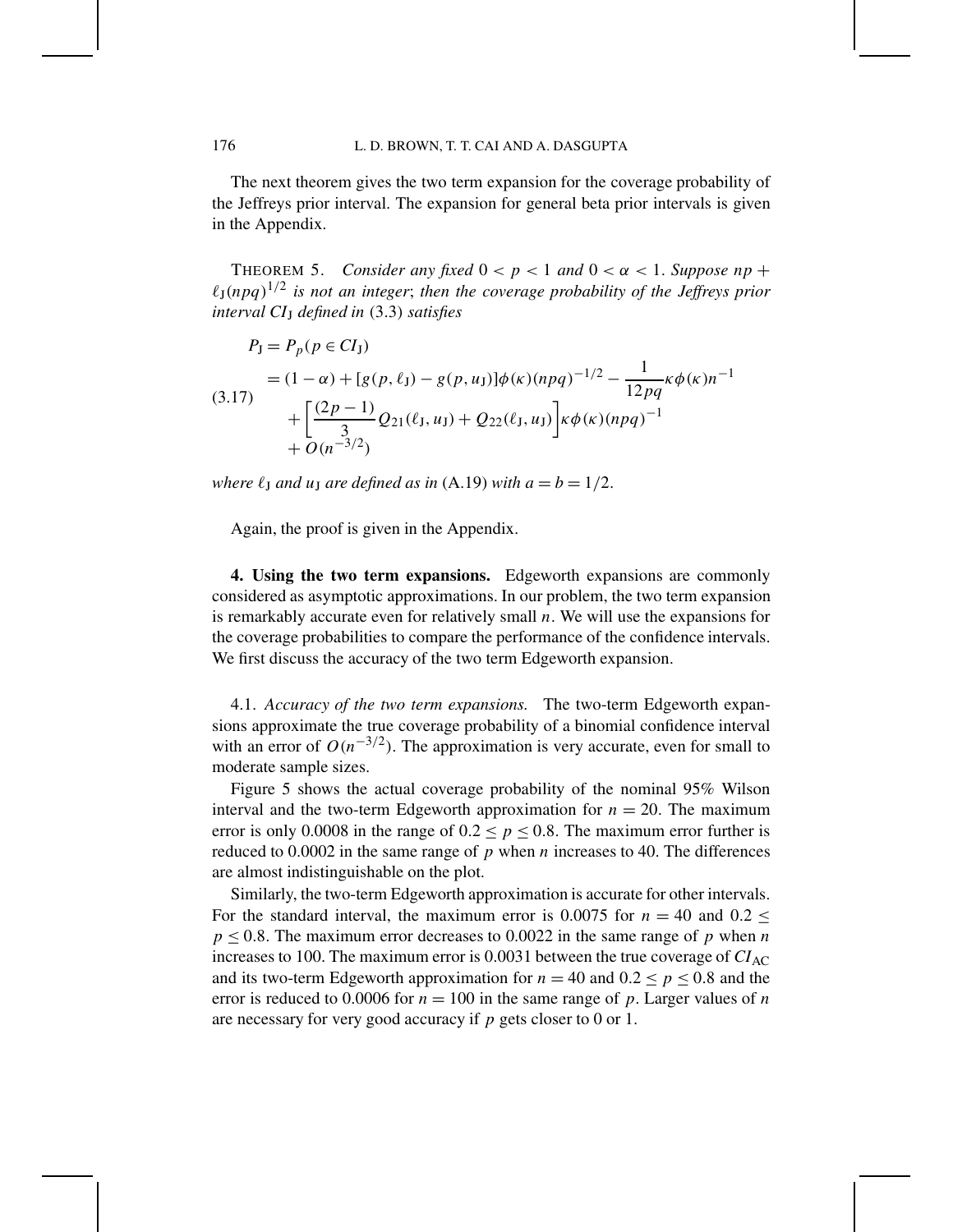

FIG. 5. *Comparison between the true coverage probability of the Wilson interval (solid ) and two-term Edgeworth expansion* (*dotted*) *with*  $n = 20$  *and*  $1 - \alpha = 0.95$ .

4.2. *Comparison of coverage properties.* We will now use the two term Edgeworth expansions presented in Sections 3.5 and 3.6 to compare the coverage properties of the standard interval  $CI_s$ , the Wilson interval  $CI_w$ , the Agresti–Coull interval  $CI_{AC}$ , the likelihood ratio interval  $CI_{LR}$ , and the Jeffreys prior interval  $CI_{J}$ . We will show how the nonoscillatory part of the second order term can be used to explain the deficiency of the standard procedure and the much better performance of competing ones such as Wilson's procedure. Indeed, ignoring the  $O(n^{-3/2})$ terms, directly from equations  $(3.12)$ ,  $(3.14)$ – $(3.17)$  we have:

(4.1) 
$$
P_{AC} - P_s = \left\{ \frac{(1 - 2p)^2}{12pq} \kappa^5 + \left( \frac{1}{2pq} - 1 \right) \kappa^3 \right\} \phi(\kappa) n^{-1} + \text{osci.},
$$

(4.2) 
$$
P_{AC} - P_W = \left(\frac{1}{4pq} - 1\right) \kappa^3 \phi(\kappa) n^{-1} + \text{osci.},
$$

(4.3) 
$$
P_{AC} - P_{LR} = \left\{ -\frac{(1-2p)^2}{36pq} \kappa^5 + \left(\frac{4}{9pq} - \frac{29}{18}\right) \kappa^3 \right\} \phi(\kappa) n^{-1} + \text{osci.},
$$

$$
P_{AC} - P_{J} = \left\{ -\frac{(1-2p)^2}{36pq} \kappa^5 + \left(\frac{4}{9pq} - \frac{29}{18}\right) \kappa^3 \right\}
$$

(4.4) 
$$
+\left(\frac{1}{6}-\frac{1}{12pq}\right)\kappa\left\{\phi(\kappa)n^{-1}+\text{osci.},\right\}
$$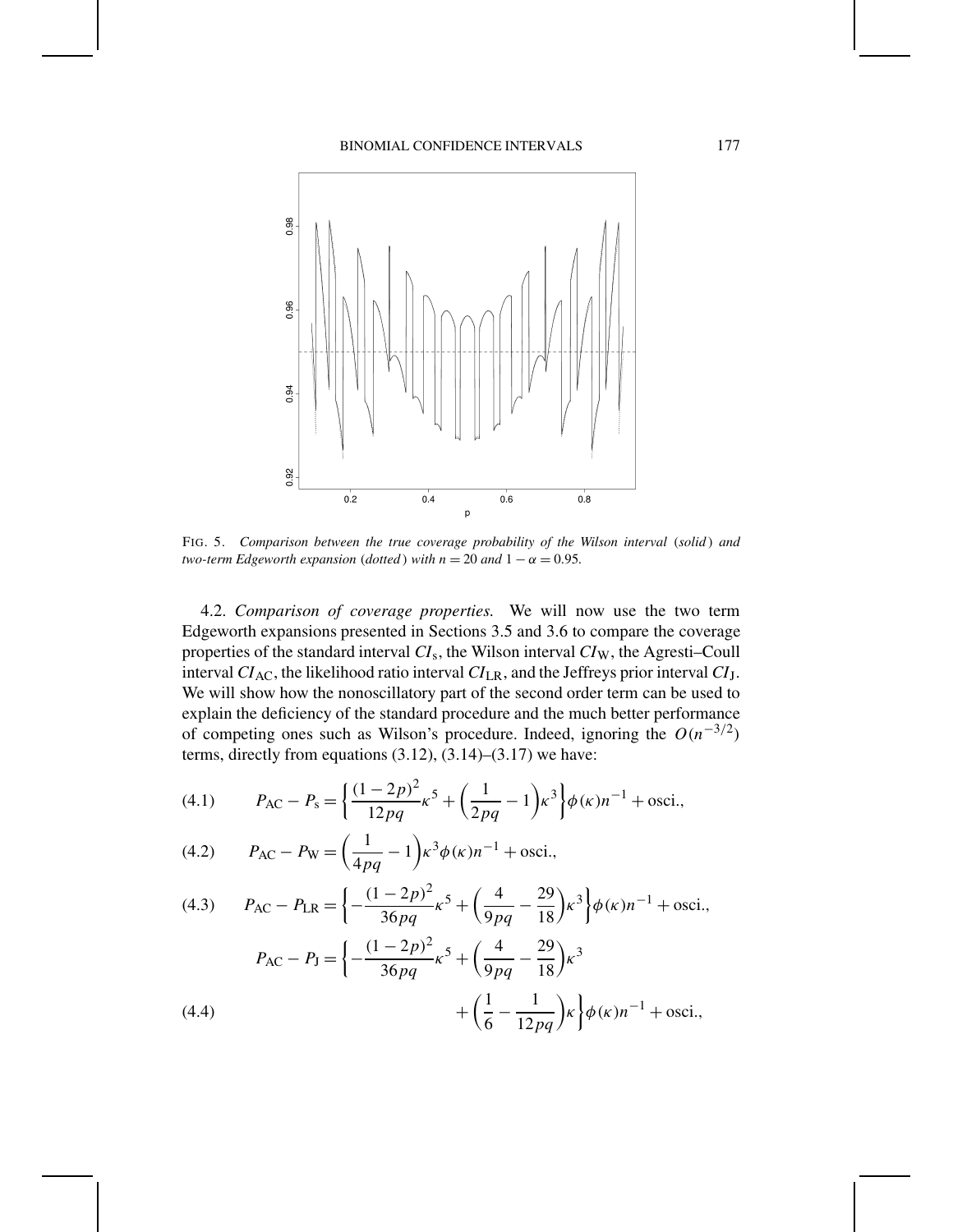

FIG. 6. *Comparison of the nonoscillating terms. From top to bottom: the*  $O(n^{-1})$  *nonoscillating terms of*  $P_{AC}$ *,*  $P_{W}$ *,*  $P_{J}$ *,*  $P_{LR}$  *and*  $P_{s}$ *, with*  $\alpha = 0.05$ *.* 

where  $P_s$ ,  $P_W$ ,  $P_{AC}$ ,  $P_{LR}$  and  $P_J$  are the coverage probabilities of  $CI_s$ ,  $CI_W$ ,  $CI_{AC}$ , *CI*LR and *CI*J, respectively. The most important things to notice in (4.1), (4.2), (4.3) and (4.4) are the following.

In (4.1) and (4.2), trivially, the coefficient of the  $n^{-1}$  term is positive for all *p* and all *κ*. Also in (4.3), the coefficient is positive for all *p* and all  $\kappa \le 3.95$ . In (4.4) also, the same coefficient is positive for all *p* as long as  $\kappa \leq 3.95$ .

The conclusion is that among these intervals  $CI_{AC}$  has the largest coverage. However, coverage is only a part of the story in interval estimation. In Section 5, we will present the corresponding expansions for expected lengths of these intervals and we will then appreciate better the reason for this apparent dominance property of  $CI_{AC}$  in coverage. It turns out that  $CI_{AC}$  tends to be longer than these competitors, and therefore not very surprisingly has larger coverage probabilities.

Expressions for  $P_s - P_W$ ,  $P_J - P_W$ , etc., can be obtained from (4.1)–(4.4) in an obvious way. Rather than explicitly reporting those expressions, we give a simple plot that might help understand the comparisons a little better. In Figure 6, the values of the nonoscillating  $n^{-1}$  terms are plotted as a function of *p* when  $\alpha = 0.05$ . The *y*-axis is *n* · (nonoscillating term). The curves correspond to *P*<sub>AC</sub>, *P*W, *P*J, *P*LR and *P*s.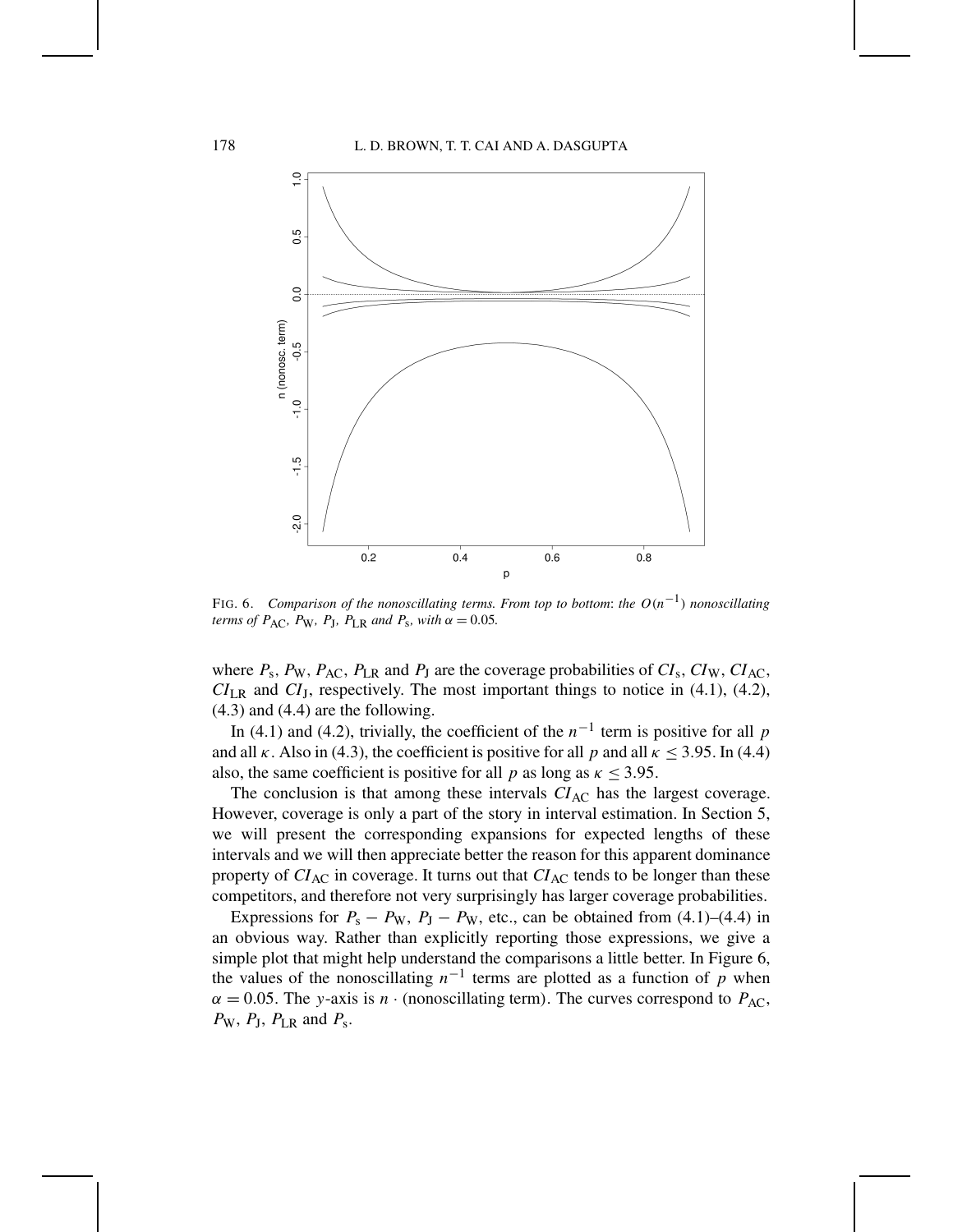

FIG. 7. *Comparison of the nonoscillating terms for different confidence levels. The top three curves are the*  $O(n^{-1})$  *nonoscillating terms of*  $P_W$ *, and the bottom three are those of*  $P_s$ *, with*  $\alpha = 0.2$  $(\text{dotted})$ ,  $\alpha = 0.05$   $(\text{solid})$  *and*  $\alpha = 0.01$   $(\text{dashed})$ *.* 

A serious negative bias in the coverage of the standard interval is transparent from this plot. The Wilson interval  $Cl_W$  does significantly better than the standard interval  $CI_s$ , and especially so near the boundaries. However,  $CI_w$ ,  $CI_{LR}$  and the Jeffreys interval *CI*<sup>J</sup> are pretty comparable. On the other hand, the Agresti– Coull interval *CI*<sub>AC</sub> has higher coverage probability than *CI*<sub>W</sub> (and likewise the others), and again, the difference is the most noticeable near the boundaries. These conclusions obtained from the two term Edgeworth expansions are very much consistent with numerical reports on the exact coverage probabilities in BCD.

The individual performance of the intervals themselves also depends somewhat on the value of  $\alpha$ . Figure 7 plots the nonoscillating  $O(n^{-1})$  terms of  $P_W$  and  $P_s$ for  $\alpha = 0.2, 0.05$  and 0.01. Consider first the Wilson interval. While for  $\alpha = 0.05$ this nonoscillating term is always positive, for  $\alpha = 0.2$  this term is negative when  $0.18 \le p \le 0.82$ ; and for  $\alpha = 0.01$  the term is negative when  $p \le 0.11$  or  $p \ge 0.89$ . Figure 7 displays that the nonoscillating coverage term for the Wilson interval at  $\alpha = 0.01$  is extremely close to the nominal value for the entire range of *p*, whereas for  $\alpha = 0.05$  this coverage term is noticeably conservative for values of *p* near 0 or 1. In addition, the nonoscillating term for  $\alpha = 0.05$  dominates that for  $\alpha = 0.2$ ,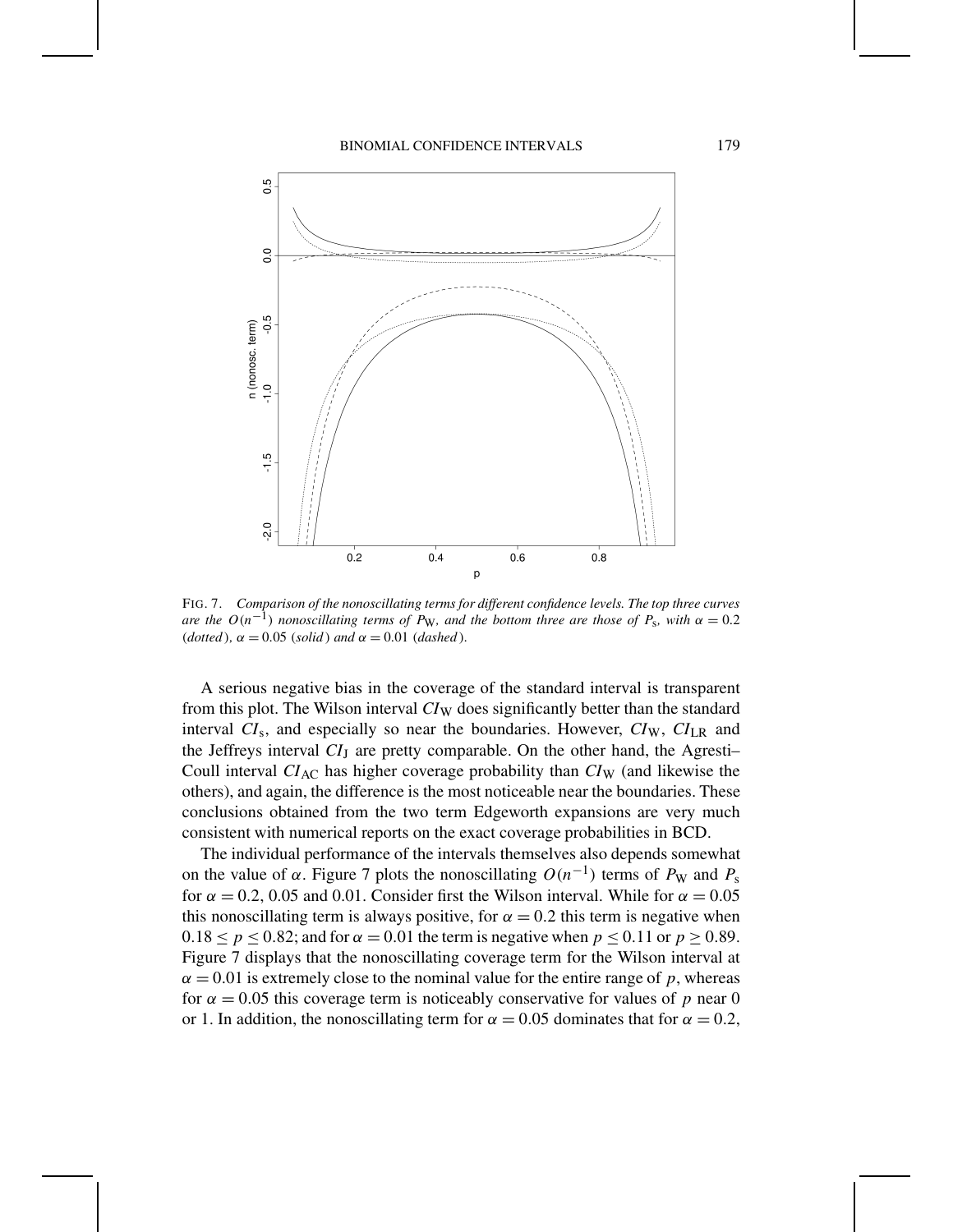which implies that the Wilson interval is more conservative relative to  $(1 - \alpha)$  for  $\alpha = 0.05$  than for  $\alpha = 0.2$ . This is also confirmed by exact coverage calculations.

Consider now the standard interval. The coefficient of the nonoscillating  $O(n^{-1})$  term is significantly negative whenever *p* is not near 0.5 for all three cases. This corresponds to the previously seen poor coverage of the standard interval. More interestingly, the coefficient of this  $O(n^{-1})$  term is uniformly more negative for  $\alpha = 0.05$  than for  $\alpha = 0.01$  and  $\alpha = 0.2$ , indicating that overall the nominal 95% interval is generally even more biased than the nominal 99% and 80% intervals. However, note that the oscillation terms are generally larger for  $\kappa = 1.96$  than for  $\kappa = 2.575$  because of the presence of the multiplicative factor,  $\phi(\kappa)$ , which occurs in all those terms. This accounts for the fact that when  $n = 30$ there exist values of *p* for which the 95% interval has coverage over 95% but as shown in Figure 2 there are no values of *p* for which coverage of the 99% interval exceeds 99%.

4.3. *Average coverage properties.* The two term Edgeworth expansion decomposes the coverage probability into five parts:

$$
C(p, n) = (1 - \alpha) + {^{\alpha}O(n^{-1/2})}
$$
 oscillation"  
+  ${^{\alpha}O(n^{-1})}$  bias" +  ${^{\alpha}O(n^{-1})}$  oscillation" +  $O(n^{-3/2})$ .

We now present a theorem which shows that in an average sense the oscillatory part is of a lower order than the bias part. This adds force to the argument we just made in Section 4.2 that it is sensible to make a comparative evaluation of the intervals through a study of their  $O(n^{-1})$  bias terms. In the theorem below, the average is with respect to any smooth compactly supported prior. This is similar to what is called "a very weak expansion" in Woodroofe (1986). We now state the result.

THEOREM 6. *Let f be any density function supported on a proper subinterval* [ $a, b$ ]  $(0 < a < b < 1)$  *and satisfying the Lipschitz condition* 

$$
|f(p_1) - f(p_2)| \le M|p_1 - p_2| \quad for all p_1, p_2 \in [a, b].
$$

*Then for all the confidence intervals under consideration (standard*, *recentered*, *Wilson*, *Agresti–Coull*, *likelihood ratio and Jeffreys intervals)*, *the integrated oscillation with respect to the density f is asymptotically negligible*. *That is*,

(4.5) 
$$
\int {}^{u}O(n^{-1/2}) \, \text{oscillation''} \cdot f(p) \, dp = O(n^{-3/2})
$$

*and*

(4.6) 
$$
\int {}^{u}O(n^{-1}) \, \text{oscillation''} \cdot f(p) \, dp = O(n^{-3/2}).
$$

*Hence*,

(4.7) 
$$
\int \{C(p,n) - (1-\alpha) - {^{u}O(n^{-1})} bias'' \} \cdot f(p) dp = O(n^{-3/2}).
$$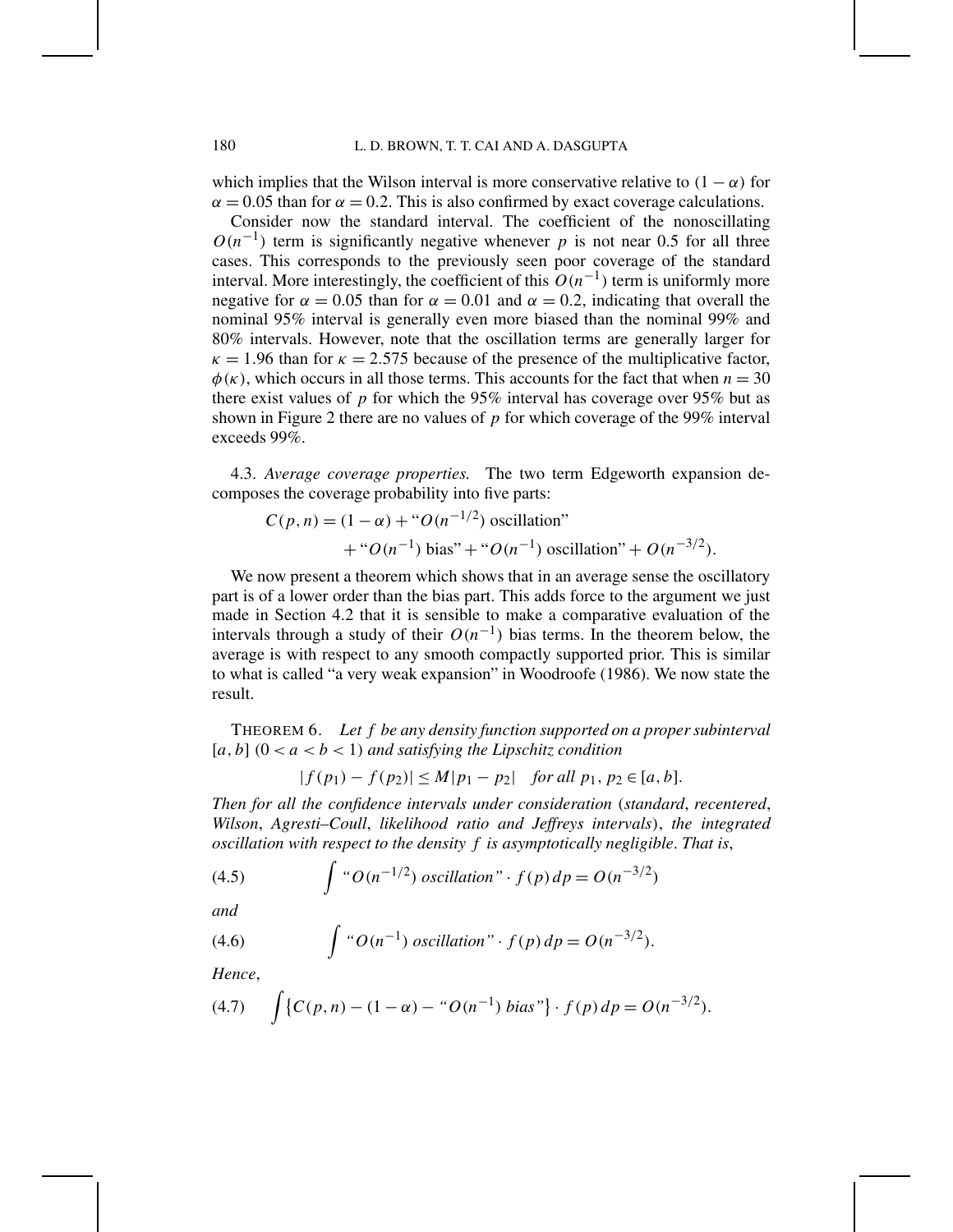

FIG. 8. *Left panel*: *The density function f . Right panel*: *Integrated absolute oscillations with* respect to f (from top to bottom) of  $P_s$ ,  $P_{LR}$ ,  $P_J$ ,  $P_W$  and  $P_{AC}$ , with  $n = 45$  to 100 and  $\alpha = 0.05$ .

4.4. *Magnitude of the oscillations.* It is also of interest to compare the amount of oscillation in the coverage probability of the confidence intervals. We use the integrated absolute oscillation (IAO) as an overall measure of oscillation for an interval. For the intervals under consideration, the IAO with respect to a density function *f* is defined as

$$
IAO(f, n, \alpha) = \int |C(p, n) - (1 - \alpha) - "O(n^{-1}) bias"] f(p) dp.
$$

In Figure 8 we plot the integrated absolute oscillations with respect to a Lipschitz density function  $f$  over  $p$  from 0.05 to 0.95 of the five intervals for *n* from 45 to 100. [The  $O(n^{-1})$  bias term from the Edgeworth expansion is not accurate for  $p$  very close to 0 or 1.] It is interesting to see that there is a fairly clear ranking of the intervals in terms of amount of oscillation in coverage probability. From largest to smallest, the order is the standard interval, the likelihood ratio interval, the Jeffreys interval, the Wilson interval, and the Agresti–Coull interval. The oscillation of the standard interval is much larger and the amounts of oscillation of the other four intervals are comparable.

**5. Expansion for expected length.** The two term Edgeworth expansions presented in Section 3 show that up to the order  $O(n^{-1})$ , the Agresti–Coull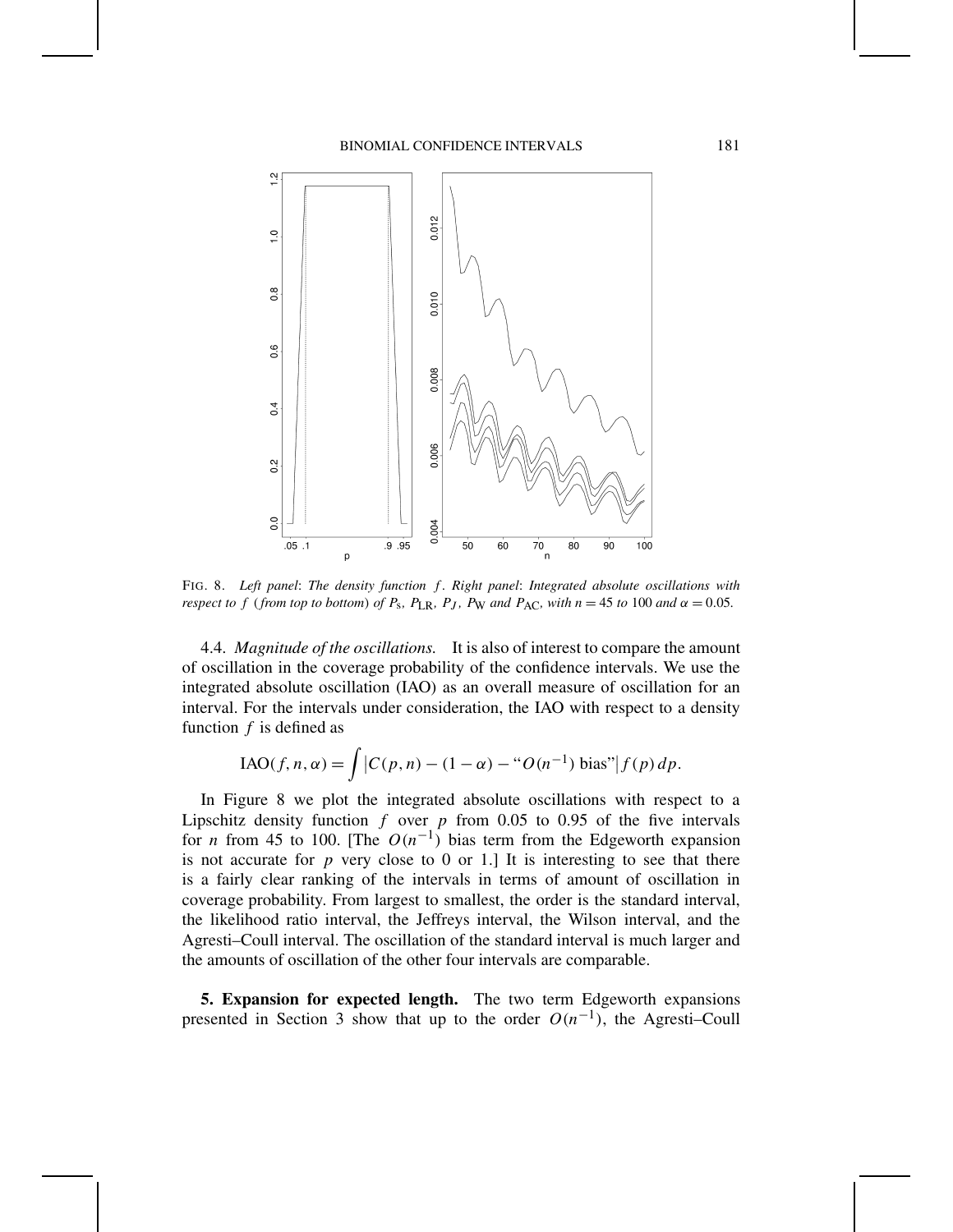interval dominates in coverage the standard, the Wilson, the likelihood ratio and the Jeffreys prior intervals. However, in mutual comparison of different confidence intervals, parsimony in length in addition to coverage is also always an important issue. Therefore, for the above intervals, we will now provide an expansion for their expected lengths correct up to the order  $O(n^{-3/2})$ . As we shall shortly see, the expansion for length differs qualitatively from the two term Edgeworth expansion for coverage probability in that the Edgeworth expansion includes terms involving *n*<sup>−1</sup>/<sup>2</sup> and *n*<sup>−1</sup>, whereas the expansion for length includes terms of order *n*<sup>−1</sup>/<sup>2</sup> and  $n^{-3/2}$ . The coefficient of the  $n^{-1/2}$  term is the same for all the intervals, but the coefficient for the  $n^{-3/2}$  term differs. So, naturally, the coefficients of the  $n^{-3/2}$ term will be used as a basis for comparison of their lengths.

THEOREM 7. *Let CI be a generic notation for any of the intervals CI*s, *CI*W, *CI*AC, *CI*LR *and CI*J. *Then*,

(5.1) 
$$
L(n, p) = E_{n,p}(\text{length of } CI) \\
= 2\kappa (pq)^{1/2} n^{-1/2} \left(1 - \frac{\delta(\kappa, p)}{8npq}\right) + O(n^{-2}),
$$

*where*

$$
(5.2) \t\t \delta(\kappa, p) = 1 \t\t \text{for } Cl_s
$$

$$
(5.3) \qquad \qquad = 1 + \kappa^2 (8pq - 1) \qquad \qquad \text{for } Cl_W
$$

(5.4) 
$$
= 1 + \kappa^2 (12pq - 2)
$$
 for  $CI_{AC}$ 

(5.5) 
$$
= 1 + \kappa^2 \left( \frac{26}{9} p q - \frac{2}{9} \right) \qquad \text{for } Cl_{LR}
$$

(5.6) 
$$
= 1 + \kappa^2 \left( \frac{26}{9} pq - \frac{2}{9} \right) + \frac{2}{9} (17 pq - 2) \text{ for } CI_J.
$$

The expansion given in (5.1) is very accurate. For example, with  $\alpha = 0.05$ ,  $n = 40$ and  $0.1 < p < 0.9$ , the maximum error for the standard, the Wilson, the Agresti-Coull, the likelihood ratio and the Jeffreys prior intervals is only 0.0013, 0.0014, 0.0035, 0.0003 and 0.0006, respectively.

The proof of Theorem 7 is given in the Appendix. It is interesting to compare the coefficients  $\delta(\kappa, p)$  of the  $n^{-3/2}$  term for the intervals in consideration. First, let us point out that it can be proved directly from their definitions that  $CI_{AC}$ always contains  $CI_W$  as a subinterval and hence is always longer than  $CI_W$ . It is therefore reassuring to see that for all  $\kappa > 0$ , and all  $0 \le p \le 1$ , indeed  $1 + \kappa^2 (8pq - 1) \geq 1 + \kappa^2 (12pq - 2)$ . For other pairs of intervals, the exact comparison between the corresponding pair of coefficients  $\delta(\kappa, p)$  depends on  $\kappa$ and *p*.

Interestingly, for the case  $\alpha = 0.05$ , that is,  $\kappa = 1.96$ ,  $CI_s$  is the shortest when  $0 < p \le 0.084$  or  $0.916 \le p < 1$ ,  $CI_{LR}$  is the shortest when  $0.084 \le p \le 0.137$ or  $0.863 \le p \le 0.916$ , *CI*<sub>J</sub> is the shortest when  $0.137 \le p \le 0.201$  or  $0.799 \le$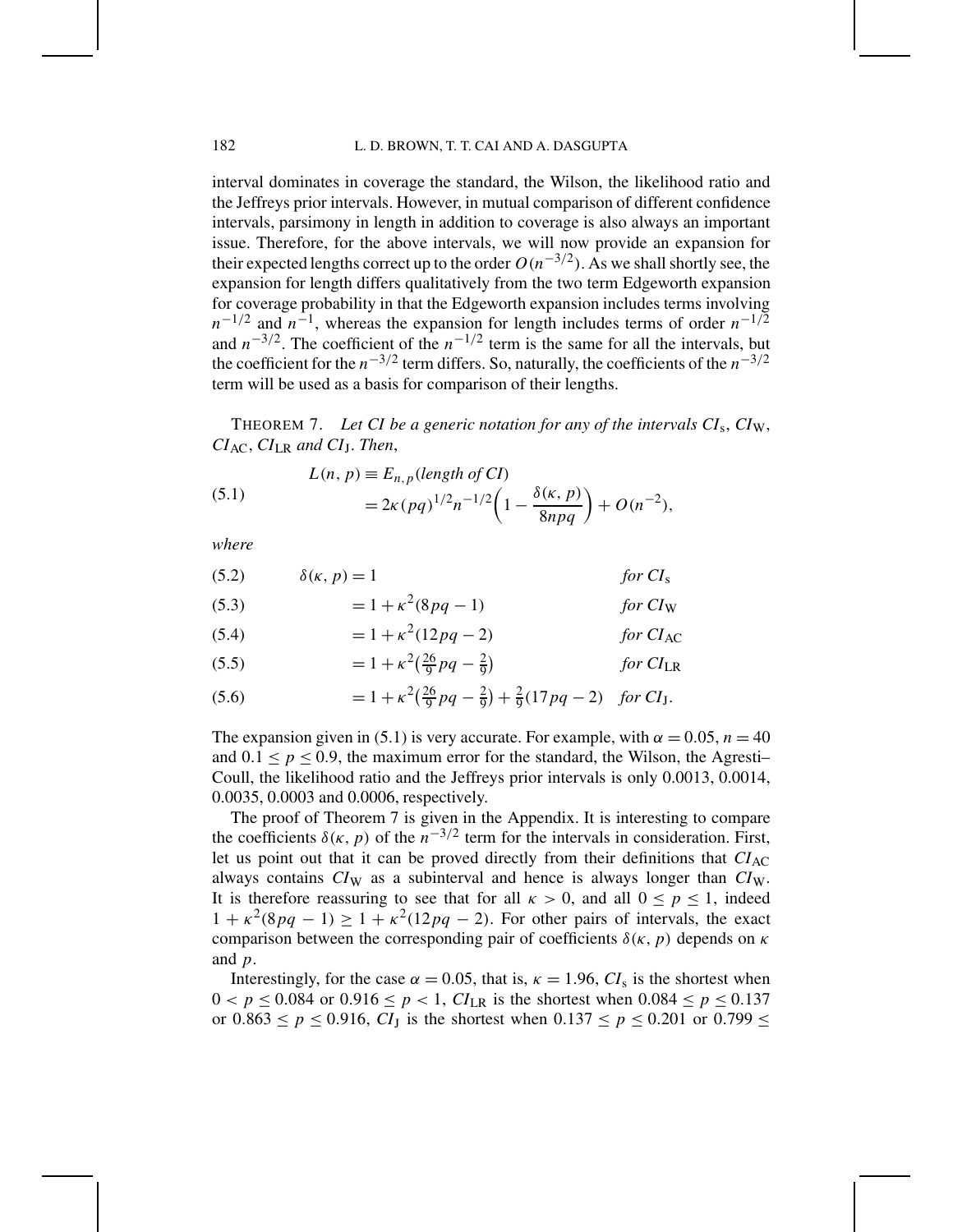

FIG. 9. *Comparison of the expected lengths of the standard (solid ), the Wilson (dotted ), the Agresti–Coull* (*dashed*), *the likelihood ratio*  $(- - )$  *and the Jeffreys*  $(+)$  *intervals for*  $n = 25$  *and*  $\alpha = 0.05$ .

 $p \le 0.863$ , and *CI*W is the shortest when  $0.201 \le p \le 0.799$ . Thus *CI*W is the shortest for the longest range of values of *p*. The comparison does not change qualitatively for other values of  $\alpha$ . See Figure 9 for the case of  $n = 25$  and  $\alpha = 0.05$ . Of course, it is no surprise that the standard interval is the shortest when  $p$  is near the boundaries.  $CI_s$  is not really under consideration as a credible choice because of its woefully poor coverage properties. So, among the four procedures with acceptable coverage properties the Jeffreys and the likelihood ratio intervals are the most parsimonious for small and large  $p$ , and the Wilson interval is the most parsimonious otherwise.

In BCD integrated expected length is discussed as one of the criteria for the performance of the intervals. It is shown, by examples, that the integrated expected length increases in the order of  $CI_J$ ,  $CI_W$  and  $CI_{AC}$ . This is also confirmed by integrating  $(5.1)$  over *p* from 0 to 1.

COROLLARY 1.

(i) 
$$
\int_0^1 E_{n,p}(\text{length of } CI_s) \, dp = \frac{\kappa \pi}{4} n^{-1/2} - \frac{\kappa \pi}{4} n^{-3/2} + O(n^{-2});
$$
\n(ii) 
$$
\int_0^1 E_{n,p}(\text{length of } CI_w) \, dp = \frac{\kappa \pi}{4} n^{-1/2} - \frac{\kappa \pi}{4} n^{-3/2} + O(n^{-2});
$$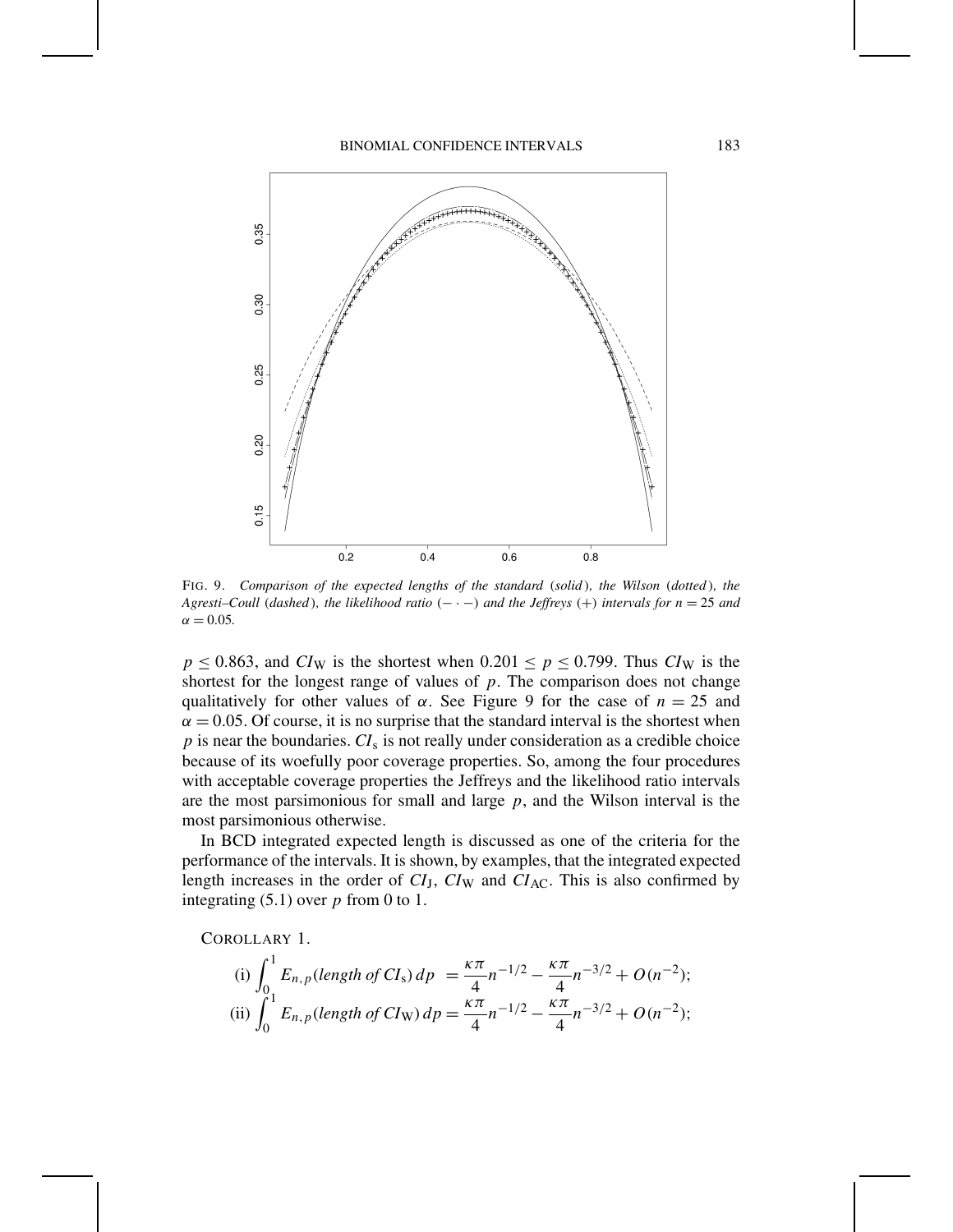(iii) 
$$
\int_0^1 E_{n,p}(\text{length of } CI_{AC}) dp = \frac{\kappa \pi}{4} n^{-1/2} + \left(\frac{\kappa^2}{2} - 1\right) \frac{\kappa \pi}{4} n^{-3/2} + O(n^{-2});
$$
  
\n(iv) 
$$
\int_0^1 E_{n,p}(\text{length of } CI_{LR}) dp = \frac{\kappa \pi}{4} n^{-1/2} - \left(1 + \frac{5\kappa^2}{36}\right) \frac{\kappa \pi}{4} n^{-3/2} + O(n^{-2});
$$
  
\n(v) 
$$
\int_0^1 E_{n,p}(\text{length of } CI_{J}) dp = \frac{\kappa \pi}{4} n^{-1/2} - \left(\frac{37}{36} + \frac{5\kappa^2}{36}\right) \frac{\kappa \pi}{4} n^{-3/2} + O(n^{-2}).
$$

Previously we saw that between the standard interval *CI*<sup>s</sup> and the Wilson interval  $Cl_W$  the standard interval is shorter for  $p$  near the boundaries, and the Wilson interval is shorter otherwise. Corollary 1 shows that up to the order *n*<sup>−</sup>2, the effects exactly cancel and the integrated expected lengths of the two intervals are always identical. This is not a priori obvious and we find it quite interesting. We also see from Corollary 1 that the integrated expected length is always the smallest for *CI*<sup>J</sup> and always the largest for  $CI_{AC}$ . So the ranking is always the same independent of *κ* and that is what makes Corollary 1 additionally valuable.

Among the alternative intervals,  $CI_{\rm W}$ ,  $CI_{\rm AC}$ ,  $CI_{\rm LR}$  and  $CI_{\rm J}$ , the actual choice has to necessarily involve some subjective judgment and we shall return to this issue later. But first we point out another nice feature of the Wilson interval.

5.1. *Length minimization under coverage constraint.* The interval *CI*W, it should be noted, has another natural property. Sometimes one imposes the rigid constraint that a confidence interval must have at least  $1 - \alpha$  coverage probability for all values of the parameter. If p has a prior density  $\pi(p)$  resulting in a marginal pmf  $m(x)$  for *X*, then from Brown, Casella and Hwang (1995) one has that the confidence set  $C_{\pi}(x)$ , that minimizes the expected volume  $E_m$ {vol $(C_{\pi}(x))$ } subject to the coverage constraint

$$
P_p(p \in C_\pi(x)) \ge 1 - \alpha,
$$

is a set of the form

$$
\left\{ p : \binom{n}{x} p^x (1-p)^{n-x} \ge \frac{k(p)}{m(x)} \right\}
$$

and  $k(p)$  is such that  $P_p(p \in C_\pi(x)) \geq 1 - \alpha$ . Now if  $\pi(p)$  is uniform, then  $m(x)$  is uniform too. Since the binomial distribution is unimodal with mode at  $[(n+1)p]$ , the integer part of  $(n+1)p$ , it follows that  $C_\pi(x)$  is formed by inverting inequalities of the form

$$
[(n+1)p] - a(n, p) \le x \le [(n+1)p] + b(n, p),
$$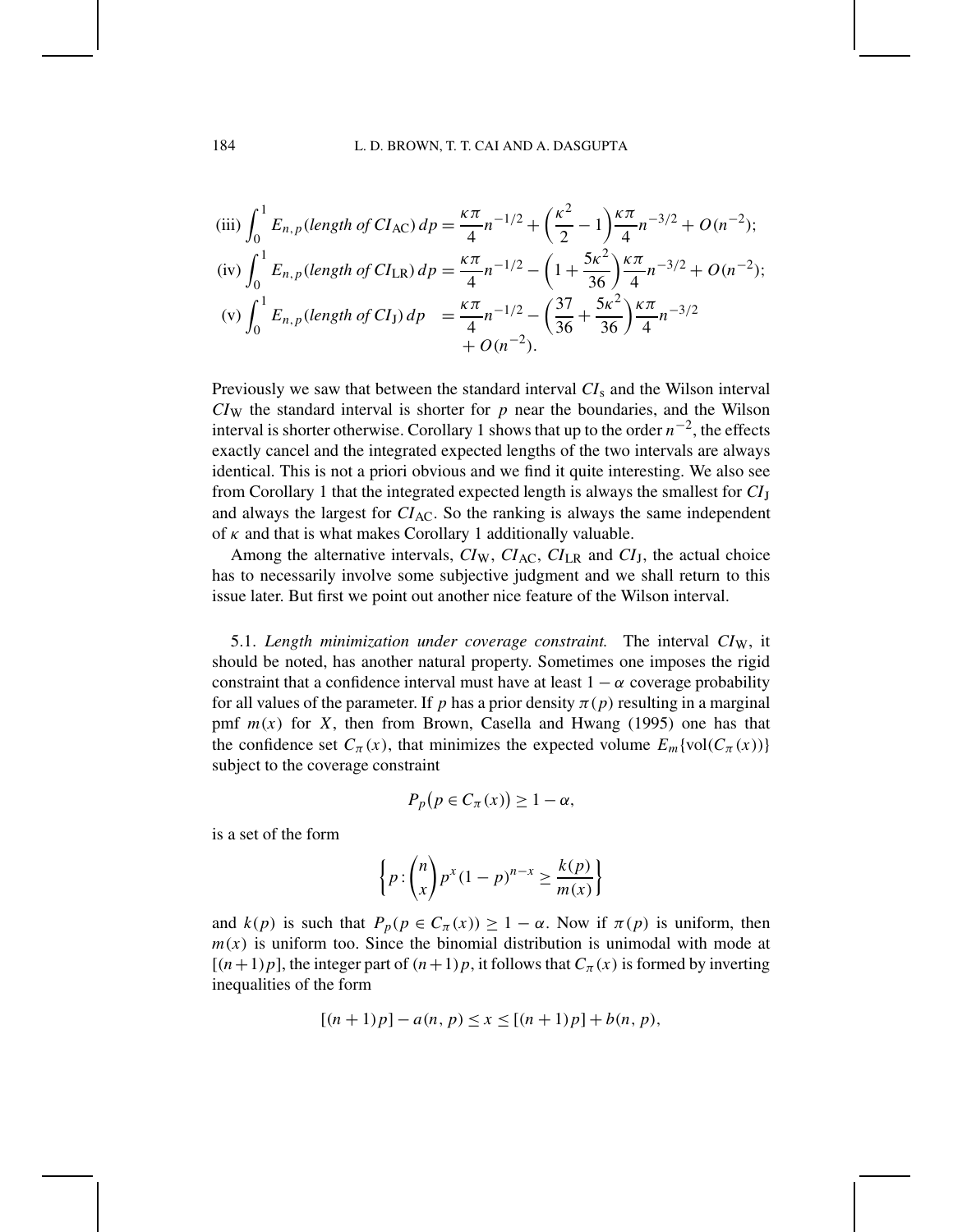where  $P([n+1)p] - a(n, p) \le X \le [(n+1)p] + b(n, p) \ge 1 - \alpha$ . It turns out that the set  $C_{\pi}(x)$  that results is approximately

$$
\left\{p : \frac{|x - np|}{\sqrt{np(1 - p)}} \le \kappa\right\}
$$

which is the interval *CI*W. Note that the formulation here is a bit different from what was done in Theorem 7. Blyth and Still (1983) have a somewhat related discussion based on Sterne (1954) and Crow (1956). See Casella, Hwang and Robert (1994) for further discussions on decision theoretic set estimation.

The above discussion can be made rigorous if one introduces the concept of randomized confidence procedures. In general, such a procedure is described by a measurable "inclusion" function  $\rho(\cdot | \cdot)$ , where  $\rho(p | \hat{p})$  denotes the probability that the randomized set includes  $p$  when  $\hat{p}$  is observed. The coverage and expected length of such a procedure are defined, respectively, as

$$
P(p) = E_p(\rho(p \mid \hat{p}))
$$

and

$$
L(p) \equiv E(\text{length at } p \text{ of } CI) = E_p \bigg( \int \rho(\theta \mid \hat{p}) d\theta \bigg).
$$

For a nonrandomized interval  $CI_* = CI_*(\hat{p})$  one of course has  $\rho_*(p | \hat{p}) =$  $I_{CI_*(\hat{p})}(p)$ . [For further discussion of such procedures see Brown, Casella and Hwang (1995) and references therein.]

The following theorem describes a near-optimality property of the Wilson procedure. We believe that such a strong near-optimality conclusion is not shared by any of the other procedures in our study. Theorem 8 below says that among all procedures that are as good as the Wilson interval in coverage, all the shortest ones are basically equivalent to the Wilson interval itself, because their inclusion functions coincide with the inclusion function of the Wilson interval. There is a minor qualification needed for this, which is carefully described in (5.11) and (5.12) below.

THEOREM 8. *Consider the Wilson interval whose nominal coverage is*  $1 - \alpha$ . *Let α* ≥ 0*.*015. *For fixed n*, *let* C*W,n denote the collection of randomized confidence procedures whose coverage satisfies*

(5.7) 
$$
P_{Cl}(p) \ge P_{W}(p) \quad \text{for all } p \in (0, 1).
$$

*Let CI*<sup>∗</sup> *be any procedure in* C*W,n whose average expected length is a minimum*, *that is*,

(5.8) 
$$
\int_0^1 L_*(p) dp = \min_{C I \in \mathcal{C}_{W,n}} \int_0^1 L_{C I}(p) dp.
$$

(*Such a confidence procedure exists*.*) Let* {*y*} *denote the integer for which* −1*/*2 *<*  ${y} - y \le 1/2$ . *Then, for any*  $\varepsilon > 0$ *, there is an*  $n_{\varepsilon} < \infty$  *such that for all*  $n \ge n_{\varepsilon}$ *and*  $\varepsilon$  <  $p$  < 1 –  $\varepsilon$ , *except possibly for a Lebesgue-null set of values of*  $p$ ,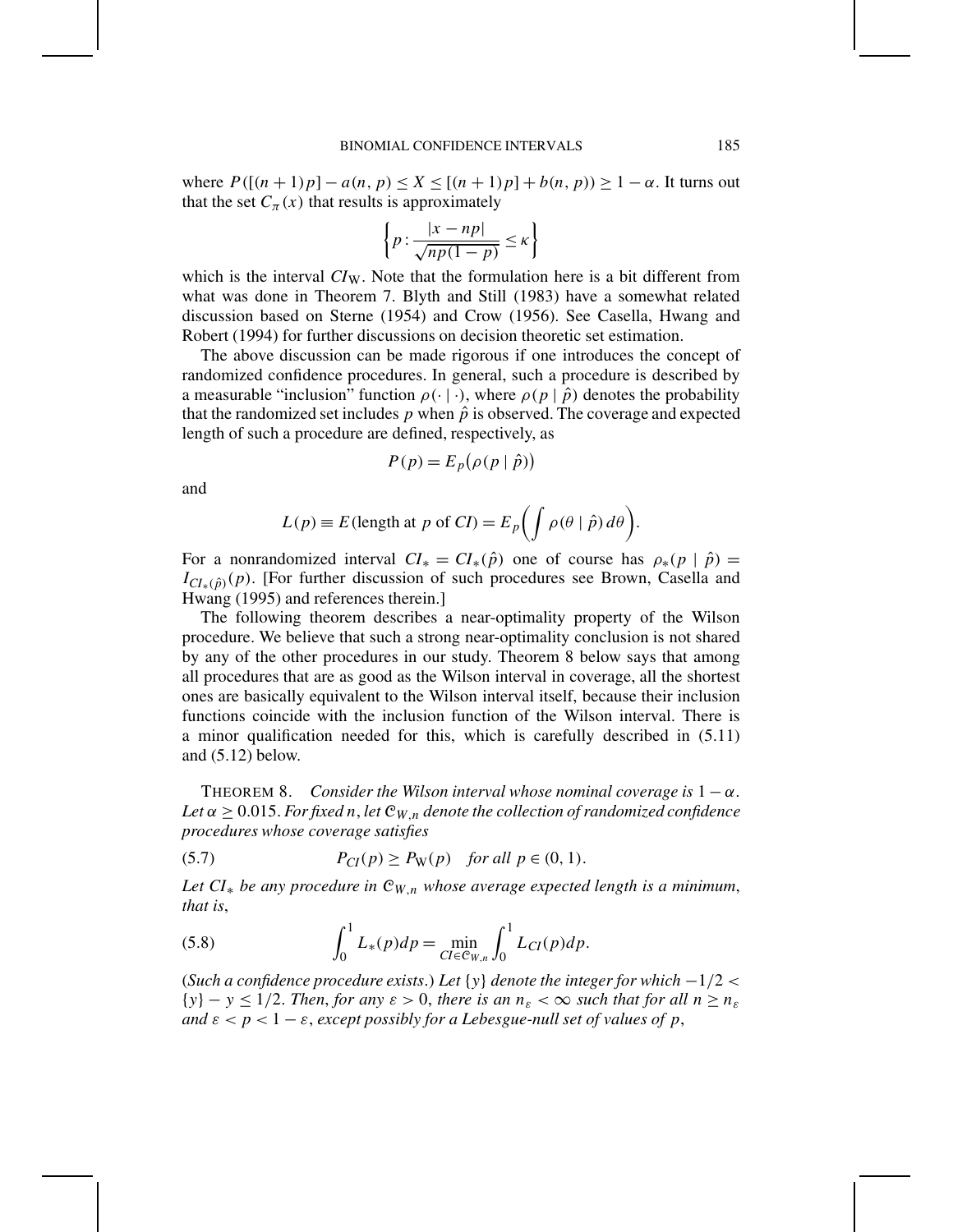(a) if 
$$
\{np\} - np = 0
$$
 or  $1/2$ , then

(5.9) 
$$
\rho_*(p | \hat{p}) = \rho_\text{W}(p | \hat{p}) \quad \text{for all } \hat{p};
$$

(b) *otherwise*, *that is*, *if*  $\{np\} - np \neq 0$  *or* 1/2,

$$
\rho_*(p \mid \hat{p}) = \rho_{\mathcal{W}}(p \mid \hat{p}),
$$

*except possibly for the two points,*  $\hat{p}_a = x_a/n$  *and*  $\hat{p}_r = x_r/n$  *where the integers xa and xr are defined respectively as*

(5.11) 
$$
x_a = x_a(p, n) = \arg \max_x \left\{ \left| \frac{x}{n} - p \right| : \rho \le (p \left| \frac{x}{n} \right) = 1, x = 0, ..., n \right\}
$$

*and*

(5.12) 
$$
x_r = x_r(p, n) = \arg \min_x \left\{ \left| \frac{x}{n} - p \right| : \rho_w \left( p \left| \frac{x}{n} \right) = 0, x = 0, ..., n \right\} \right\}.
$$

REMARK. When  $0 < |\{np\} - np| < 1/2$ , then  $x_a$  and  $x_r$  are uniquely defined by  $(5.11)$  and  $(5.12)$  respectively.

**6. Conclusions and summary.** Interval estimation of a binomial proportion is certainly one of the most basic problems of statistical practice. We show that the standard method in universal use is riddled with problems; so much so that it cannot be salvaged. This leads us to a search for better alternative intervals. Following the empirical studies in BCD, in this article we provide the theoretical foundation for choice of an alternative interval. Particularly important is the fact that the theoretical calculations presented here are in remarkable agreement with the extensive numerical reports presented in that companion article. Ordinarily, Edgeworth expansions and indeed asymptotic expansions in general are asymptotic approximations that may not accurately reflect the behavior in moderate samples. However, here, both for coverage and expected length, the two term expansions are remarkably accurate in moderate samples. The theoretical results proved here therefore correctly reinforce the more numerical approach and the recommendations in BCD.

To summarize, the conclusion is that the Agresti–Coull interval dominates the other intervals in coverage, but is also longer on an average and is quite conservative for *p* near 0 or 1. The Wilson, the likelihood ratio and the Jeffreys prior interval are comparable in both coverage and length, although the Jeffreys interval is a bit shorter on average. If we also take simplicity of presentation and ease of computation into account, the Agresti–Coull interval, although a bit too long, could be recommended for use in this problem. If simplicity is not a paramount issue, either the Wilson, the likelihood ratio, or the Jeffreys interval may be used, depending on taste.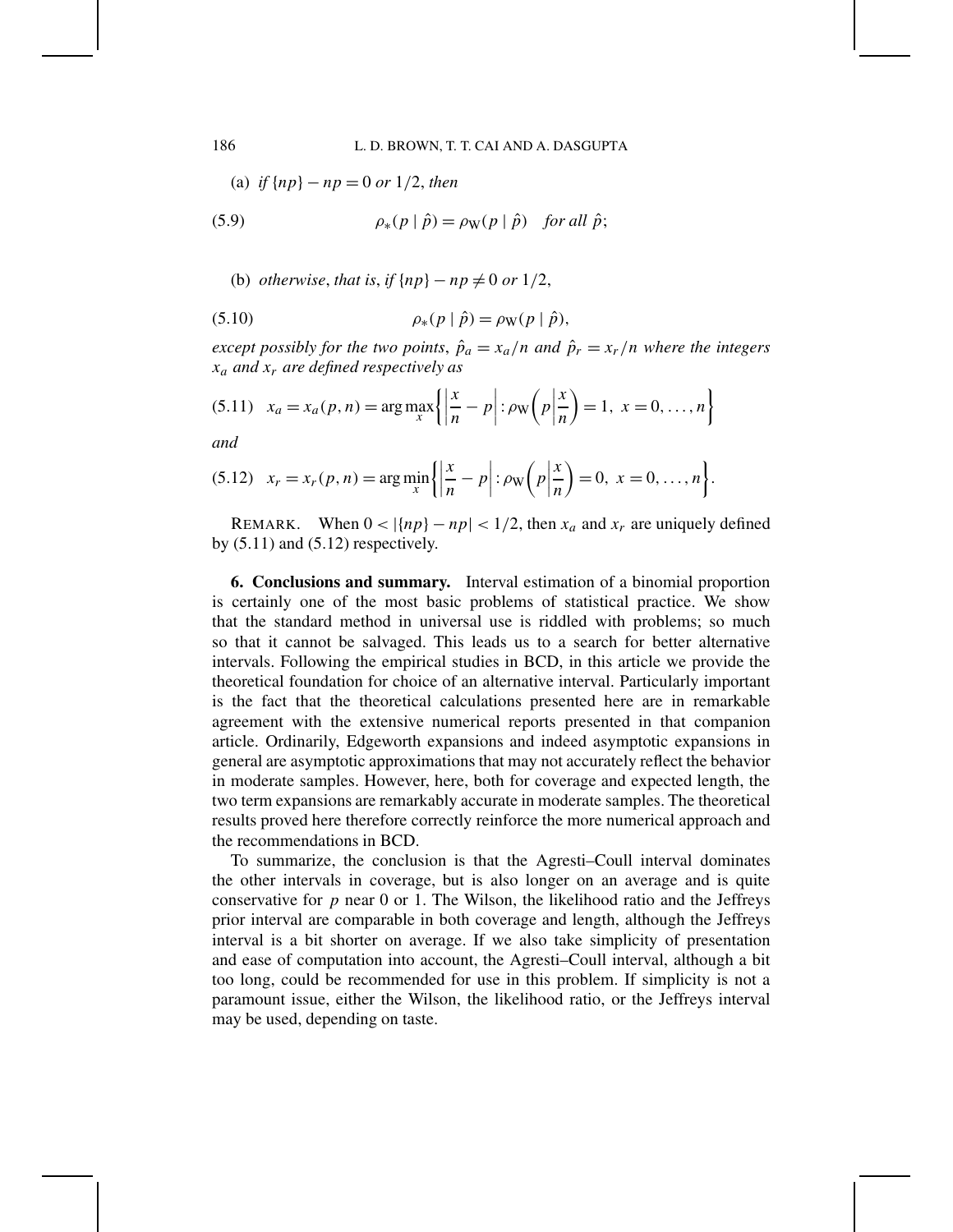# APPENDIX

The binomial distribution belongs to the family of lattice distributions. The asymptotic expansion of the coverage probability contains oscillation terms that do not appear, for example, in the expansion for a continuous distribution. The algebra involved is somewhat tedious. We omit much of the messy algebra in our proofs below.

LEMMA 1. *Let*  $X \sim Bin(n, p)$  *and*  $\hat{p} = X/n$ . *Define*  $g(p, z) = g(p, z, n)$  *as in* (3.5). *Denote*  $Z_n = n^{1/2}(\hat{p} - p)/(pq)^{1/2}$  *and*  $F_n(z) = P(Z_n \le z)$ . *Then*  $F_n(z) = \Phi(z) + \frac{1}{6}(1 - 2p)(1 - z^2)\phi(z)(npq)^{-1/2}$  $+\left(\frac{1}{2}-g(p,z)\right)\phi(z)(npq)^{-1/2}$  $+ \{(4pq-1)z^5 + (7-22pq)z^3 + (6pq-6)z\}\phi(z)(72npq)^{-1}$  $+\left\{\frac{1}{6}(1-2p)(z^2-3)(\frac{1}{2}-g(p,z))\right\}$  $-\left[\frac{1}{2}g^2(p,z)-\frac{1}{2}g(p,z)+\frac{1}{12}\right]\left[z\phi(z)(npq)^{-1}\right]$  $+ O(n^{-3/2})$ . (A.1)

*If z* = *z(n) depends on n and can be written as*

$$
z = \lambda_1 + \lambda_2 n^{-1/2} + \lambda_3 n^{-1} + O(n^{-3/2})
$$

*where*  $\lambda_1$ ,  $\lambda_2$  *and*  $\lambda_3$  *are constants, then* 

$$
F_n(z) = \Phi(\lambda_1) + [\lambda_2(pq)^{1/2} + \frac{1}{6}(1-2p)(1-\lambda_1^2)]\phi(\lambda_1)(npq)^{-1/2}
$$
  
+  $(\frac{1}{2} - g(p, z))\phi(\lambda_1)(npq)^{-1/2}$   
+  $\{\lambda_3 - \frac{1}{2}\lambda_1\lambda_2^2 + \frac{1}{6}(1-2p)(pq)^{-1/2}\lambda_1\lambda_2(\lambda_1^2 - 3)\}\phi(\lambda_1)n^{-1}$   
(A.2) +  $\{(4pq - 1)\lambda_1^5 + (7 - 22pq)\lambda_1^3 + (6pq - 6)\lambda_1\}\phi(\lambda_1)(72npq)^{-1}$   
+  $\{[\frac{1}{6}(1-2p)(\lambda_1^2 - 3) - (pq)^{1/2}\lambda_2] (\frac{1}{2} - g(p, z)) - [\frac{1}{2}g^2(p, z) - \frac{1}{2}g(p, z) + \frac{1}{12}]\}\lambda_1\phi(\lambda_1)(npq)^{-1}$   
+  $O(n^{-3/2}).$ 

PROOF. The expansion (A.1) follows, after some algebra, directly from Theorem 23.1 of Bhattacharya and Ranga Rao (1976). See also Esseen (1945).

If  $z = \lambda_1 + \lambda_2 n^{-1/2} + \lambda_3 n^{-1} + O(n^{-3/2})$ , we expand  $\Phi(z)$  and  $\phi(z)$  around  $\lambda_1$ :

(A.3) 
$$
\Phi(z) = \Phi(\lambda_1) + \lambda_2 \phi(\lambda_1) n^{-1/2} + (\lambda_3 - \frac{1}{2}\lambda_1 \lambda_2^2) \phi(\lambda_1) n^{-1} + O(n^{-3/2}),
$$

(A.4) 
$$
\phi(z) = \phi(\lambda_1) - \lambda_1 \lambda_2 \phi(\lambda_1) n^{-1/2} + O(n^{-1}).
$$

Now (A.2) follows by plugging (A.3) and (A.4) into (A.1).  $\Box$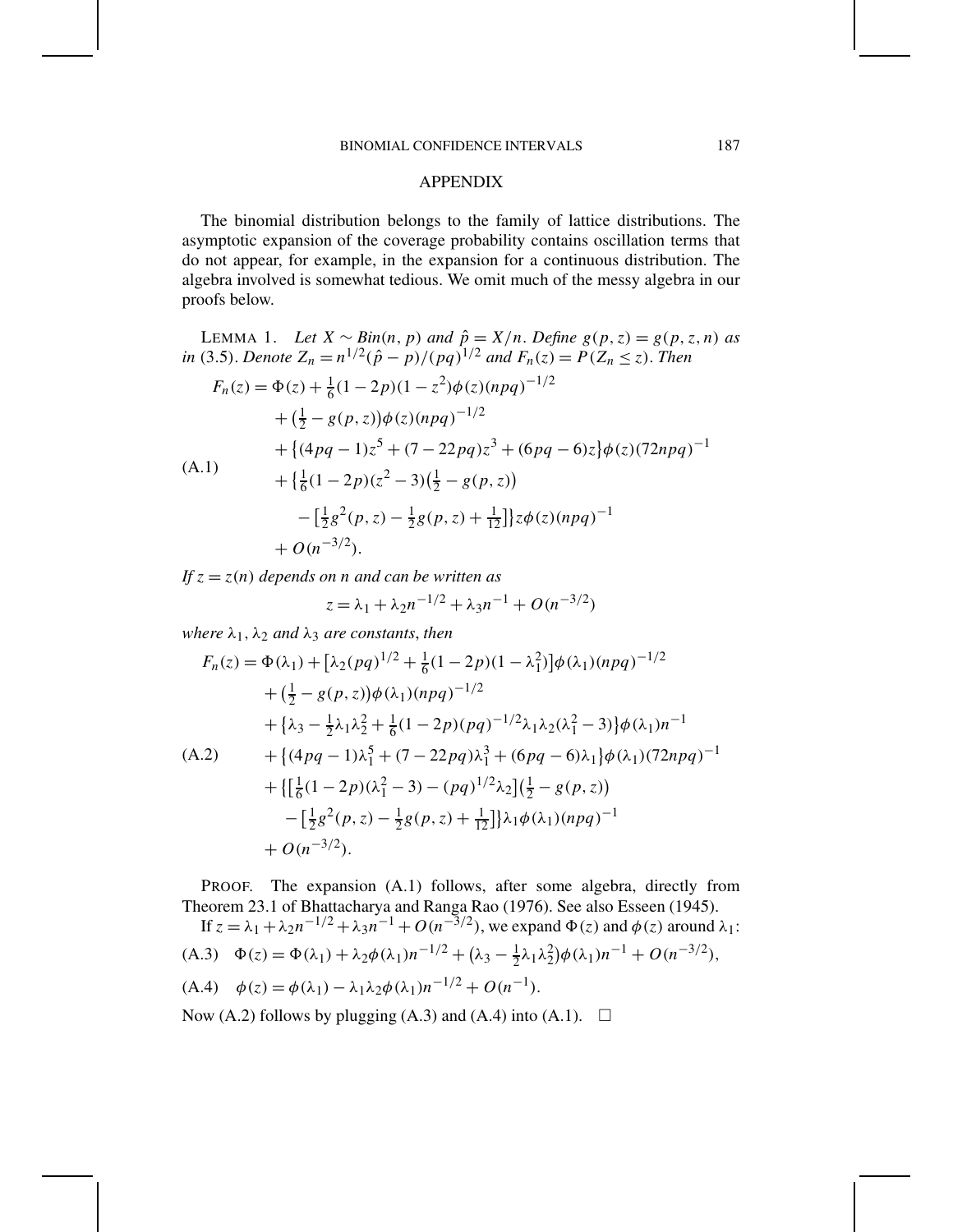REMARK. In (A.2), the second  $O(n^{-1/2})$  and the third  $O(n^{-1})$  terms are oscillation terms.

PROOF OF THEOREM 1. Denote

$$
A = n3 + \kappa2 (n + 2\beta)2,
$$
  
\n
$$
B = 2n3 [np + \beta(2p - 1)] + \kappa2 n (n + 2\beta)2,
$$
  
\n
$$
C = n3 [np + \beta(2p - 1)]2.
$$

A few lines of algebra yield

$$
P_* = P_p(p \in CI_*) = P(\ell_* \le n^{1/2}(\hat{p} - p)/(pq)^{1/2} \le u_*)
$$

where

(A.5) 
$$
(\ell_*, u_*) = \left(\frac{B \pm \sqrt{B^2 - 4AC}}{2A} - np\right) (npq)^{-1/2}.
$$

The + sign goes with  $u_*$  and the − sign with  $\ell_*$ . Expanding  $\ell_*$  and  $u_*$ , one has

$$
(A.6) \t\t(k_{*}, u_{*}) = \frac{(\kappa^{2} - 2\beta)(1/2 - p)}{\sqrt{npq}} \pm \left\{\kappa + \frac{[(1/8 - pq)\kappa^{2} + (4pq - 1/2)\beta]\kappa}{npq}\right\}
$$

$$
+ O(n^{-3/2}).
$$

Now  $P_p(p \in CI_*) = F_n(u_*) - F_n(\ell_*),$  and (3.12) follows from (A.2). In the case of the standard interval,  $\beta = 0$ , and (A.5) yields

(A.7) 
$$
(\ell_s, u_s) = \frac{(1/2 - p)\kappa^2 n^{1/2} \pm \kappa n (pq + \kappa^2/(4n))^{1/2}}{(pq)^{1/2}(n + \kappa^2)}.
$$

For the recentered interval  $CI_{rs}$ , the quantities  $\ell_{rs}$  and  $u_{rs}$  are obtained from (A.5) with  $\beta = \kappa^2/2$ .  $\Box$ 

PROOF OF THEOREM 2. The Edgeworth expansion for  $P_p(p \in CI_W)$  is slightly simpler because

$$
P_{\rm W} = P_p(p \in CI_{\rm W}) = P(-\kappa \le n^{1/2}(\hat{p} - p)/(pq)^{1/2} \le \kappa).
$$

And now (3.14) follows from (A.2).  $\Box$ 

PROOF OF THEOREM 3. The proof is similar to the proof of Theorem 1. Denote

$$
A = n + 2\kappa^{2},
$$
  
\n
$$
B = 2pn^{2} + 4\kappa^{2}pn + (2p - 1)\kappa^{4},
$$
  
\n
$$
C = p^{2}n^{3} + \kappa^{2}p(3p - 1)n^{2} + \kappa^{4}(3p^{2} - 2p - \frac{1}{4})n - pq\kappa^{6}.
$$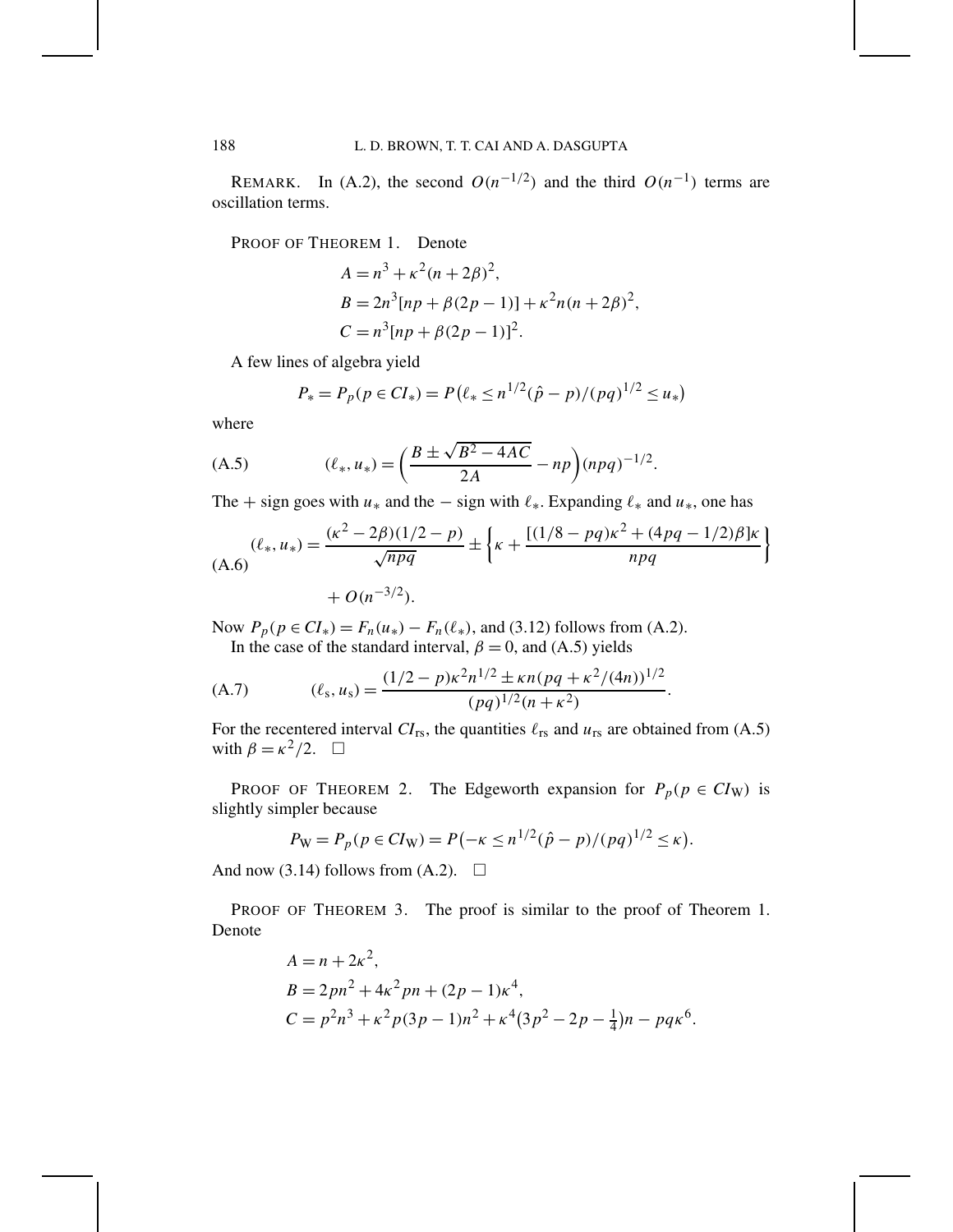It follows from some simple algebra that

$$
P_{AC} = P_p(p \in CI_{AC}) = P(\ell_{AC} \le n^{1/2}(\hat{p} - p)/(pq)^{1/2} \le u_{AC})
$$

where

(A.8) 
$$
(\ell_{AC}, u_{AC}) = \left(\frac{B \pm \sqrt{B^2 - 4AC}}{2A} - np\right) (npq)^{-1/2}.
$$

The + sign goes with *u*<sub>AC</sub> and the − sign with  $\ell_{AC}$ . Expanding  $\ell_{AC}$  and *u*<sub>AC</sub>, one has

(A.9) 
$$
(\ell_{AC}, u_{AC}) = \pm \left\{ \kappa + \left( \frac{1}{8pq} - \frac{1}{2} \right) \kappa^3 n^{-1} \right\} + O(n^{-3/2})
$$

with the + sign going with *u*<sub>AC</sub> and the − sign with  $\ell_{AC}$ . Now  $P_{AC} = F_n(u_{AC})$  −  $F_n(\ell_{AC})$ , and (3.15) follows from (A.2).  $\Box$ 

*Expansion for the likelihood ratio interval.* PROOF OF THEOREM 4. Simple calculation yields

$$
\Lambda_n = \left(\frac{p}{\hat{p}}\right)^{n\hat{p}} \left(\frac{q}{\hat{q}}\right)^{n\hat{q}}.
$$

Let  $z = \sqrt{n}(\hat{p} - p)/\sqrt{pq}$ . Then it follows that −2 log  $\Lambda_n \leq \kappa^2$  is equivalent to

$$
v(z) \equiv p(1 + (np)^{-1/2}q^{1/2}z) \log(1 + (np)^{-1/2}q^{1/2}z)
$$
  
(A.10)
$$
+ q(1 - (nq)^{-1/2}p^{1/2}z) \log(1 - (nq)^{-1/2}p^{1/2}z) - \frac{\kappa^2}{2n} \le 0.
$$

It is easy to verify that  $v(\cdot)$  is a convex function and so has at most two roots. Denote by  $\ell_{LR}$  and  $u_{LR}$  the roots of the equation  $v(z) = 0$ . So

(A.11) 
$$
v(\ell_{LR}) = v(u_{LR}) = 0.
$$

We first approximate  $\ell_{LR}$  and  $u_{LR}$ . Note that the function  $b(t) = (1 + t) \log(1 + t)$ can be expanded into Taylor series as

(A.12) 
$$
b(t) = t + \frac{1}{2}t^2 - \frac{1}{6}t^3 + \frac{1}{12}t^4 + O(t^5).
$$

Now applying (A.12) to (A.10), we have, after some simplification, that  $v(z) = 0$ yields

(A.13) 
$$
z^{2} - \frac{1}{3}(1 - 2p)(pq)^{-1/2}n^{-1/2}z^{3} + \frac{1}{6}(1 - 3pq)(pq)^{-1}n^{-1}z^{4} - \kappa^{2}
$$

$$
= O(n^{-3/2}).
$$

Let  $z = \pm \kappa + b_1 n^{-1/2} + b_2 n^{-1}$ . Plugging into (A.13) and solving for  $b_1$  and  $b_2$ , we have

$$
b_1 = \frac{1}{6}(1-2p)(pq)^{-1/2}\kappa^2
$$
,  $b_2 = \pm \frac{1}{72}(\frac{1}{pq}+2)\kappa^3$ .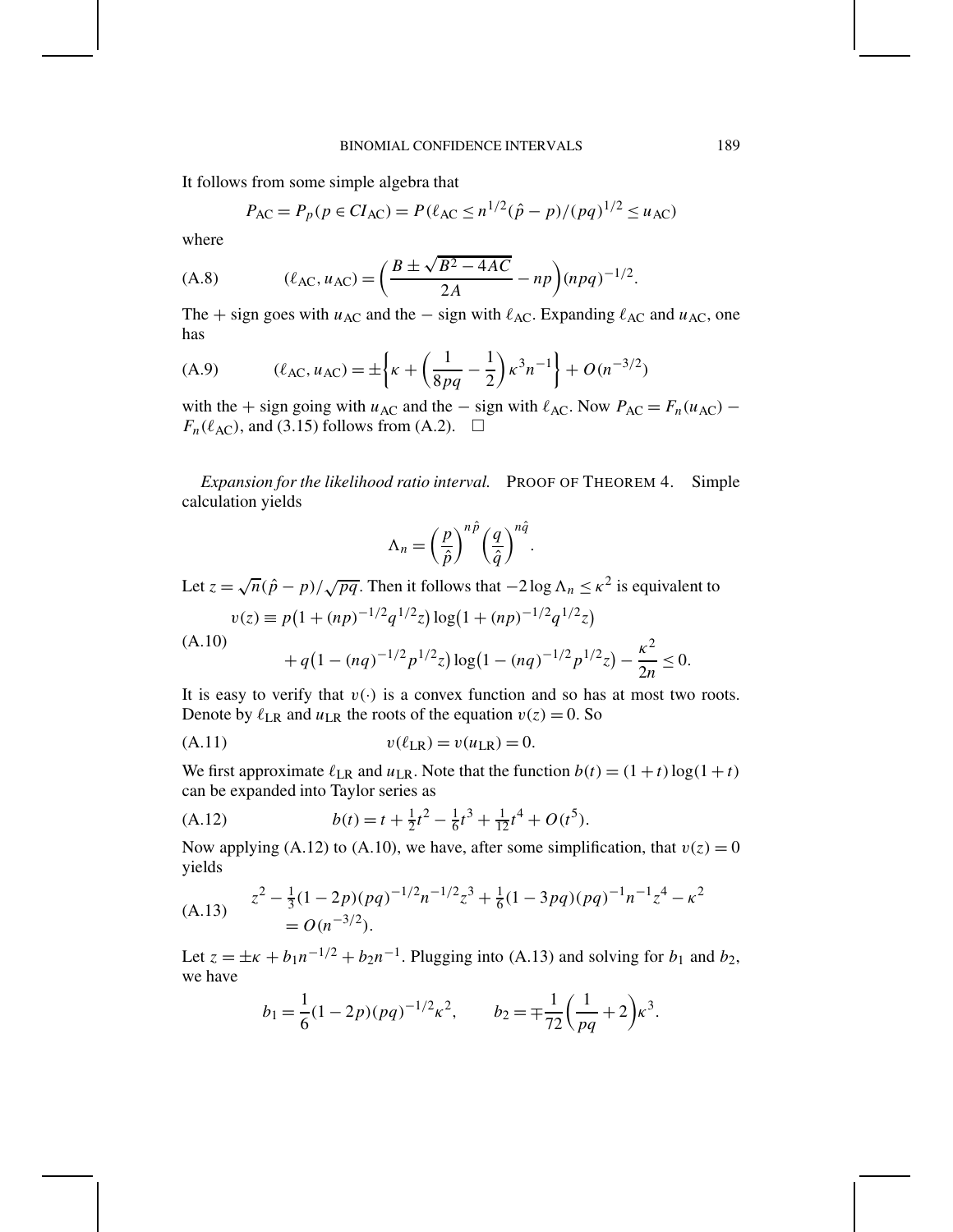So the roots of  $v(z) = 0$  are

(A.14) 
$$
\begin{aligned} (\ell_{LR}, u_{LR}) &= \pm \left\{ \kappa - \frac{1}{72} \left( \frac{1}{pq} + 2 \right) \kappa^3 n^{-1} \right\} + \frac{1}{6} (1 - 2p)(pq)^{-1/2} \kappa^2 n^{-1/2} \\ &+ O(n^{-3/2}). \end{aligned}
$$

Hence,

$$
P_p(p \in CI_{LR}) = P\left(\ell_{LR} \le \frac{n^{1/2}(\hat{p} - p)}{\sqrt{pq}} \le u_{LR}\right).
$$

Now  $P_{LR} = F_n(u_{LR}) - F_n(\ell_{LR})$ , and the Edgeworth expansion (3.16) follows from  $(A.2)$ .  $\Box$ 

*Expansion for Beta prior intervals.* We will prove a more general result than Theorem 5.

Let *X* ∼ *Bin*(*n, p*). Suppose *p* has a prior distribution *Beta*(*a, b*). Then a  $100(1 - \alpha)\%$  equal-tailed Bayesian interval is given by

(A.15) 
$$
CI_B = [p_l, p_u] = [B_{\alpha/2, X+a, n-X+b}, B_{1-\alpha/2, X+a, n-X+b}].
$$

The following gives the two-term Edgeworth expansion of the coverage probability of the interval (A.15).

THEOREM 9. *For any* fixed  $0 < p < 1$  *and any*  $0 < \alpha < 1$ *, the coverage probability of the Beta prior interval* (A.15) *satisfies*

$$
P_p(p \in CI_B) = (1 - \alpha) + [g(p, \ell_B) - g(p, u_B)]\phi(\kappa)(npq)^{-1/2} + [2T_2 - \kappa T_1^2 - \frac{1}{3}(3\kappa - \kappa^3)(1 - 2p)(pq)^{-1/2}T_1 + w(\kappa)] \times \phi(\kappa)n^{-1} + \{[a - \frac{5}{6} + (\frac{5}{3} - a - b)p]Q_{21}(\ell_B, u_B) + Q_{22}(-\kappa, \kappa) \} \times \kappa \phi(\kappa)(npq)^{-1} + O(n^{-3/2})
$$

*where*  $w(\kappa)$  *is defined in* (3.10),  $\ell_B$  *and*  $u_B$  *are defined as in* (A.19) *and* 

(A.17) 
$$
T_1 = \left[ \left( \frac{1}{6} \kappa^2 + \frac{1}{3} - a \right) + \left( a + b - \frac{1}{3} \kappa^2 - \frac{2}{3} \right) p \right] (pq)^{-1/2},
$$

$$
(A.18) \qquad T_2 = \frac{1}{8}\kappa^3(pq)^{-1} + (a+b-\frac{1}{3}\kappa^2-\frac{2}{3})\kappa - r_2(p)(pq)^{-1/2}(8pq)^{-1}\kappa^3 + (a+b-\frac{1}{3}\kappa^2-\frac{2}{3})\kappa + r_2(p)(pq)^{-1/2} - (\frac{1}{2}-p)(pq)^{-1}r_1(p)\kappa
$$

*with*  $r_1(p)$  *and*  $r_2(p)$  *given in* (A.25).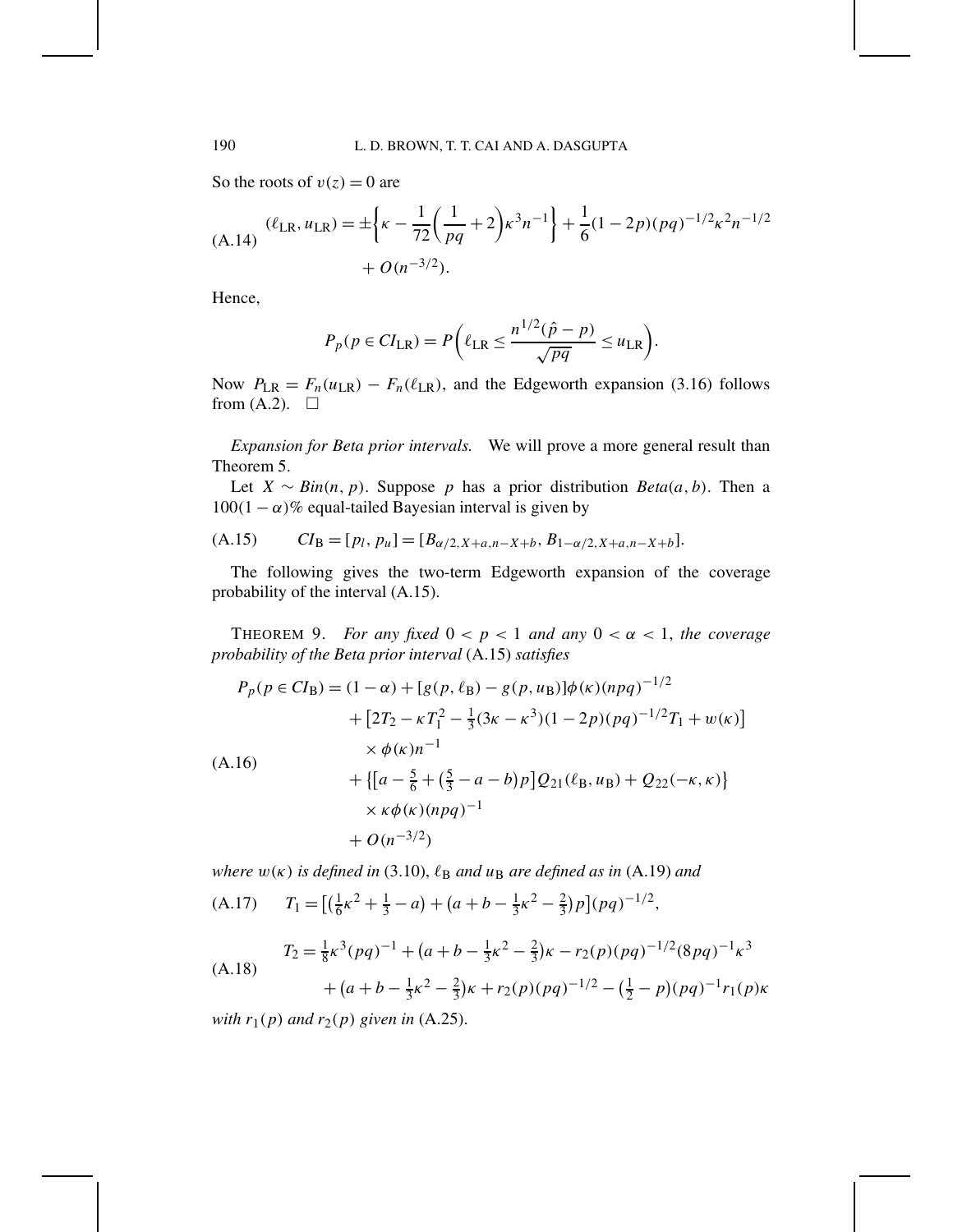We will use the direct expansion method to derive (A.16) [see Barndorff-Nielsen and Cox (1989) and Hall (1992)]. The expansion can also be derived using asymptotic expansions for posterior distributions [see, e.g., Johnson (1970) and Ghosh (1994)].

**PROOF OF THEOREM 9.** The posterior distribution of  $p$  given  $X = x$  is *Beta*( $x + a, n - x + b$ ). Denote by  $F(z; m_1, m_2)$  the cdf of the *Beta*( $m_1, m_2$ ) distribution and denote by  $B(\alpha; m_1, m_2)$  the inverse of the cdf. Then

$$
P(p \in CI_B) = P(B(\alpha/2; X + a, n - X + b) \\
\leq p \leq B(1 - \alpha/2; X + a, n - X + b)) \\
= P(\alpha/2 \leq F(p; X + a, n - X + b) \leq 1 - \alpha/2).
$$

Holding other parameters fixed, the function  $F(p; X + a, n - X + b)$  is strictly decreasing in *X* [see, e.g., Johnson, Kotz and Balakrishnan (1995)]. So there exist unique  $X_1 = \rho_1(1 - \alpha/2, p, a, b)$  and  $X_1 = \rho_2(\alpha/2, p, a, b)$  satisfying

$$
F(p; X_1 + a, n - X_1 + b) \le 1 - \alpha/2
$$

and

$$
F(p; X_1 - 1 + a, n - (X_1 - 1) + b) > 1 - \alpha/2,
$$
  

$$
F(p; X_u + a, n - X_u + b) \ge \alpha/2
$$

and

$$
F(p; X_{u} + 1 + a, n - (X_{u} + 1) + b) < \alpha/2.
$$

Therefore

$$
P(p \in CI_B) = P(\ell_B \le n^{1/2}(\hat{p} - p)/(pq)^{1/2} \le u_B)
$$

with

(A.19) 
$$
\ell_{\text{B}} = [\rho_1(1 - \alpha/2, p, a, b) - np]/(npq)^{1/2},
$$

$$
u_{\text{B}} = [\rho_2(\alpha/2, p, a, b) - np]/(npq)^{1/2}.
$$

The quantities  $\ell_B$  and  $u_B$  are defined implicitly in (A.19) through  $\rho_1$  and  $\rho_2$ . The proof of (A.16) requires an asymptotic expansion for both  $\ell_B$  and  $u_B$ . We do this below.

STEP 1. Denote

$$
x_1 = x + a - 1, \t n_1 = n + a + b - 2,
$$
  
\n
$$
p_1 = x_1/n_1, \t q_1 = 1 - p_1,
$$
  
\n
$$
s = n_1^{-1} \left( \frac{1}{x_1} + \frac{1}{n_1 - x_1} \right)^{-1/2} = (p_1 q_1)^{1/2} n_1^{-1/2},
$$
  
\n
$$
\gamma = \frac{\Gamma(n + a + b)}{\Gamma(x + a)\Gamma(n - x + b)} = \frac{\Gamma(n_1 + 2)}{\Gamma(x_1 + 1)\Gamma(n_1 - x_1 + 1)}.
$$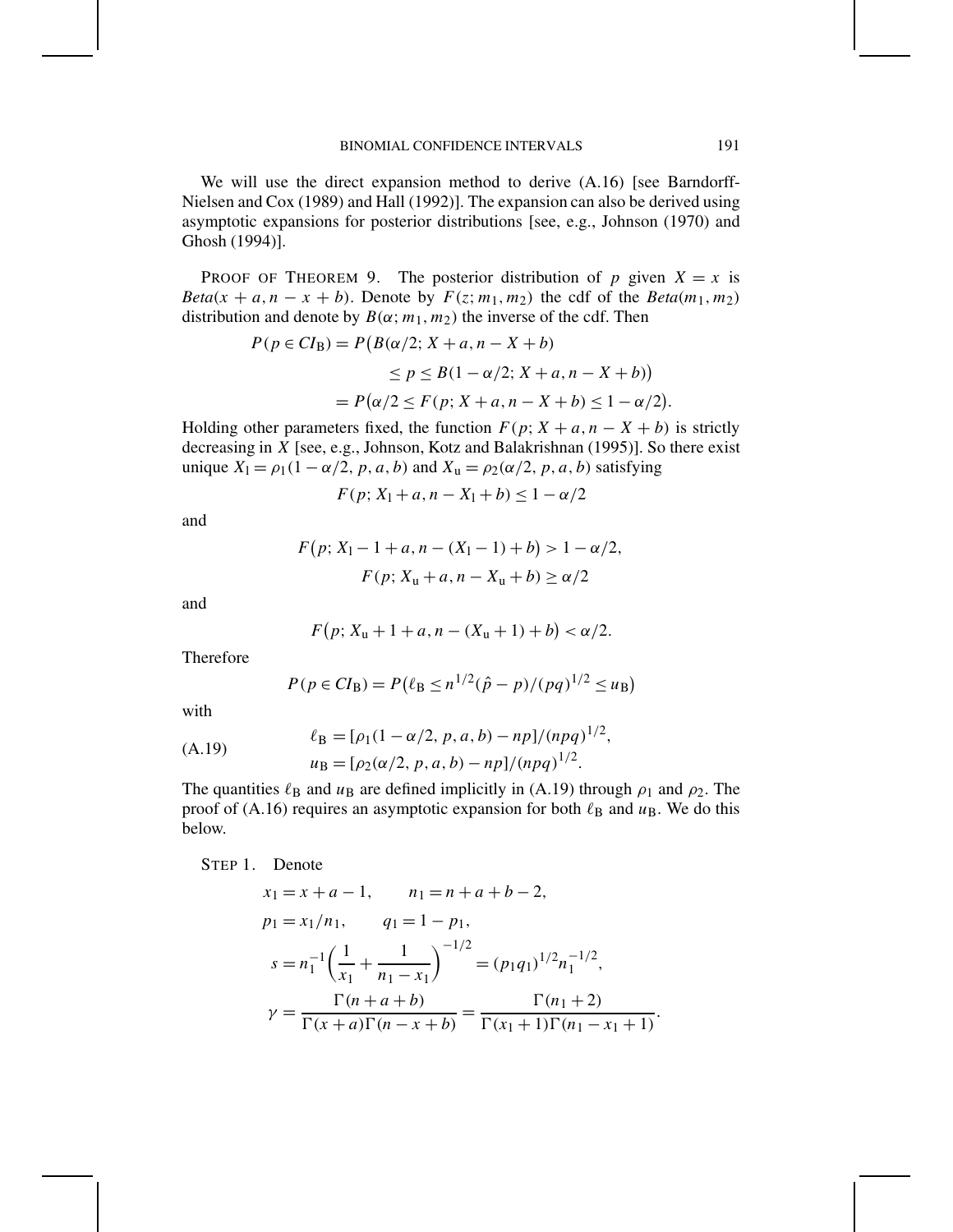Here  $p_1$  is the mode of *p* under the posterior distribution. Let  $Y = (p - p_1)/s$ . Then the conditional density of *Y* given  $X = x$  is

$$
\psi(y) = \gamma s (p_1 + s y)^{x_1} (q_1 - s y)^{n_1 - x_1}.
$$

STEP 2. Let  $L(y) = \log \psi(y)$ . Then it is easy to see that  $L'(0) = 0, L''(0) = -1$ ,  $L^{(3)}(0) = 2(1-2p_1)(n_1p_1q_1)^{-1/2}$  and  $L^{(4)}(0) = -6(1-3p_1q_1)(n_1p_1q_1)^{-1}$ . Applying Stirling's formula to the Gamma functions in  $L(0)$ , one gets, after some algebra

$$
L(0) = \log \left( \frac{\Gamma(n_1 + 2)}{\Gamma(x_1 + 1)\Gamma(n_1 - x_1 + 1)} \right) + \log(x_1^{1/2}(n_1 - x_1)^{1/2} n_1^{-3/2})
$$
  
+  $x_1 \log x_1 + (n_1 - x_1) \log(n_1 - x_1) - n_1 \log n_1$   
=  $-\frac{1}{2} \log(2\pi) + \left( \frac{13}{12} - \frac{1}{12p_1q_1} \right) n_1^{-1} + O(n_1^{-3/2}).$ 

Expanding  $L(y)$  at 0, one has

 $L(y) = -\frac{1}{2}\log(2\pi) + c_0 n_1^{-1} - \frac{1}{2}y^2 + c_1 n_1^{-1/2}y^3 + c_2 n_1^{-1}y^4 + O(n_1^{-3/2})$ where

−1*/*2

$$
c_0 = \frac{13}{12} - \frac{1}{12}(p_1 q_1)^{-1}, \qquad c_1 = \frac{1}{3}(1 - 2p_1)(p_1 q_1)^{-1}
$$

and

$$
c_2 = -\frac{1}{4} [(p_1 q_1)^{-1} - 3].
$$

Then

(A.21) 
$$
\psi(y) = e^{L(y)} = \phi(y)[1 + c_1 n_1^{-1/2} y^3 + (c_0 + c_2 y^4 + \frac{1}{2} c_1^2 y^6) n_1^{-1}] + O(n_1^{-3/2}).
$$

STEP 3. Integrating both sides of (A.21) from  $-\infty$  to *z*, we have

(A.22) 
$$
H(z) = \int_{-\infty}^{z} \psi(y) dy
$$
  
=  $\Phi(z) - v_1(z)\phi(z)n_1^{-1/2} + v_2(z)\phi(z)n_1^{-1} + O(n_1^{-3/2})$ 

where  $v_1(z) = -c_1(z^2 + 2)$  and  $v_2(z) = -[\frac{1}{2}c_1^2(z^5 + 5z^3 + 15z) + c_2(z^3 + 3z)]$ [because the  $O(n_1^{-3/2})$  term in (A.21) is bounded by a polynomial in *y* times  $\phi(y)n_1^{-3/2}$ ].

We wish to find an expansion for the quantiles of the distribution *H*. For fixed  $0 < \alpha < 1$ , let  $\xi_{\alpha,n} = \hat{H}^{-1}(\alpha)$ . It is easy to see that  $\xi_{\alpha,n} \to z_\alpha = \Phi^{-1}(\alpha)$  as  $n \rightarrow \infty$ . Let

$$
\xi_{\alpha,n} = z_{\alpha} + \tau_1 n_1^{-1/2} + \tau_2 n_1^{-1} + o(n_1^{-1}).
$$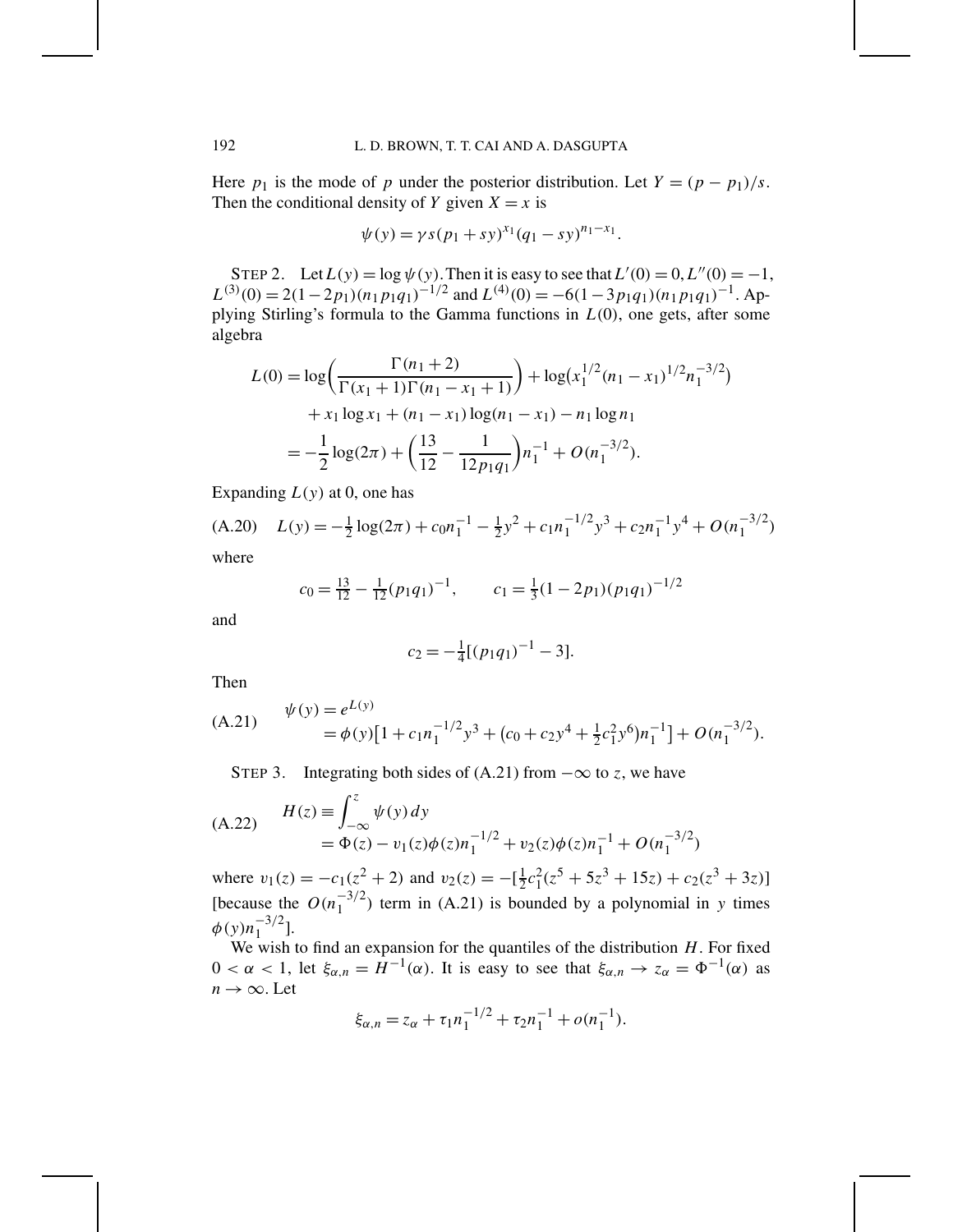Plugging in (A.22) and solving for  $\tau_1$  and  $\tau_2$ , after some algebra, we get

$$
\tau_1 = \frac{1}{3}(1 - 2p_1)(z_\alpha^2 + 2)(p_1q_1)^{-1/2},
$$
  
\n
$$
\tau_2 = \left(\frac{1}{36}z_\alpha^3 + \frac{11}{36}z_\alpha\right)(p_1q_1)^{-1} - \left(\frac{13}{36}z_\alpha^3 + \frac{71}{36}z_\alpha\right).
$$

STEP 4. It follows that an approximation to the limits of a  $100(1 - \alpha)\%$ interval is

$$
(p_1, p_u) = p_1 + \frac{1}{3}(1 - 2p_1)(\kappa^2 + 2)n_1^{-1}
$$
  
\n
$$
\pm {\kappa (p_1q_1)^{1/2}n_1^{-1/2}}
$$
  
\n
$$
+ \kappa (p_1q_1)^{1/2}n_1^{-3/2}[(\frac{1}{36}\kappa^2 + \frac{11}{36})(p_1q_1)^{-1} - (\frac{13}{36}\kappa^2 + \frac{71}{36})]
$$
  
\n
$$
+ O(n_1^{-2}).
$$

Let

(A.24) 
$$
r_1(p) = a + \frac{1}{3}(\kappa^2 - 1) - [a + b + \frac{2}{3}(\kappa^2 - 1)]p,
$$

(A.25) 
$$
r_2(p) = \left\{ -(a+b-2)/2 + (1/2-p)[a-1-(a+b-2)p](pq)^{-1} + \left(\frac{1}{36}\kappa^2 + \frac{11}{36}\right)(pq)^{-1} - \left(\frac{13}{36}\kappa^2 + \frac{71}{36}\right) \right\} \kappa(pq)^{1/2}.
$$

Rewriting the approximate limits (A.23) in terms of *n*,  $\hat{p} = x/n$  and  $\hat{q} = 1 - \hat{p}$ , one has

(A.26) 
$$
(p_1, p_u) = (\hat{p} + r_1(\hat{p})n^{-1}) \pm \{ \kappa (\hat{p}\hat{q})^{1/2}n^{-1/2} + r_2(\hat{p})n^{-3/2} \} + O(n^{-2})
$$

with the + sign going with  $p_u$  and the − sign with  $p_l$ .

STEP 5. Now we expand the coverage probability by using (A.2). In order to use (A.2) we invert the inequalities  $p_1 \leq p \leq p_u$  into the form of

$$
\ell_{\rm B} \le n^{1/2}(\hat{p} - p)/(pq)^{1/2} \le u_{\rm B}.
$$

We need the following lemma. The proof, which we omit here, is straightforward.

LEMMA 2. Let  $w_1$  and  $w_2$  be two functions with continuous first derivative. *Then the roots x*∗ *of the equations*

$$
(A.27) \quad x \pm \kappa [x(1-x)]^{1/2} n^{-1/2} + w_1(x) n^{-1} + w_2(x) n^{-3/2} - p = 0
$$

*can be expressed as*

 $+ O(n^{-2})$ .

$$
x_* = p \mp \kappa (pq)^{1/2} n^{-1/2} + \left[ \left( \frac{1}{2} - p \right) \kappa^2 - w_1 \left( p \mp \kappa (pq)^{1/2} n^{-1/2} \right) \right] n^{-1}
$$
  
\n
$$
- w_2(p) n^{-3/2}
$$
  
\n
$$
+ \left\{ \left[ \frac{1}{8} (pq)^{-1/2} - (pq)^{1/2} \right] \kappa^3 - \left( \frac{1}{2} - p \right) (pq)^{-1/2} w_1(p) \kappa \right\} n^{-3/2}
$$

*All the*  $-$ (+) *signs in*  $\mp$  *in* (A.28) *go with the* + (−) *sign in*  $\pm$  *in* (A.27).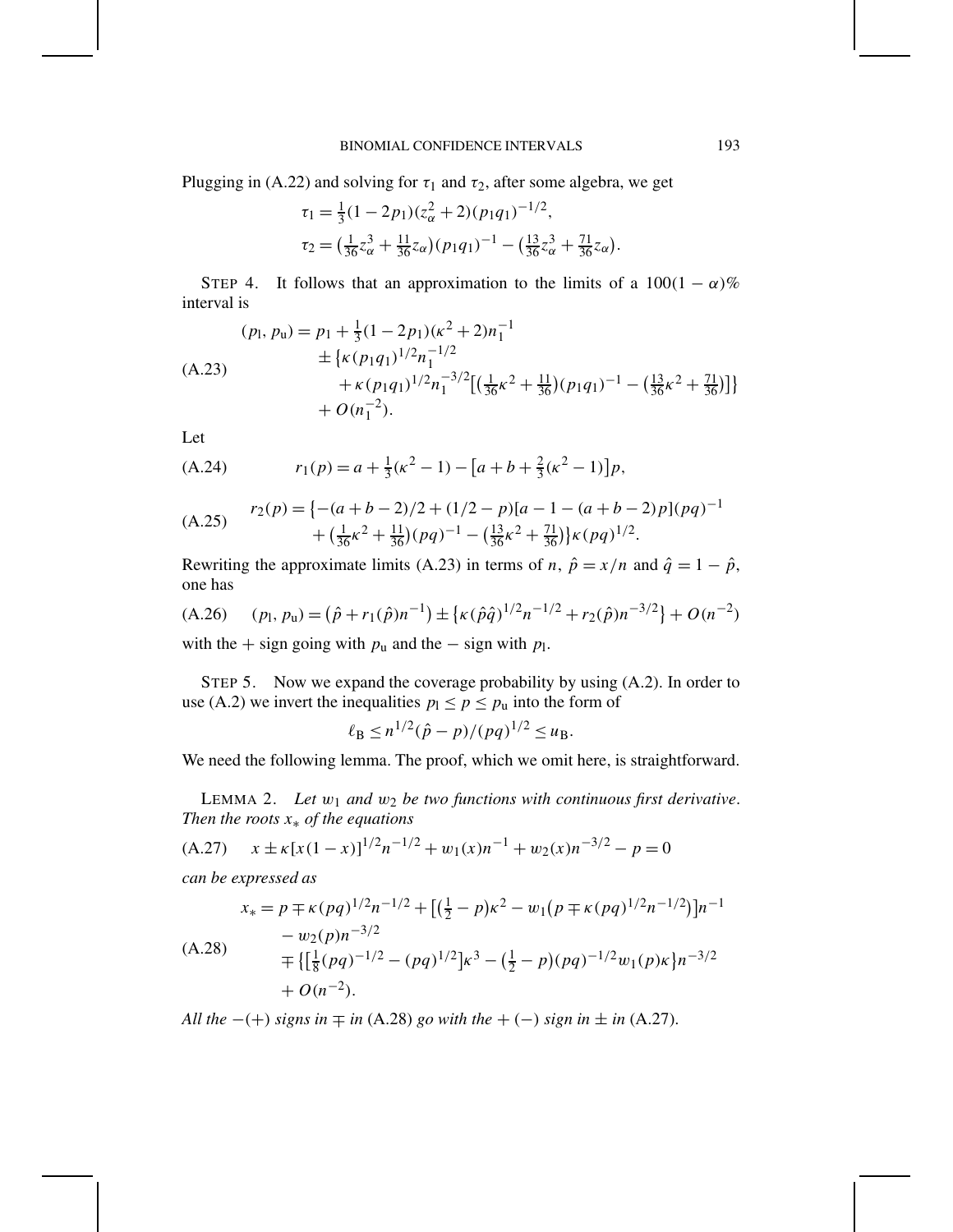Applying Lemma 2 to (A.26), we obtain

$$
P(p \in CI_B) = P(\ell_B \le n^{1/2}(\hat{p} - p)/(pq)^{1/2} \le u_B)
$$

with

$$
(\ell_{\rm B}, u_{\rm B}) = \pm \kappa + \left[ \left( \frac{1}{6} \kappa^2 + \frac{1}{3} - a \right) + \left( a + b - \frac{1}{3} \kappa^2 - \frac{2}{3} \right) p \right] (npq)^{-1/2}
$$
  
\n
$$
\pm \left\{ (8pq)^{-1} \kappa^3 + \left( a + b - \frac{1}{3} \kappa^2 - \frac{2}{3} \right) \kappa + r_2(p) (pq)^{-1/2} - \left( \frac{1}{2} - p \right) (pq)^{-1} r_1(p) \kappa \right\} n^{-1}
$$
  
\n
$$
+ O(n^{-3/2}).
$$

The expansion (A.16) now follows from (A.2).  $\Box$ 

PROOF OF THEOREM 5. In the special case of Jeffreys prior,  $a = b = 1/2$ . Simple calculations show that

$$
(A.30) \t\t r_1(p) = \left(\frac{1}{3}\kappa^2 + \frac{1}{6}\right)(1 - 2p),
$$

(A.31) 
$$
r_2(p) = \left[ \left( \frac{1}{36} \kappa^2 + \frac{1}{18} \right) (pq)^{-1} - \left( \frac{13}{36} \kappa^2 + \frac{17}{36} \right) \right] \kappa (pq)^{1/2}.
$$

Plugging (A.30) and (A.31) into (A.18), after some algebra, the expansion for Jeffreys prior interval (3.17) follows from (A.16).  $\Box$ 

PROOF OF THEOREM 6. We prove (4.5). The proof of (4.6) is similar.

STEP 1. Suppose  $0 < a < b < 1$  and  $z = z_n(p) = \kappa + w_n(p)(npq)^{-1/2}$  with  $w_n(p)$  satisfying

(A.32) 
$$
|w_n(p)|, |w'_n(p)|
$$
 and  $|w''_n(p)| \le C$  for  $p \in [a, b]$  and all n.

Let  $r_n(p, w) = np + \kappa (npq)^{1/2} + w_n(p)$ . Then for sufficiently large *n*,  $r_n$  is a strictly increasing function of *p* on [*a,b*]. Let

 $\Gamma_n = \{ \gamma : a \leq \gamma \leq b \text{ and } r_n(\gamma, w_n(\gamma)) \text{ is an integer} \}.$ 

It is easy to see that  $Card(\Gamma_n)=(b-a)n(1+o(1))$ . Let  $\gamma_i \in \Gamma_n$  be defined by  $r_n(\gamma_i, w) = i$ , where *i* is an integer. Denote  $\gamma_* = \min{\gamma : \gamma \in \Gamma_n}$  and  $\gamma^* =$  $\max\{\gamma : \gamma \in \Gamma_n\}$ . Consider  $p \in [\gamma_i, \gamma_{i+1}]$ . Let  $\delta = p - \gamma_i$ . Expanding  $r_n(p, w)$  at  $p = \gamma_i$ , one has

$$
r_n(p, w) = i + \{n + (1/2 - \gamma_i)[\gamma_i(1 - \gamma_i)]^{-1/2}n^{1/2} + w'_n(\gamma_i)\}\delta
$$
  

$$
- \frac{1}{8}[\gamma_i(1 - \gamma_i)]^{-3/2}n^{1/2}\delta^2 + O(\delta^2)
$$
  

$$
\equiv i + (n + A_1n^{1/2} + A_2)\delta + A_3n^{1/2}\delta^2 + O(\delta^2).
$$

Let  $\delta_i^* = \gamma_{i+1} - \gamma_i$ ; then

$$
(n + A_1 n^{1/2} + A_2) \delta_i^* + A_3 n^{1/2} (\delta_i^*)^2 + O((\delta_i^*)^2) = 1.
$$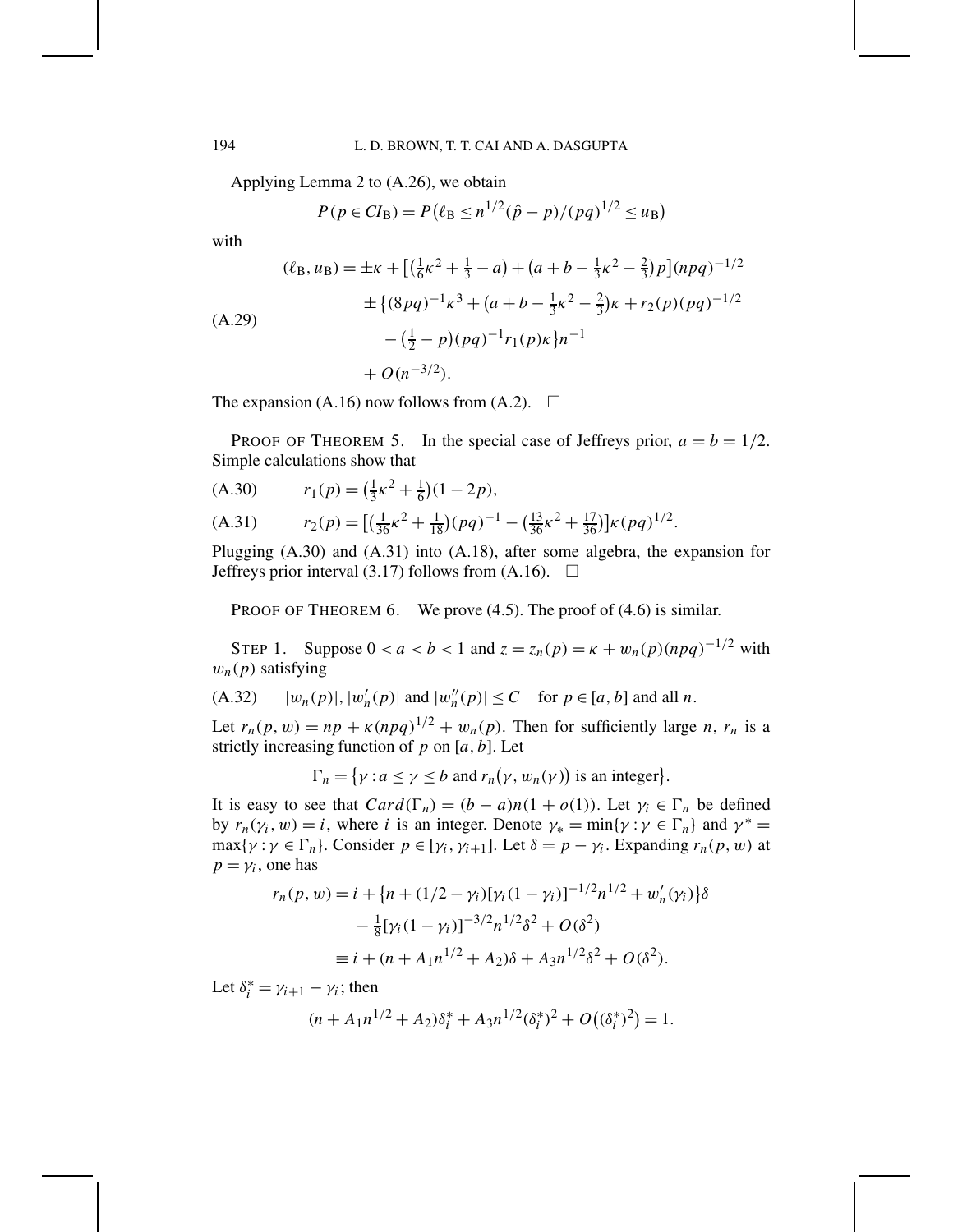Solving for  $\delta_i^*$ , one has, after some algebra,

$$
\delta_i^* = n^{-1} - A_1 n^{-3/2} + (A_1^2 - A_2) n^{-2} + O(n^{-5/2}).
$$

Let  $g(p, z, n)$  be defined as in (3.5). Then

$$
\int_{\gamma_i}^{\gamma_{i+1}} (g(p, z, n) - \frac{1}{2}) dp = \int_{\gamma_i}^{\gamma_{i+1}} (r_n(p, w) - i - \frac{1}{2}) dp
$$
  
\n
$$
= \int_0^{\delta_i^*} \{ (n + A_1 n^{1/2} + A_2) \delta + A_3 n^{1/2} \delta^2 + O(\delta^2) \} d\delta
$$
  
\n(A.33)  
\n
$$
- \int_0^{\delta_i^*} \frac{1}{2} d\delta
$$
  
\n
$$
= \frac{1}{2} (n + A_1 n^{1/2} + A_2) (\delta_i^*)^2 - \frac{1}{2} \delta_i^* + O(n^{1/2} (\delta_i^*)^3)
$$
  
\n
$$
= O(n^{-5/2}).
$$

Similarly,

$$
\int_{a}^{\gamma_*} (g(p, z, n) - \frac{1}{2}) \, dp = O(n^{-5/2})
$$

and

$$
\int_{\gamma^*}^b (g(p, z, n) - \frac{1}{2}) \, dp = O(n^{-5/2}).
$$

STEP 2. We now show that for any Lipschitz function *f* supported on [*a,b*],

(A.34) 
$$
n^{-1/2} \int_a^b (g(p, z, n) - \frac{1}{2}) (p(1-p))^{-1/2} f(p) \, dp = O(n^{-3/2}).
$$

Let  $v(p) = (p(1 - p))^{-1/2} f(p)$ . Then  $v(p)$  is bounded and also Lipschitz on [*a,b*]. Then

$$
n^{-1/2} \int_{\gamma_*}^{\gamma^*} (g(p, z, n) - \frac{1}{2}) (p(1-p))^{-1/2} f(p) \, dp
$$
  
=  $n^{-1/2} \sum_i \int_{\gamma_i}^{\gamma_{i+1}} (g(p, z, n) - \frac{1}{2}) v(p) \, dp$   
=  $n^{-1/2} \sum_i \int_{\gamma_i}^{\gamma_{i+1}} (g(p, z, n) - \frac{1}{2}) v(\gamma_i) \, dp$   
+  $n^{-1/2} \sum_i \int_{\gamma_i}^{\gamma_{i+1}} (g(p, z, n) - \frac{1}{2}) (v(p) - v(\gamma_i)) \, dp$   
\equiv  $T_1 + T_2$ .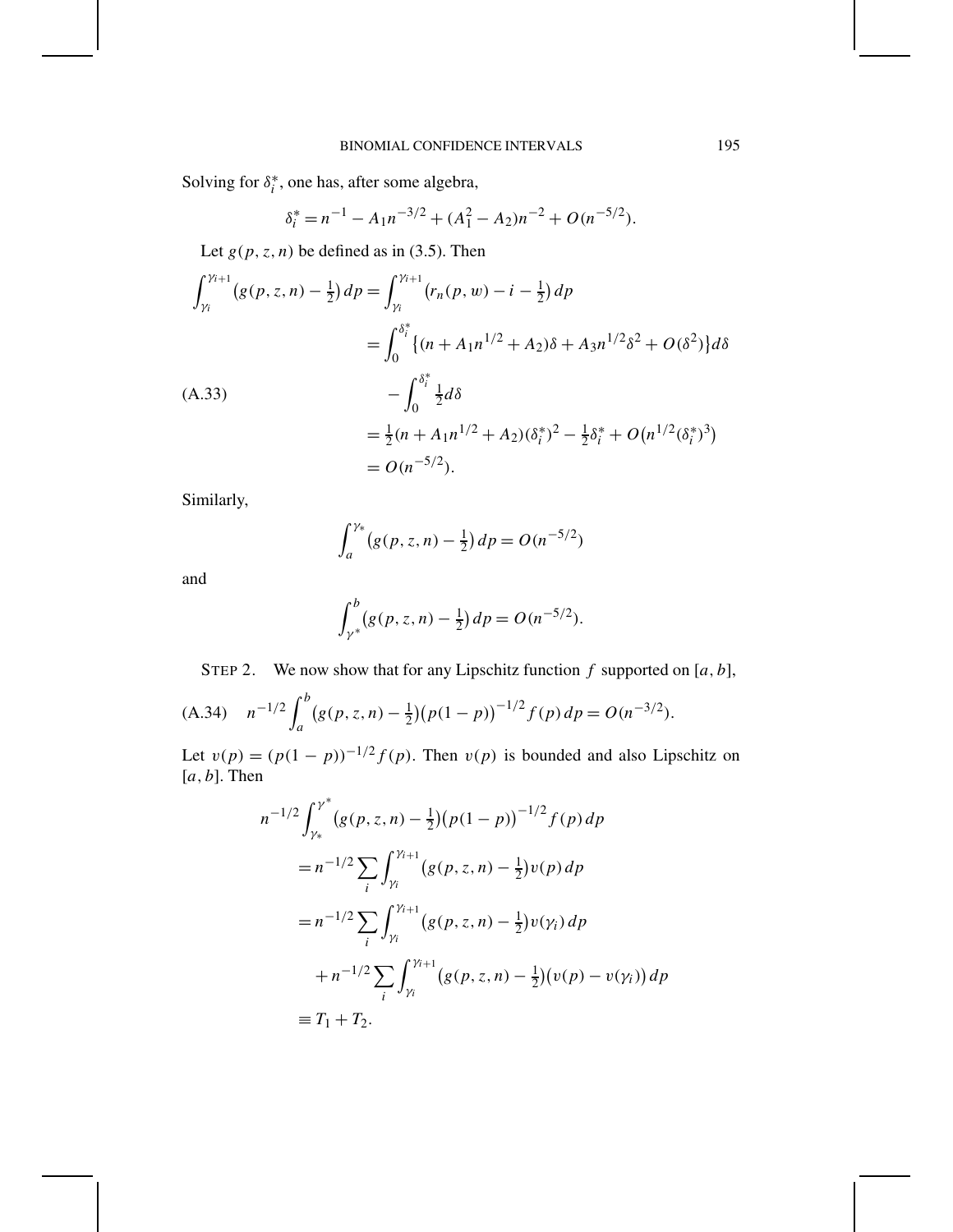It follows from the boundedness of *v(p)* and (A.33) that  $T_1 = O(n^{-2})$ . For  $T_2$ , since  $v(p)$  is Lipschitz on [*a*, *b*] and  $|g(p, z, n) - 1/2| \le 1/2$ , we have, for some constant  $C > 0$ ,

$$
|T_2| \le n^{-1/2} \sum_{i} \int_{\gamma_i}^{\gamma_{i+1}} |g(p, z, n) - \frac{1}{2}| |v(p) - v(\gamma_i)| \, dp
$$
  
\n
$$
\le Cn^{-1/2} \sum_{i} \int_{\gamma_i}^{\gamma_{i+1}} (p - \gamma_i) \, dp
$$
  
\n
$$
\le \frac{C}{2} n^{-1/2} \sum_{i} (\delta_i^*)^2 = O(n^{-3/2}).
$$

It is easy to see that

$$
n^{-1/2} \int_{a}^{\gamma_*} (g(p, z, n) - \frac{1}{2}) (p(1-p))^{-1/2} f(p) \, dp = O(n^{-5/2})
$$

and

$$
n^{-1/2} \int_{\gamma^*}^b (g(p, z, n) - \frac{1}{2}) (p(1-p))^{-1/2} f(p) \, dp = O(n^{-5/2}).
$$

Hence,

$$
n^{-1/2} \int_a^b (g(p, z, n) - \frac{1}{2}) (p(1-p))^{-1/2} f(p) \, dp = n^{-3/2}.
$$

STEP 3. For any of the five intervals under consideration,

$$
O(n^{-1/2}) \text{ oscillation} = (g(p, \ell) - g(p, u))\phi(\kappa)(npq)^{-1/2}
$$
  
=  $n^{-1/2}\phi(\kappa)(g(p, \ell) - 1/2)(p(1-p))^{-1/2}$   
 $- n^{-1/2}\phi(\kappa)(g(p, u) - 1/2)(p(1-p))^{-1/2},$ 

with  $\ell = \ell_n(p)$  and  $u = u_n(p)$  satisfying (A.32). Now it follows directly from (A.34) that

$$
\int \{O(n^{-1/2}) \text{ oscillation}\} f(p) \, dp = O(n^{-3/2}).
$$

PROOF OF THEOREM 7. Throughout this proof, we will use the notation  $\omega = (X/n - p)/p$  and  $\tau = p/q$ .

*The interval CI*s*.* The length of the standard interval, denoted by *L*s, is

$$
L_{\rm s} = 2\kappa n^{-1/2} \left[ \frac{X}{n} \left( 1 - \frac{X}{n} \right) \right]^{1/2}
$$
  
(A.35) 
$$
= 2\kappa n^{-1/2} (pq)^{1/2} (1 + \omega)^{1/2} (1 - \tau \omega)^{1/2}
$$

$$
= 2\kappa n^{-1/2} (pq)^{1/2} \left\{ 1 + \frac{1 - \tau}{2} \omega - \frac{(1 + \tau)^2}{8} \omega^2 + R_{\rm s}(\omega) \right\},
$$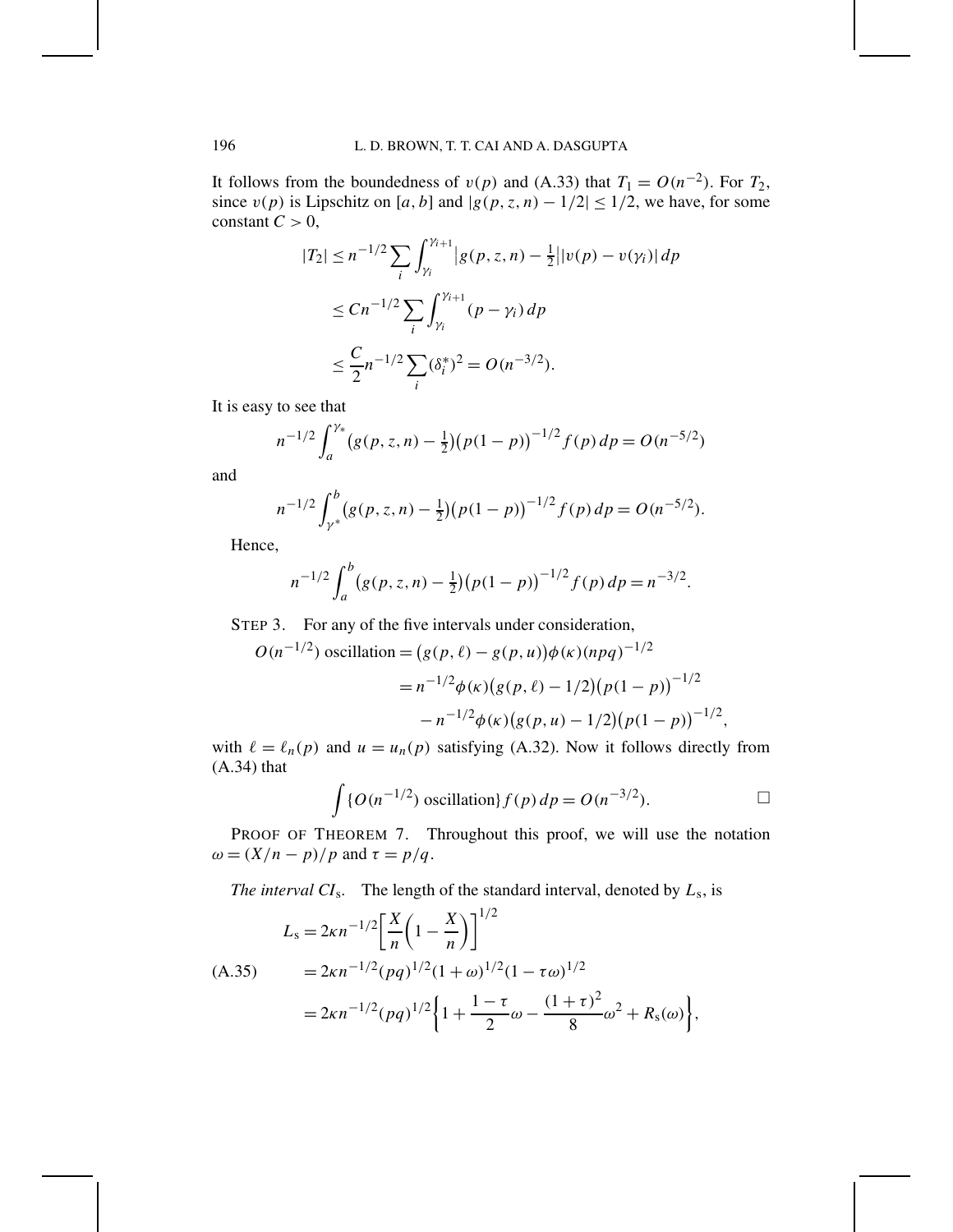where  $R_s(\omega) \leq C_1 |\omega|^3 + C_2 |\omega|^4 + C_3 |\omega|^6$  for universal constants  $C_1$ ,  $C_2$  and  $C_3$ , depending on *p*, but not *n*. Since  $E|X - np|^3 = O(n^{3/2})$ ,  $E|X - np|^4 = O(n^2)$ and  $E|X - np|^6 = O(n^3)$ , it follows from (A.36) that

(A.36) 
$$
E(L_s) = 2\kappa n^{-1/2} (pq)^{1/2} \left(1 - \frac{1}{8npq}\right) + O(n^{-2}),
$$

which establishes (5.2).

*The interval CI<sub>W</sub>.* The length of the Wilson interval,  $L_W$ , is

$$
L_{\rm W} = 2\kappa n^{-1/2} \frac{n}{n+\kappa^2} \left[ \frac{X}{n} \left( 1 - \frac{X}{n} \right) + \frac{\kappa^2}{4n} \right]^{1/2}
$$
  
=  $2\kappa n^{-1/2} [1 - \kappa^2 n^{-1} + O(n^{-2})] (pq)^{1/2}$   
 $\times \left\{ 1 + \frac{1-\tau}{2} \omega - \frac{(1+\tau)^2}{8} \omega^2 + \frac{\kappa^2}{8npq} + R_{\rm W}(\omega) \right\},$ 

where  $R_W(\omega) \le C_1 |\omega|^3 + C_2 |\omega|^4 + C_3 |\omega|^6 + C_4 n^{-2}$  for universal constants  $C_1$ ,  $C_2$ ,  $C_3$  and  $C_4$ . As in (A.36), it now follows from (A.38) that

$$
E(L_{\rm W}) = 2\kappa n^{-1/2} (pq)^{1/2} [1 - \kappa^2 n^{-1} + O(n^{-2})]
$$
  
(A.38)  

$$
\times \left(1 + \frac{\kappa^2 - 1}{8npq} + O(n^{-3/2})\right)
$$

$$
= 2\kappa n^{-1/2} (pq)^{1/2} \left[1 - \frac{8\kappa^2 pq + 1 - \kappa^2}{8npq}\right] + O(n^{-2}),
$$

which establishes (5.3). The proof for the Agresti–Coull interval is very similar to the proof of (5.3) and so we will omit it.

*The interval CI*<sub>LR</sub>. With *X* ∼ *Bin*(*n*, *p*), the likelihood ratio is given by

(A.39) 
$$
\Lambda_n = \frac{p^X (1-p)^{n-X}}{(X/n)^X (1-X/n)^{n-X}} = \left(\frac{p}{\hat{p}}\right)^{n\hat{p}} \left(\frac{q}{\hat{q}}\right)^{n\hat{q}}.
$$

We may assume that  $\hat{p} = X/n > 0$ , and for  $\hat{p} > 0$ , the equation  $-\log \Lambda_n = \kappa^2/2$ has two roots in *p*, which are the limits of the interval  $CI_{LR}$ . Writing  $t = p/\hat{p} - 1$ , the roots of  $-\log \Lambda_n = \kappa^2/2$  satisfy

$$
\log(1+t) - \frac{\hat{q}}{\hat{p}}\log\left(1-\frac{\hat{p}}{\hat{q}}t\right) = \kappa^2/(2n\hat{p}).
$$

The roots  $\underline{t}$  and  $\overline{t}$  satisfy

(A.40)  
\n
$$
\frac{t}{3} = -\kappa (\hat{q}/\hat{p})^{1/2} n^{-1/2} + \frac{1}{3} \kappa^2 (1 - 2\hat{p}) (n\hat{p})^{-1} - \frac{1}{36} \kappa^3 (1 - 13\hat{p}\hat{q}) \hat{q}^{-1/2} (n\hat{p})^{-3/2} + R_{1,n}
$$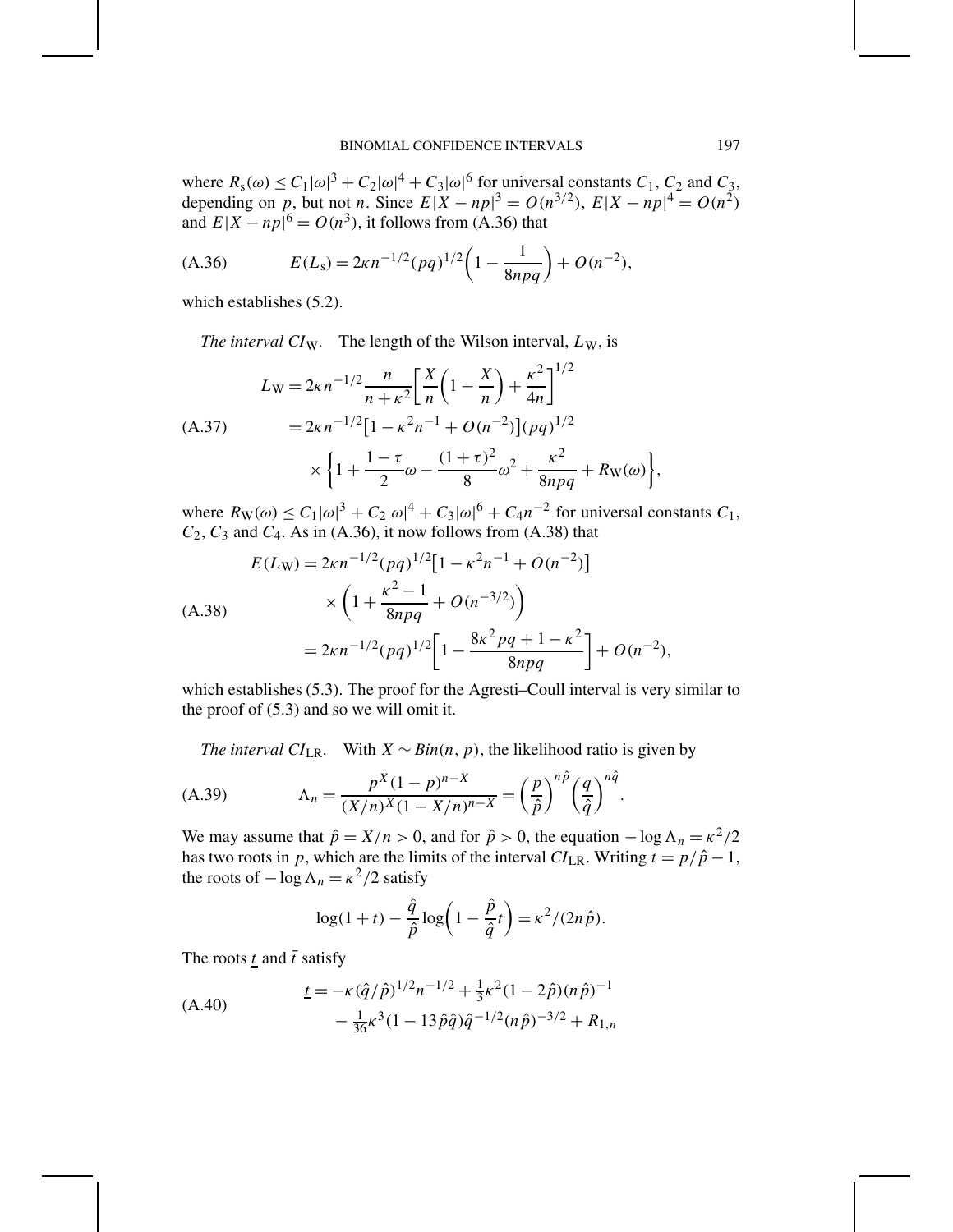and

(A.41)  

$$
\bar{t} = \kappa (\hat{q}/\hat{p})^{1/2} n^{-1/2} + \frac{1}{3} \kappa^2 (1 - 2\hat{p}) (n\hat{p})^{-1} + \frac{1}{36} \kappa^3 (1 - 13\hat{p}\hat{q}) \hat{q}^{-1/2} (n\hat{p})^{-3/2} + R_{2,n}
$$

where  $E(|R_{i,n}|) = O(n^{-2})$ ,  $i = 1, 2$ . From (A.40) and (A.41),

$$
(A.42) \quad E(L_{LR}) = 2\kappa E[(\hat{p}\hat{q})^{1/2}]n^{-1/2} + \frac{1}{18}\kappa^3(1 - 13pq)(pq)^{-1/2}n^{-3/2} + O(n^{-2}).
$$

Writing  $Z_n = n^{1/2}(\hat{p} - p)/(pq)^{1/2}$ , by a straightforward expansion,  $E[(\hat{p}\hat{q})^{1/2}] = (pq)^{1/2}[1 - (8npq)^{-1}] + O(n^{-3/2}),$ 

and so from (A.42) one obtains

$$
E(L_{LR}) = 2\kappa (pq)^{1/2} [1 - (8npq)^{-1}] n^{-1/2} + \frac{1}{18} \kappa^3 (1 - 13pq)(pq)^{-1/2} n^{-3/2} + O(n^{-2}),
$$

which simplifies to

$$
E(L_{LR}) = 2\kappa (pq)^{1/2} n^{-1/2} \left[ 1 - \frac{9 + \kappa^2 (26pq - 2)}{72npq} \right] + O(n^{-2}).
$$

*The interval CI*J*.* Using equation (A.26), the length of the Jeffreys interval, *L*J, is

(A.43) 
$$
L_J = 2\kappa n^{-1/2} \left[ \frac{X}{n} \left( 1 - \frac{X}{n} \right) \right]^{1/2} + 2r_2(\hat{p})n^{-3/2} + O(n^{-2}),
$$

with  $\hat{p} = X/n$  and the function  $r_2(\cdot)$  as defined in equation (A.31). Note that for any  $0 < p < 1$ ,  $r_2(p)$  is differentiable. The first term in (A.43) exactly equals the length of the standard interval *CI*s. Therefore, from (5.2) and the mean value theorem,

$$
E(L_J) = 2\kappa n^{-1/2} (pq)^{1/2} \left( 1 - \frac{1}{8npq} \right) + 2r_2(p)n^{-3/2} + O(n^{-2})
$$
  
=  $2\kappa n^{-1/2} (pq)^{1/2} \left\{ 1 - \frac{(2/9)(13\kappa^2 + 17)pq - (2/9)(\kappa^2 + 2)}{8npq} \right\}$   
+  $O(n^{-2}),$ 

by algebra from the definition of  $r_2(p)$  in equation (A.31). This establishes (5.6) and completes the proof of Theorem 7.  $\Box$ 

PROOF OF THEOREM 8. Brown, Casella and Hwang (1995) shows that *CI*∗ essentially uniquely satisfies the following rule:

(A.44) 
$$
\rho_*(p | \hat{p}) = \begin{cases} 1, & \text{if } B(n, p; n\hat{p}) > k(p), \\ 0, & \text{if } B(n, p; n\hat{p}) < k(p), \end{cases}
$$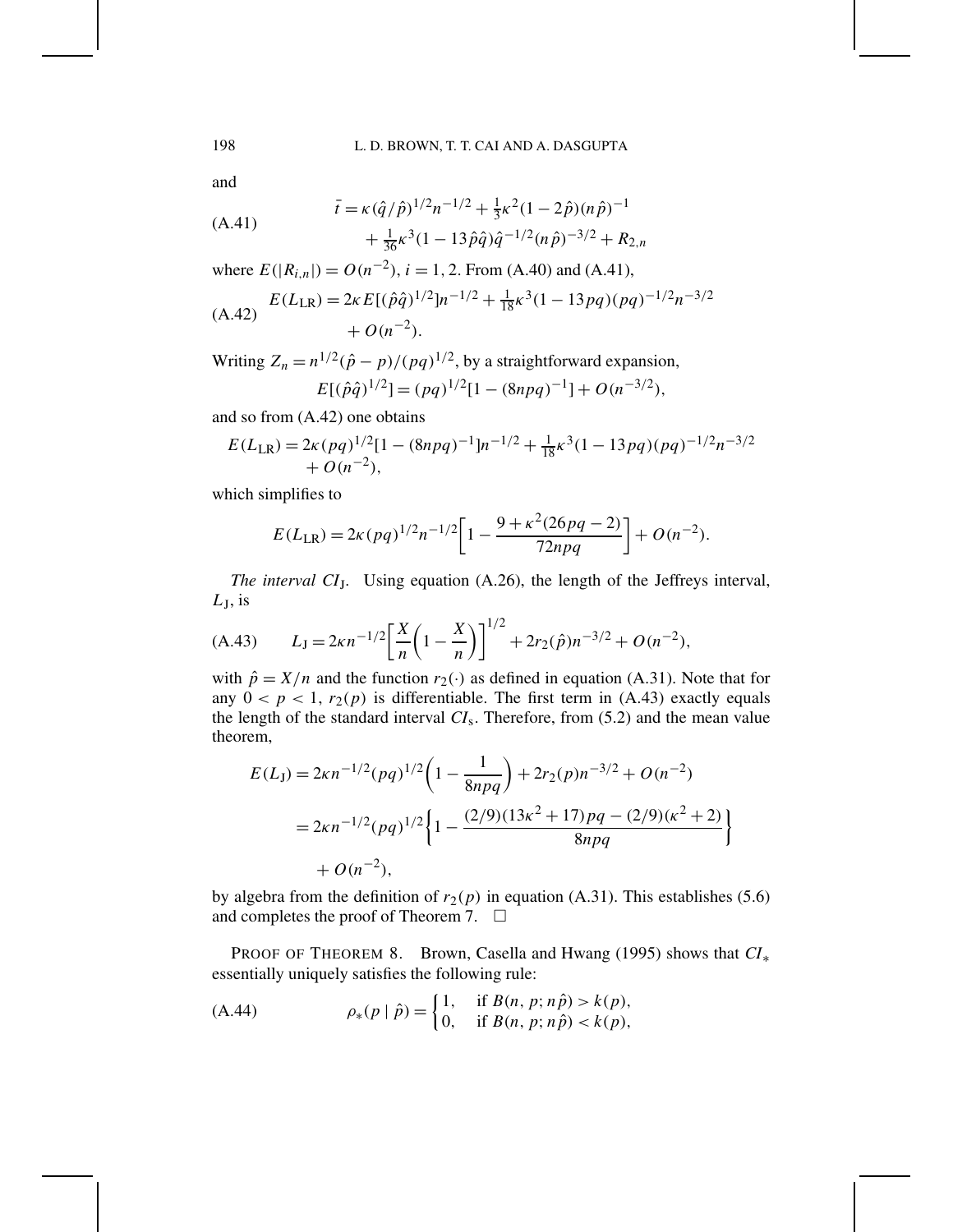where  $k(p)$  is chosen so that  $CI_*$  satisfies (5.7). Here  $B(n, p; x)$  denotes the binomial probability mass function. Note that for any  $K < \infty$ , by the local limit theorem [Breiman (1992)],

(A.45) 
$$
B(n, p; x) = \phi(z) + \frac{1}{6}(z^3 - 3z)(1 - 2p)\phi(z)(npq)^{-1/2} + O(n^{-1})
$$

where  $z = z(x) = (x - np)(npq)^{-1/2}$ , uniformly as  $n \to \infty$  for  $\varepsilon < p < 1 - \varepsilon$ ,  $|z| < K$ . Also note that for  $x \ge np$ , we have  $z(x) \ge 0$ , and

$$
(A.46) \qquad \phi(z(x+1)) - \phi(z(x)) = z\phi(z)(npq)^{-1/2} + O(n^{-1})
$$

uniformly for  $\varepsilon$  <  $p$  <  $1 - \varepsilon$ ,  $|z|$  < K. A similar expression holds for  $x$  <  $np$ .

Now, suppose  $\{np\} - np = 0$  or  $1/2$ . Then (for  $\varepsilon < p < 1 - \varepsilon$  and  $n \ge n_{\varepsilon}$ ) there are two distinct points satisfying (5.11) and two satisfying (5.12), respectively. Denote the corresponding *x* values as  $x_{a,1}$ ,  $x_{a,2}$  and  $x_{r,1}$ ,  $x_{r,2}$ . With appropriate labeling

$$
x_{r,1} + 1 = x_{a,1} < np < x_{a,2} = x_{r,2} - 1.
$$
\nAlso,  $-z(x_{a,1}) = z(x_{a,2}) = \kappa + O(n^{-1/2})$ . From (A.45),\n
$$
\min_{i=1,2} B(n, p; x_{a,i}) \ge \phi(z(x_{a,2})) - \frac{1}{6} |\kappa^3 - 3\kappa||1 - 2p|\phi(\kappa)(npq)^{-1/2} + O(n^{-1})
$$

and

$$
\max_{i=1,2} B(n, p; x_{r,i}) \le \phi(z(x_{a,2}+1)) + \frac{1}{6} |\kappa^3 - 3\kappa||1 - 2p|\phi(\kappa)(npq)^{-1/2} + O(n^{-1}).
$$

Hence, from (A.47) and (A.48),

$$
\min \left\{ B(n, p; x) : \rho_{\mathbf{W}} \left( p \Big| \frac{x}{n} \right) = 1 \right\} - \max \left\{ B(n, p; x) : \rho_{\mathbf{W}} \left( p \Big| \frac{x}{n} \right) = 0 \right\}
$$
\n(A.49) = 
$$
\min_{i=1,2} B(n, p; x_{a,i}) - \max_{i=1,2} B(n, p; x_{r,i})
$$
\n
$$
\geq \left( \kappa - \frac{1}{3} |\kappa^3 - 3\kappa| \right) \phi(\kappa) (npq)^{-1/2} + O(n^{-1}) > 0
$$

for  $\kappa < \sqrt{6}$  and  $n \ge n_{\varepsilon}$ . Since  $\alpha > 0.015$  implies  $\kappa < 2.44 < \sqrt{6}$ , it follows from (A.49) and (A.44) that  $\rho_*(p | \hat{p}) = \rho_W(p | \hat{p})$  a.e., as claimed.

When  $\{np\} - np \neq 0$  or  $1/2$  similar reasoning shows that for any integer  $y_1 \neq x_a$ having  $\rho_W(p | y_1/n) = 1$  and any integer  $y_2 \neq x_r$  having  $\rho_W(p | y_2/n) = 0$ ,

$$
(A.50) \t B(n, p; y1) - B(n, p; y2) > 0
$$

for  $\varepsilon < p < 1 - \varepsilon$ ,  $n \ge n_{\varepsilon}$ . Conclusion (5.11) then follows from this, (A.44) and the unimodality of  $\phi$ .  $\square$ 

**Acknowledgments.** We thank all the referees, an Associate Editor and the Editor for their constructive comments which have led to an improved presentation and some corrections.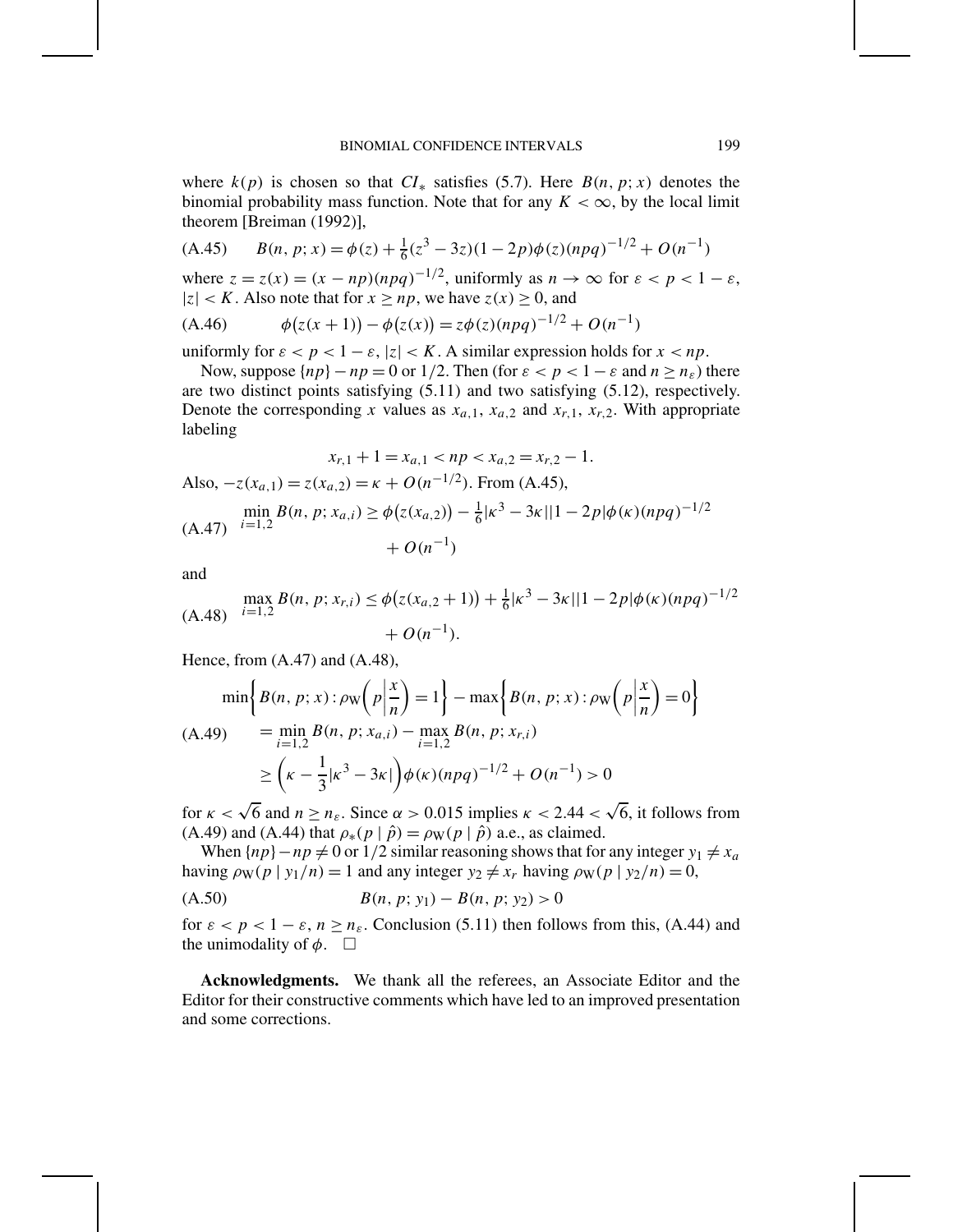### REFERENCES

- AGRESTI, A. and COULL, B. A. (1998). Approximate is better than "exact" for interval estimation of binomial proportions. *Amer. Statist.* **52** 119–126.
- BARNDORFF-NIELSEN, O. E. and COX, D. R. (1989). *Asymptotic Techniques for Use in Statistics*. Chapman and Hall, London.
- BERGER, J. O. (1985). *Statistical Decision Theory and Bayesian Analysis*, 2nd ed. Springer, New York.
- BHATTACHARYA, R. N. and RANGA RAO, R. (1976). *Normal Approximation and Asymptotic Expansions.* Wiley, New York.
- BLYTH, C. R. and STILL, H. A. (1983). Binomial confidence intervals. *J. Amer. Statist. Assoc.* **78** 108–116.
- BREIMAN, L. (1992). *Probability*. SIAM, Philadelphia.
- BROWN, L. D., CAI, T. and DASGUPTA, A. (2000). Interval estimation in exponential families. Technical report, Dept. Statistics, Univ. Pennsylvania. Available at www-stat.wharton. upenn.edu/∼tcai/.
- BROWN, L. D., CAI, T. and DASGUPTA, A. (2001). Interval estimation for a binomial proportion (with discussion). *Statist. Sci.* **16** 101–133.
- BROWN, L. D., CASELLA, G. and HWANG, J. T. G. (1995). Optimal confidence sets, bioequivalence, and the limacon of Pascal. *J. Amer. Statist. Assoc.* **90** 880–889.
- CASELLA, G., HWANG, J. T. G. and ROBERT, C. P. (1994). Loss functions for set estimation. In *Statistical Decision Theory and Related Topics V* (S. S. Gupta and J. Berger, eds.) 237– 251. Academic Press, New York.
- CLOPPER C. J. and PEARSON, E. S. (1934). The use of confidence or fiducial limits illustrated in the case of the binomial. *Biometrika* **26** 404–13.
- CROW, E. L. (1956). Confidence intervals for a proportion. *Biometrika* **43** 423–35.
- ESSEEN, C. G. (1945). Fourier analysis of distribution functions: a mathematical study of the Laplace–Gaussian law. *Acta Math.* **77** 1–125.
- GHOSH, B. K. (1979). A comparison of some approximate confidence intervals for the binomial parameter *J. Amer. Stat. Assoc.* **74** 894–900.
- GHOSH, J. K. (1994). *Higher Order Asymptotics.* IMS, Hayward, CA.
- HALL, P. (1982). Improving the normal approximation when constructing one-sided confidence intervals for binomial or Poisson parameters. *Biometrika* **69** 647–52.
- HALL, P. (1992). *The Bootstrap and Edgeworth Expansion.* Springer, New York.
- JOHNSON, N. L., KOTZ, S. and BALAKRISHNAN, N. (1995). *Continuous Univariate Distributions* **2**, 2nd ed. Wiley, New York.
- JOHNSON, R. A. (1970). Asymptotic expansions associated with posterior distributions. *Ann. Math. Statist.* **41** 851–64.
- PIERCE, D. A. and PETERS, D. (1992). Practical use of higher order asymptotics for multiparameter exponential families. *J. Roy. Statist. Soc. Ser. B* **54** 701–725.
- RAO, C. R. (1973). *Linear Statistical Inference and Its Applications*, 2nd ed. Wiley, New York.
- SANTNER, T. J. (1998). Teaching large-sample binomial confidence intervals. *Teaching Statistics* **20** 20–23.
- SCHADER, M. and SCHMID, F. (1990). Charting small sample characteristics of asymptotic confidence intervals for the binomial parameter *p*. *Statist. Papers* **31** 251–264.
- STERNE, T. E. (1954). Some remarks on confidence or fiducial limits. *Biometrika* **41** 275–278.
- WASSERMAN, L. (1991). An inferential interpretation of default priors. Technical report, Dept. Statistics, Carnegie Mellon Univ.
- WILSON, E. B. (1927). Probable inference, the law of succession, and statistical inference. *J. Amer. Statist. Assoc.* **22** 209–212.